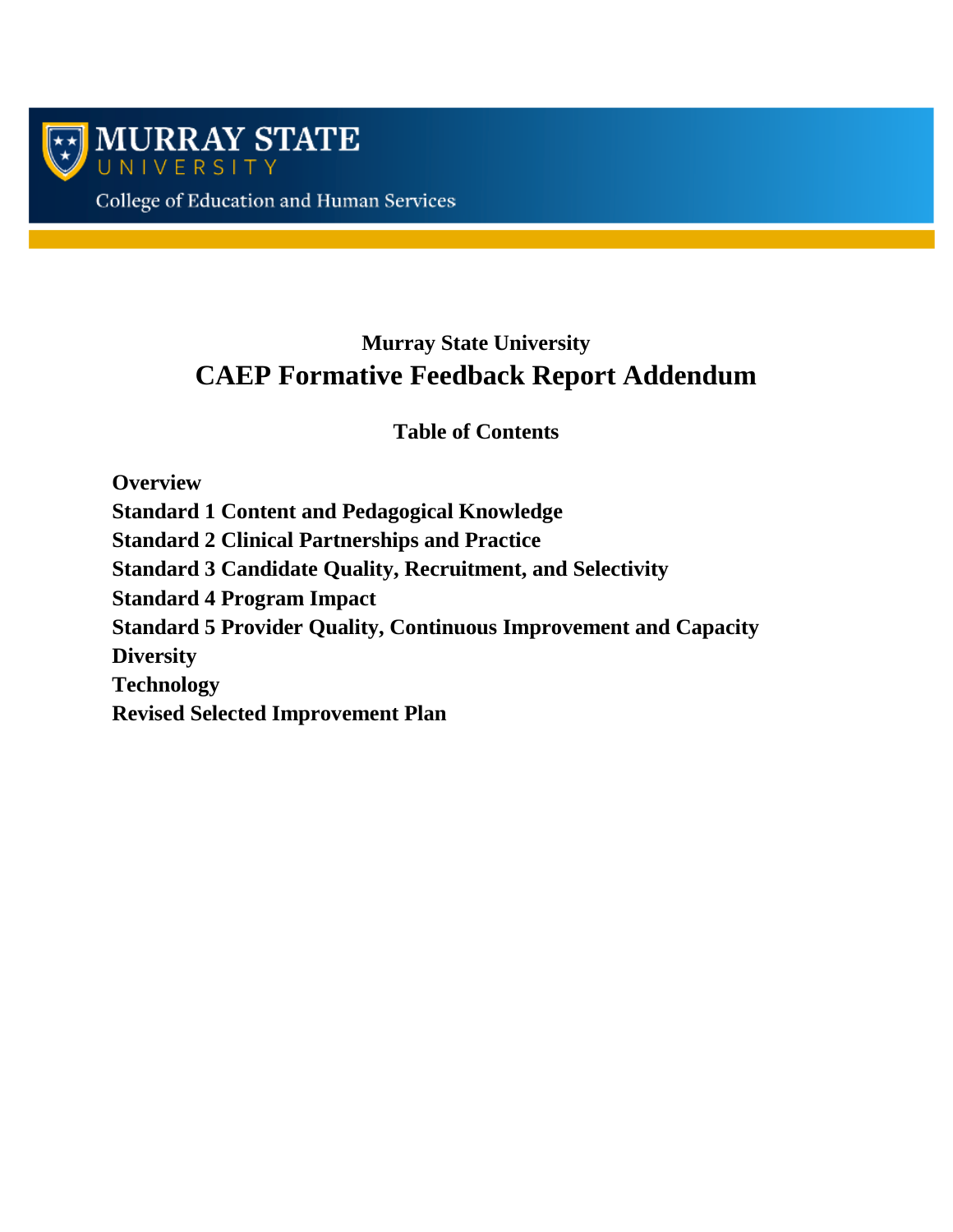### **Overview**

Murray State University has organized this response to formative feedback presented in the off-site report by standard or theme. Responses to examiners' requests for clarification of SSR excerpts and for additional evidence and/or data are categorized by "tasks." EPP responses to areas for improvement are at the end of each section. Concerns were addressed through new data, a more complete explanation of existing data, and/or reference to the Revised Selected Improvement Plan. When possible, evidence is grouped into a combined document by topic. Evidence supporting the original SSR submission is indicated by *bold italicized font* and posted on the AIMS Self-Study Evidence Site. Evidence supporting the Addendum is indicated by *bold italicized font (new).*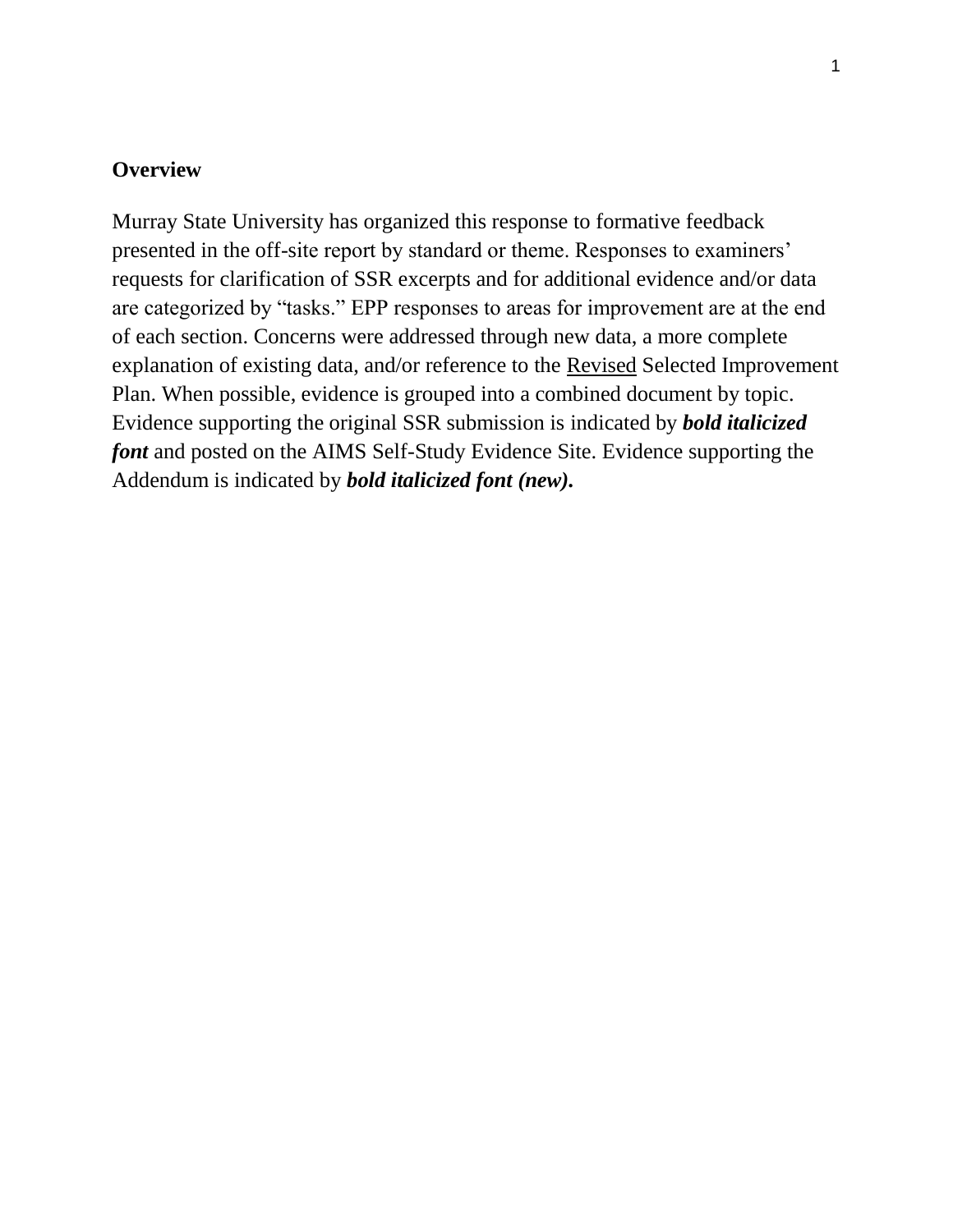### **STANDARD ONE: Content and Pedagogical Knowledge**

### **Standard One, Task 1** *SSR Excerpt Clarifications*

1. **CAEP Feedback:** "Content and pedagogical knowledge are demonstrated through varied measures. In compliance with Kentucky regulation the Kentucky Education Professional Standards Board (EPSB) requires teacher candidates to pass the Principles of Learning and Teaching (PLT) examination to gain admittance to teacher education" (SSR, p. 21). The state does not require passing scores on the PLT for program admission. Is this an EPP requirement?

**EPP Clarification:** This was a typo in the SSR. The state requires candidates to pass the Praxis CORE exam to demonstrate a strong foundation of reading, mathematics and writing content knowledge before gaining admission to the teacher education program. Completers must pass a program-related PRAXIS II Content examination and the Principles of Learning and Teaching examination to qualify for initial teacher certification.

2. **CAEP Feedback:** "The Kentucky Teacher Internship Program provides evidence that first-year teachers complete a rigorous performance measure where they are assessed by the school principal, a mentor school-based teacher, and a university coordinator in all aspects of teaching effectiveness, including their ability to design and implement standards-aligned instruction" (SSR, p. 22). Are candidate performance data related to content knowledge available from principals, resource teachers, and teacher educators who serve on internship committees?

**EPP Clarification:** As part of the Kentucky Teacher Intern Program, internship committees (University Supervisors, Resource Teachers, Principals, and Interns) assess interns' pedagogical knowledge. EPSB does not share committee members' individual intern ratings with EPPs. They do, however, share aggregated data for each performance item. Of the 289 interns reflected in this report, only one intern was rated less than *Accomplished* in the ability to *Apply Content Knowledge* (*KTIP Report- new*).

### **Standard One, Task 1** *Additional Questions*

### **1. CAEP Feedback: Are the PRAXIS Core and PRAXIS II content exam pass rates based on first-time test takers?**

The original SSR evidence was a five-year summary inclusive of all test takers. Data did not reflect the first-time pass rates for PRAXIS CORE and PRAXIS II content exams. Below is a summary of the firsttime test takers for the PRAXIS CORE and PRAXIS II for tests with low pass rates on the previous report. When only first-year pass rates are considered, a more accurate picture of candidates' content knowledge emerges. A complete report of first-year pass rates is included as *PRAXIS Pass Rates (new)*.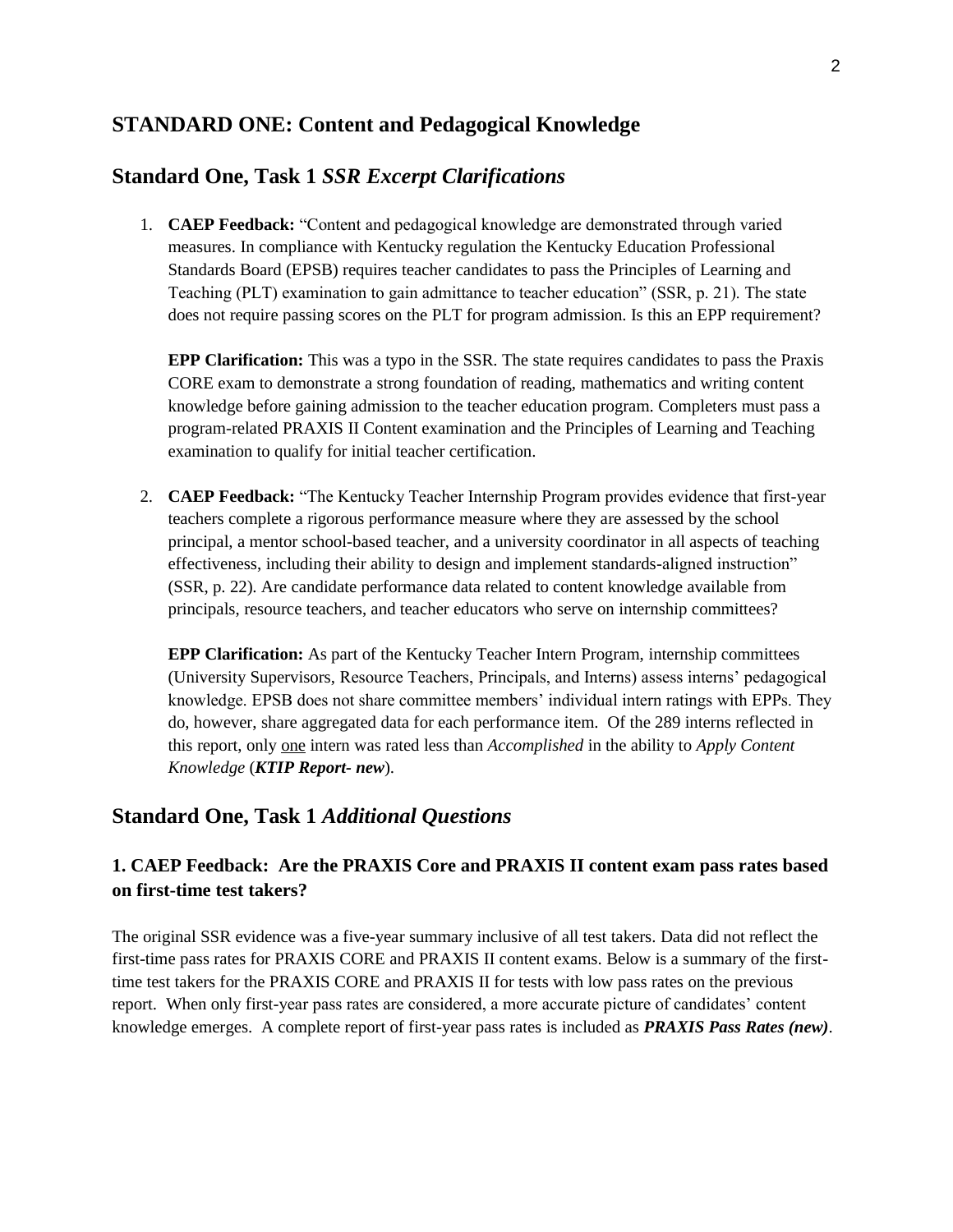| <b>Test</b>                              | <b>First-Time</b><br><b>Test Takers</b><br>2013-2014 | <b>First-Time</b><br><b>Test Takers</b><br>2014-2015 | <b>First-Time</b><br><b>Test Takers</b><br>2015-2016 |
|------------------------------------------|------------------------------------------------------|------------------------------------------------------|------------------------------------------------------|
| 5732 CORE Math                           | $100\%$ (N=11)                                       | 89.24% (N=223)                                       | 85.36% (N=239)                                       |
| 5712 CORE Reading                        | $100\%$ (N=13)                                       | 95.67% (N=300)                                       | 95.7% (N=279)                                        |
| 5722 CORE Writing                        | $100\%$ (N=9)                                        | 87.45% (N=231)                                       | 88.33% (N=257)                                       |
| 5003 Elem Educ.<br><b>Mathematics</b>    | 89.13% (N=46)                                        | 84.29% (N=70)                                        | $92\%$ (N=100)                                       |
| 5002 Elem Educ.<br><b>Lang Arts</b>      | 96.2% (N=79)                                         | 93.75% (N=96)                                        | $91.86\%$ (N=86)                                     |
| 5005 Elem Educ.<br><b>Science</b>        | $87.9\%$ (N=58)                                      | 82.72% (N=81)                                        | $87.8\%$ (N=82)                                      |
| 5004 Elem Educ.<br><b>Social Studies</b> | 92.7% (N=69)                                         | 83.56% (N=73)                                        | 83.8% (N=68)                                         |
| <b>5161 Mathematics</b>                  | $85.7\%$ (N=7)                                       | $80\%$ (N=5)                                         | $NR (N=4)*$                                          |
| 5235 Biology                             | <b>NR</b>                                            | $NR(N=1)$                                            | $NR (N=3)*$                                          |

\*Adjusted to reflect MSU Completers only

Closer examination of the 2014-2015 Mathematics (5161) and Biology (5235) rosters revealed that some test takers were not candidates in the EPP pre-service program; rather, they were practicing teachers seeking to become highly qualified to teach in Kentucky. At least one of these candidates who enrolled in the Option 6 Alternative Certification program with a degree in mathematics from another accredited institution, therefore his mathematics preparation was not a reflection of our program. These scores have been removed from the pass rate calculation. In both instances, the removal of those candidates dropped the number of test takers below 5. No data were reported per standards of confidentiality as the candidates may be identifiable.

### **2. CAEP Feedback: How is the EPP addressing the low pass rates in some programs on the PRAXIS core and PRAXIS II content exams?**

The EPP uses multiple strategies to ensure curricular alignment with PRAXIS topics and to address PRAXIS readiness. The university studies portion of candidates' programs reinforces content knowledge. Pedagogical knowledge is taught through EPP-designed foundation courses and program-specific method courses. As per Intervention 1, Objective 1.2 in the *Revised SIP (new)*, EPP faculty will revisit and redesign the foundation courses to align with PRAXIS/PLT topics, state/national initiatives, and best professional practice.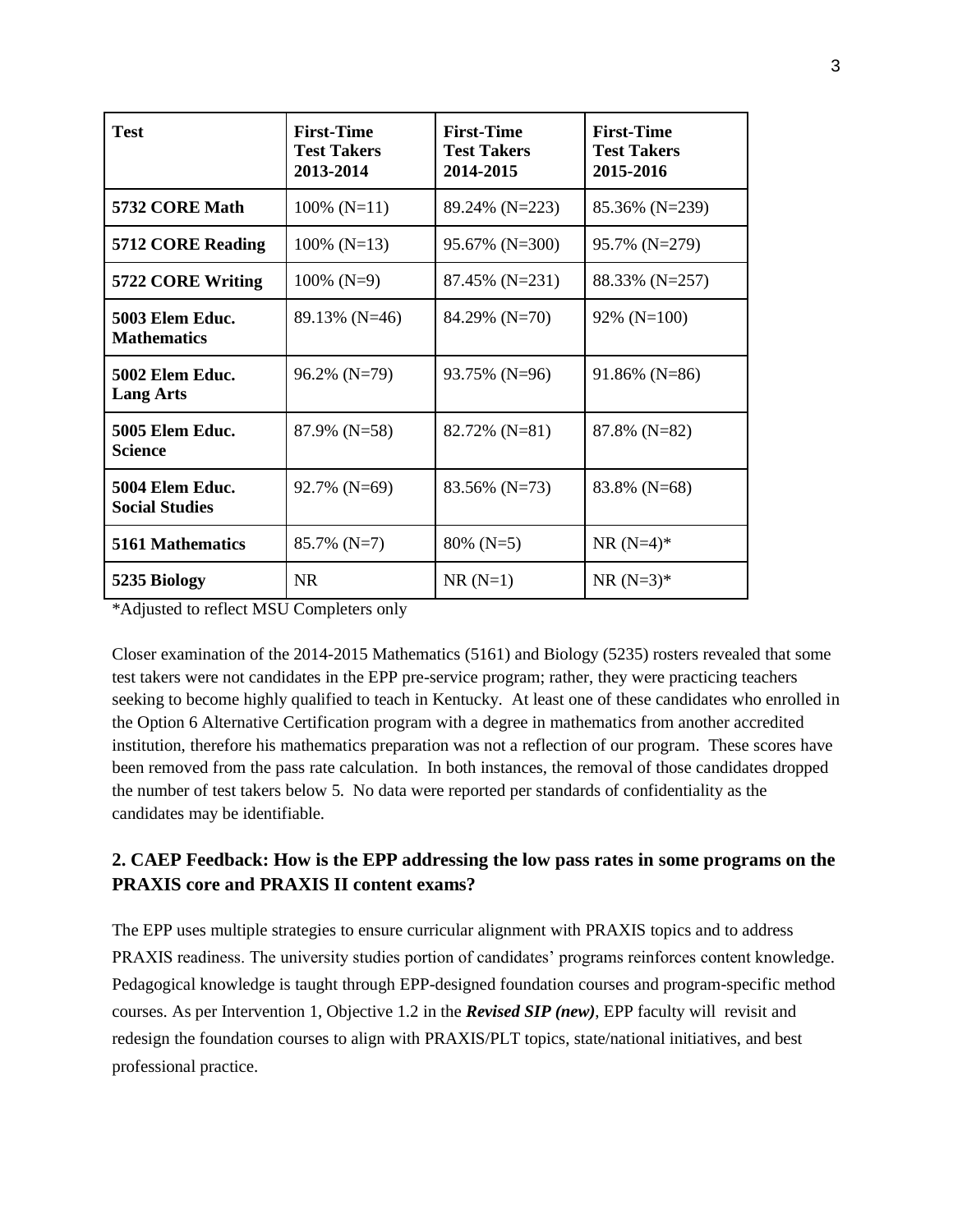The EPP uses universal, targeted, and intensive interventions to support candidates' Praxis CORE and PRAXIS II preparation. These interventions are coordinated through the Teacher Quality Institute, Recruitment and Retention Center, and the Curriculum Materials Center.

Universal interventions include educating candidates about testing requirements, registration procedures, and available resources. EPP personnel address testing requirements and orient candidates to testing resources in introductory program courses (e.g., EDU 100T, EDU 103) and at information sessions. Candidates may enroll in *Canvas* online review courses to study for the Praxis CORE, Principles of Learning and Teaching, and Elementary Multiple Subjects examinations. All incoming freshmen in EDU 100T and transfer students are automatically enrolled in the *Canvas* Praxis CORE review course. General PRAXIS II support for all other areas is provided through study materials housed in the Curriculum Materials Center and Teacher Quality Institute Praxis support services. Monthly Praxis CORE group review sessions are publicized in print throughout the building and through social media (*Praxis Support-new)*.

Curriculum alignment is also a universal intervention. As an extension of Objective I.2 of the *Revised SIP (new)*, the EPP will collaborate with content area faculty to ensure alignment of curriculum with expectations on the PRAXIS CORE and PRAXIS II exams. This will occur through meetings with content area coordinators each semester.

Targeted interventions include the work of the Recruitment and Retention Center Coordinator, who reviews the EPP PRAXIS Core results on a bimonthly basis as a standard operating procedure. Candidates who have not yet attempted the PRAXIS Core, or who have been unsuccessful in passing a part of the CORE, are contacted via email or telephone. The Recruitment and Retention Center Coordinator reminds candidates about testing requirements and initiates dialogue to support candidates' needs. Candidates have access to individual tutoring as well as tutoring offered by the Teacher Quality Institute, academic departments, the Curriculum Materials Center, and the Racer Writing Center at the university library. The Recruitment and Retention Coordinator carefully monitors candidates' progress.

The Teacher Quality Institute coordinates intensive interventions through the COEHS Student Success Center, which provides instruction on how to use free, self-paced, test preparation resources for candidates that is available through University Libraries. The services of the COEHS Student Success Center are publicized to all candidates. Furthermore, the Recruitment and Retention Coordinator provides contact information for candidates in need of intensive intervention for PRAXIS CORE or PRAXIS II exams across subject areas (*Praxis Support*).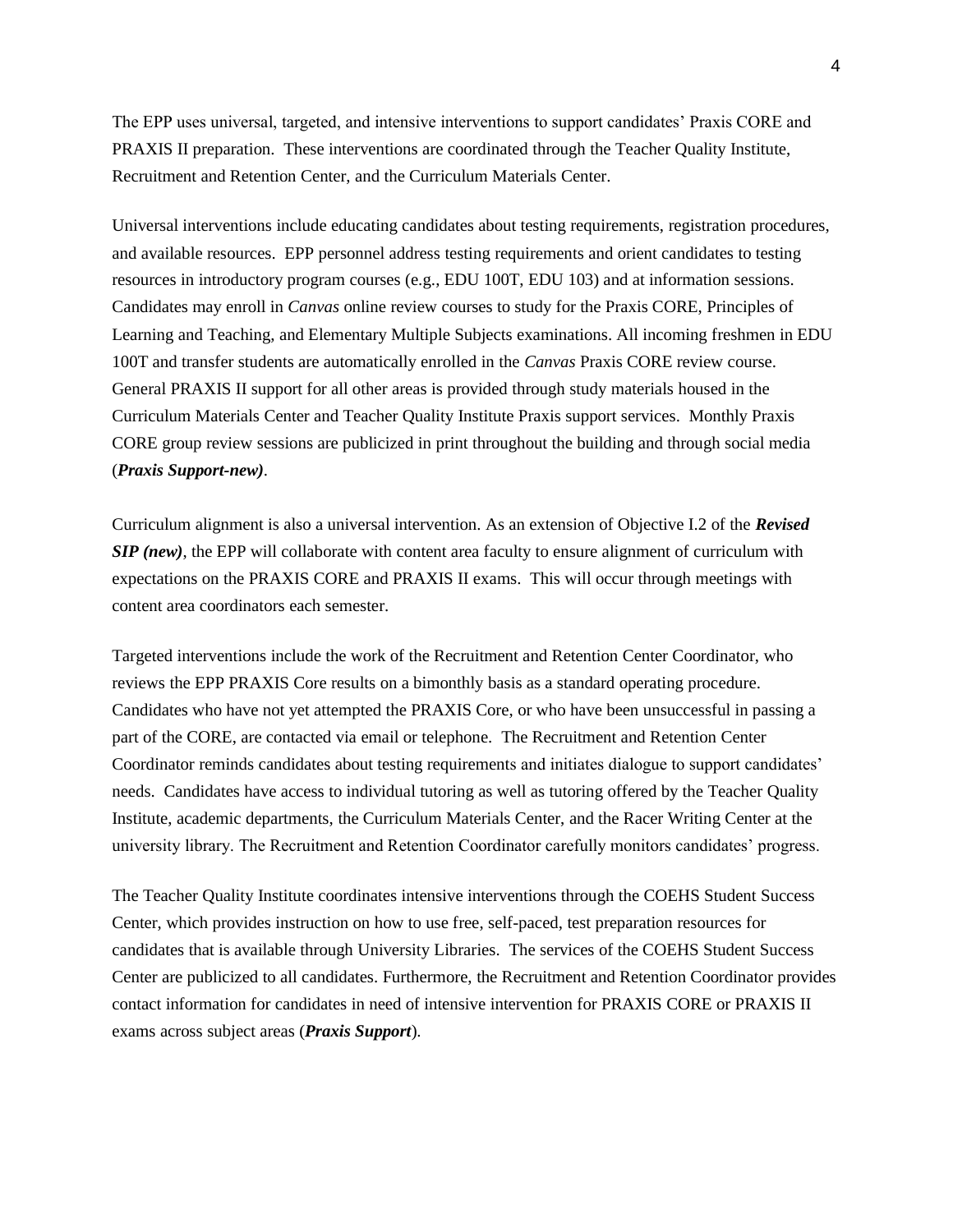### **3. CAEP Feedback: How does the EPP ensure reliability and validity for each assessment related to content knowledge, other than proprietary assessments?**

To verify candidates' content knowledge, the Kentucky Education Professional Standards Board requires all candidates to maintain a cumulative GPA  $>$  2.75 average or a GPA  $>$  3.0 on the last 30 hours of completed credit. Moreover, this legislated mandate (16 KAR 5:010) requires candidates to pass the Praxis CORE examination to demonstrate their content knowledge in the areas of reading, mathematics, and writing before admission to teacher education. Completers must pass PRAXIS II examinations administered by the Educational Testing Service to demonstrate content knowledge associated with their chosen fields to become eligible for teacher certification.

Direct measures of candidates' content knowledge occur in the content area departments. The EPP uses indirect measures of candidate content knowledge including associated perception items on the Student Teaching Instrument, the Student Teaching Survey, and the Employer Survey. These data are summarized in *C-P Knowledge (new)*. Per Objective II.4 of the *Revised SIP (new)*, EPP faculty and P-12 partners will review and revise these assessment instruments to ensure content validity and reliability. The process described in the *EPP Assessment Guidelines (new)* will be applied to these instruments.

### **4. CAEP Feedback: Will site visitors be able to see candidate performance data related to content knowledge in LiveText during the onsite visit?**

The EPP compiled data from multiple *LiveText* sources to document addendum evidence items for content knowledge. For reviewers seeking additional information about the data collection system, the *LiveText* Coordinator, Dr. George Patmor, will provide an orientation to the *LiveText* Exhibit Center and will be available for technical support at any point during the visit. EPP-wide assessment data are provided on the AIMS Self-Study Evidence Site. Reviewers who are interested in exploring additional data can access *LiveText* by following the directions below.

#### **Instructions for Visiting the LiveText Exhibit Center**

Follow these steps to access the Murray State University LiveText Exhibit Center:

- Go to the LiveText login page [www.livetext.com](http://www.livetext.com/)
- Click Visitor Pass at the top
- In the faint box right above the button that says Visitor Pass Entry, type or paste in **2465ADBD**
- Click the Visitor Pass Entry button
- Click the Exhibit Center tab at the top of the page

Follow these steps to see program data for multiple years:

- Click '2009-2016 Continuous Assessment'
- Click 'Undergraduate/Graduate Programs' for programs that have both components, or
- Click 'Graduate Only Programs' for programs that do not have an undergraduate component
- Click the title of a program
- Click 2016-2017 on the lower right for data to be used this fall for continuous improvement efforts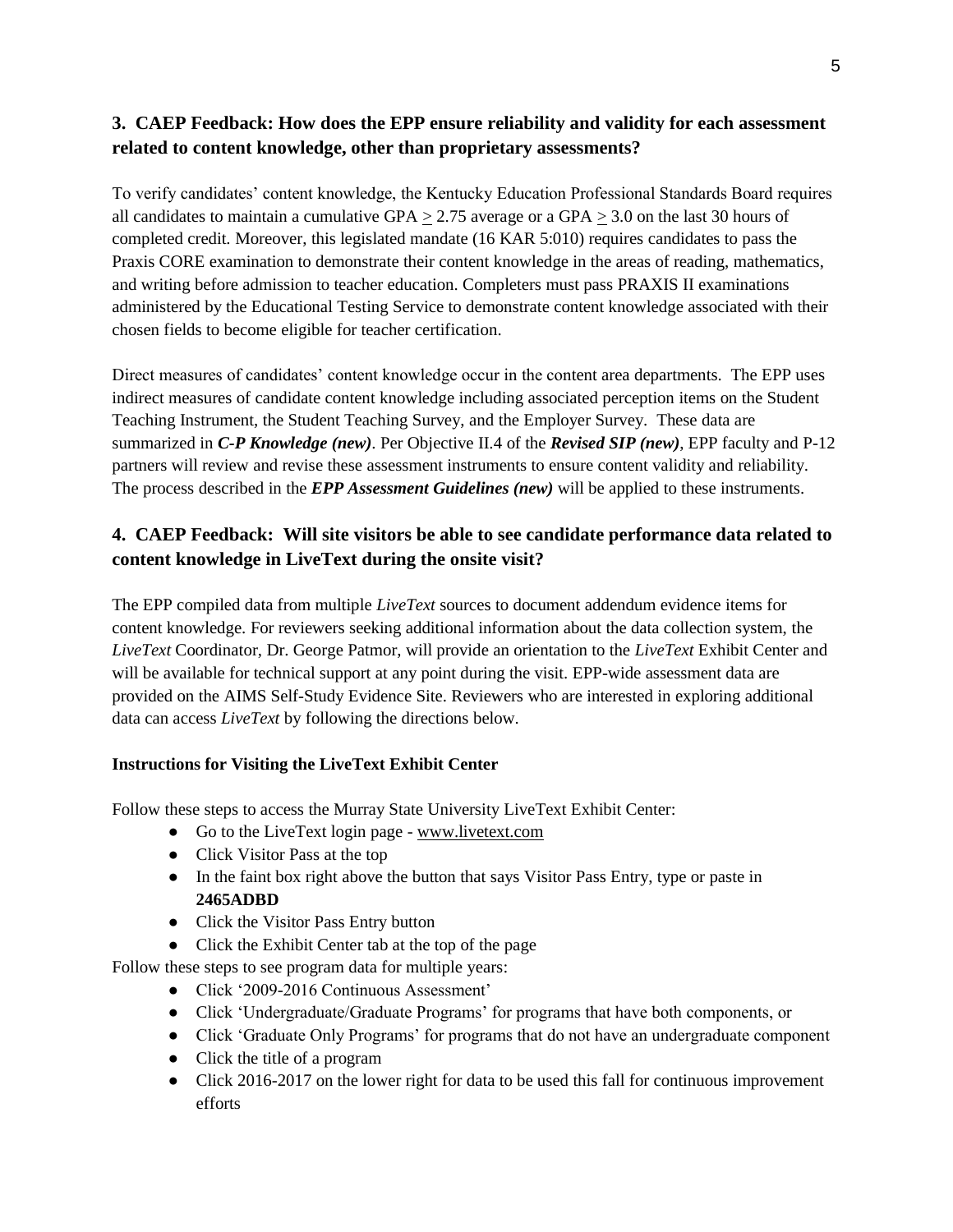● Data include course assignment reports, field experience evaluation reports, and student teaching portfolio reports.

Follow these steps to see all course assignment reports for multiple years within the Exhibit Center:

- Click '2009-2016 Reports'
- Click 'Courses'
- Click any year to see reports created to be used during that year for continuous improvement efforts
- Reports with 'EPP' at the end of the title contain data from all candidates
- Reports with data from candidates in specific programs (filtered by major) are marked, such as 'CTE' for Career and Tech Ed, 'SEC' for secondary programs, 'LBD' for special education, etc.

### **5. CAEP Feedback: Are candidate performance data related to content knowledge available from principals, resource teachers, and teacher educators who serve on internship committees?**

As part of the Kentucky Teacher Intern Program, internship committees (University Supervisors, Resource Teachers, Principals, and Interns) assess interns' performance. EPSB does not share committee members' individual intern ratings with EPPs. They do, however, share aggregated data for each performance item (*KTIP Report- new*). Data from the cycle report do not fully reconcile in terms of the number of interns with EPP records. However, data do communicate important information regarding candidate preparedness; almost 100% of interns are rated at the *Accomplished* level.

Furthermore, the EPSB administers a *New Teacher Survey* to seek perspectives of intern teachers and resource teachers on interns' proficiencies at meeting the Kentucky Teacher Standards (KTS), including KTS 1- content knowledge. The New Teacher Survey was administered in 2009, 2011, and 2013. Due to low response rate, Spring 2014 data were not included. Interns and Resource Teachers rated interns' display of content knowledge using a 4-point Likert scale with (1) poor and (4) excellent. Interns rated their content knowledge as 3.24 (2009), 3.22 (2011), and 2.83 (2013). Resource teachers rated interns' content knowledge as 3.43, 3.18, and 3.44 in 2009, 2011, 2013 respectively. Overall, interns demonstrated "good" content knowledge; resource teachers tended to rate interns' knowledge than interns did. Data were not disaggregated by program. Beginning fall 2016, principals will receive the survey.

## **6. CAEP Feedback: The Link to More Extensive Data–MSU Student Teaching Survey Results (presumably program data) embedded with the SSR Evidence 6 table was not accessible and revealed an error message. What do data available at this link indicate regarding candidate content knowledge?**

The link was broken when the EPP recently moved intranet materials to a new server. We apologize for any inconvenience. This link has now been restored to access Student Teaching Survey data at this site: http://coehsnet.murraystate.edu/survey\_report/steacheval/?show\_results=1.

Using a 5-point Likert scale with (1) Little Opportunity to (5) Very Extensive, candidates responded to this survey item: "Learned the content knowledge appropriate for your certification." Candidates rated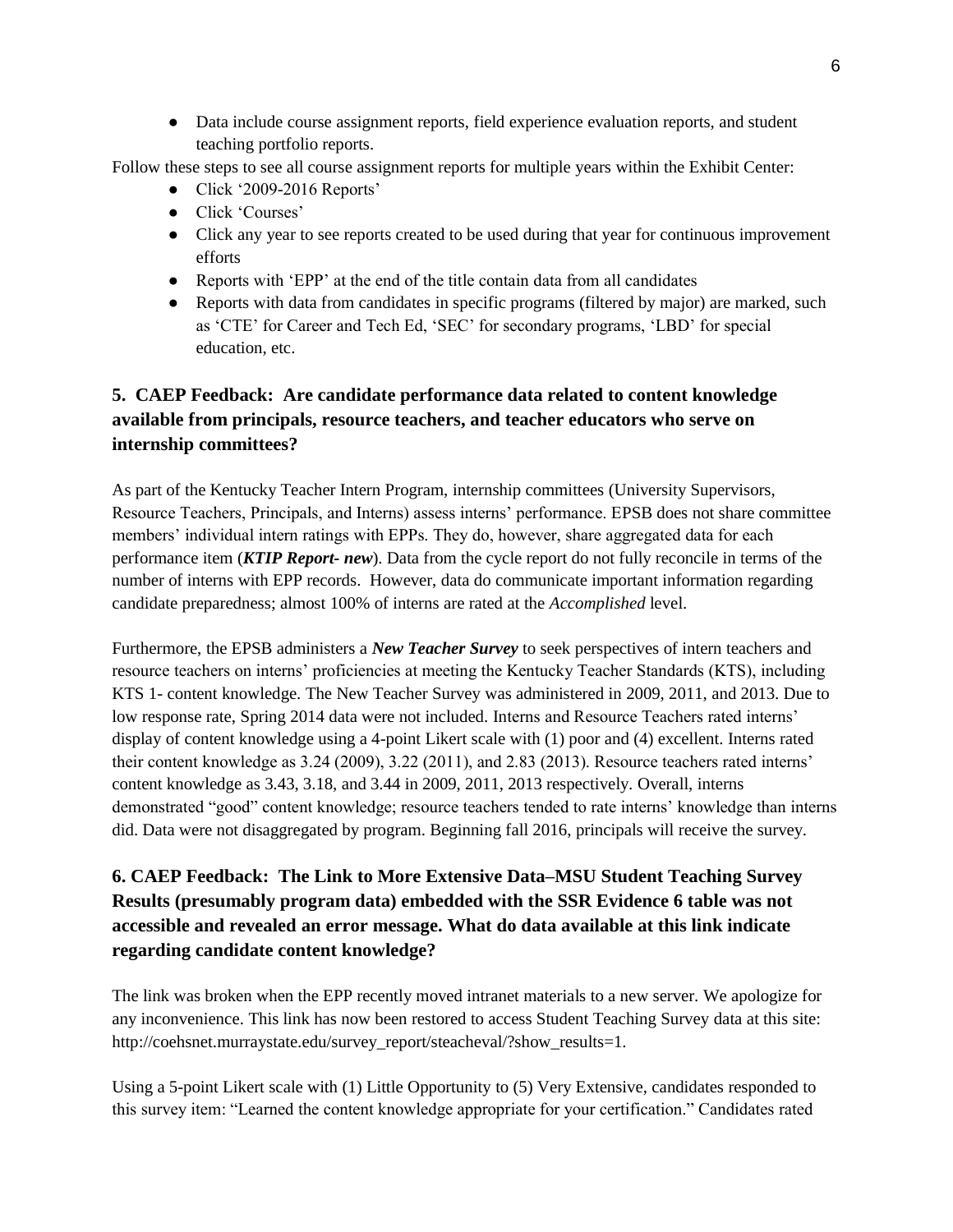their content knowledge preparedness as extensive or very extensive: spring 2014 (90%), fall 2014 (85.71%), and spring 2015 (85.48%).

#### **7. CAEP Feedback: What is the targeted performance level for measures of content knowledge in the TPA Eligibility Portfolio?**

The TPA Eligibility Portfolio is a measure of pedagogical knowledge, not content area knowledge. The purpose of the teacher performance assessment performance task is to document candidates' proficiency at designing developmentally appropriate lessons for a target student population, design and administer formative and summative assessments, analyze assessment results, and reflect upon data to inform future instruction. The University Supervisor and second reader (EPP faculty) rate candidates' efforts using a 4 point Likert scale with (1) Ineffective and (4) Exemplary. The targeted performance level is (3) Accomplished.

As part of the admission to student teaching requirements, candidates are required to hold a cumulative  $GPA > 2.75$  average or a  $GPA > 3.0$  on the last 30 hours of completed credit. Upon completion of the student teaching experience, to gain initial certification, candidates must pass the PRAXIS II examinations administered by the Educational Testing Service to demonstrate content knowledge associated with their chosen fields.

## **Standard One, Task 2** *SSR Excerpt Clarifications*

1. **CAEP Feedback:** "Content and pedagogical knowledge are demonstrated through varied measures. In compliance with Kentucky regulation, the Kentucky Education Professional Standards Board (EPSB) requires teacher candidates to pass the Principles of Learning and Teaching (PLT) examination to gain admittance to teacher education" (SSR, p. 21). The state does not require passing scores on the PLT for program admission. Is this an EPP requirement?

**EPP Clarification:** This was a typo in the SSR. The state requires candidates to pass the Praxis CORE exam to demonstrate a strong foundation of reading, mathematics and writing content knowledge before gaining admission to the teacher education program. Completers must pass a program-related PRAXIS II Content examination and the Principles of Learning and Teaching examination to qualify for initial teacher certification.

2. **CAEP Feedback:** "The Kentucky Teacher Internship Program provides evidence that first-year teachers complete a rigorous performance measure where they are assessed by the school principal, a mentor school-based teacher, and a university coordinator in all aspects of teaching effectiveness, including their ability to design and implement standards-aligned instruction" (SSR, p. 22). Are candidate performance data related to pedagogical knowledge available from principals, resource teachers, and teacher educators who serve on internship committees?

**EPP Clarification:** As part of the Kentucky Teacher Intern Program, internship committees (University Supervisors, Resource Teachers, Principals, and Interns) assess interns' performance. EPSB does not share committee members' individual intern ratings with EPPs. They do,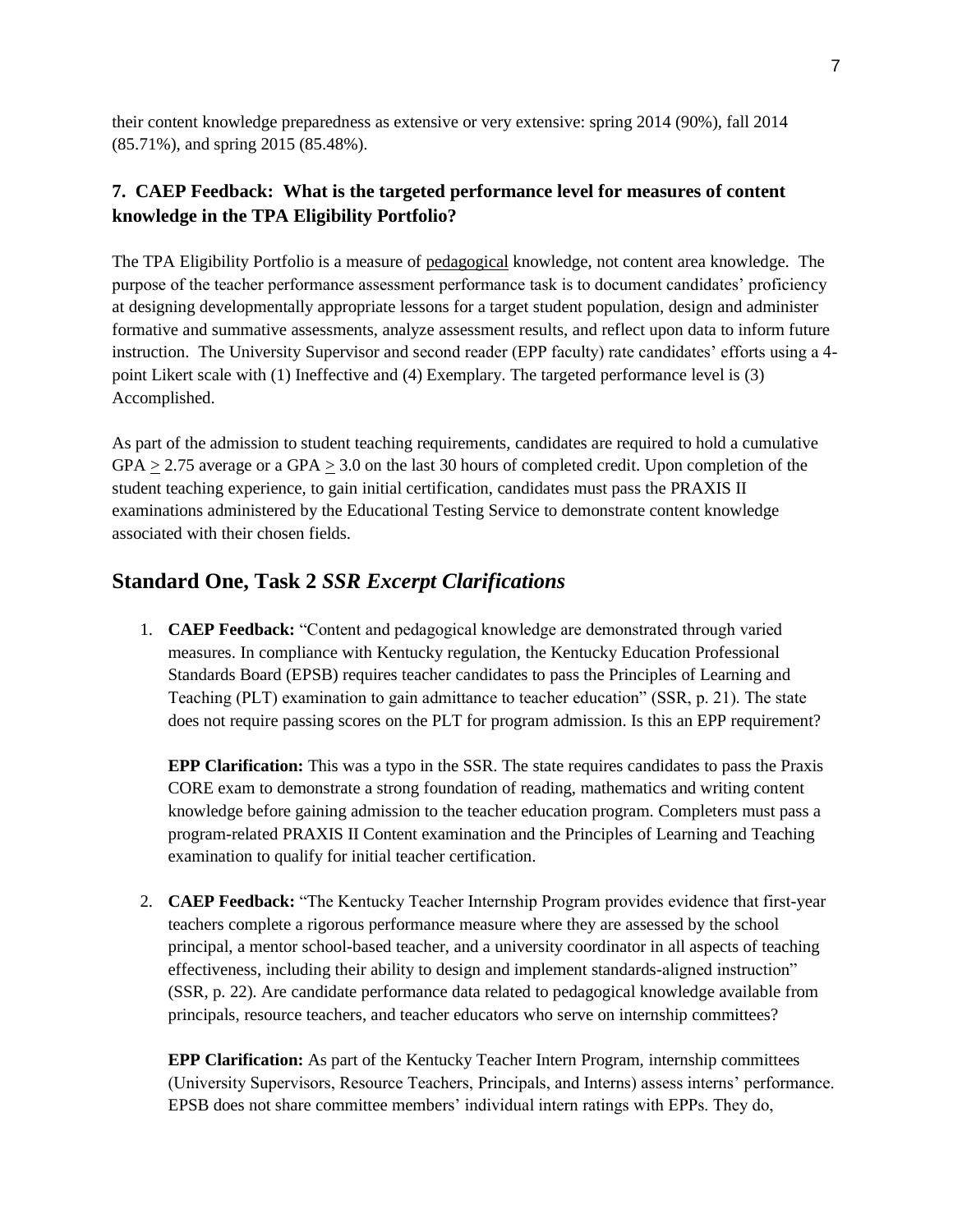however, share aggregated data for each performance item (*KTIP Report-new*). Data from the cycle report do not fully reconcile in terms of the number of interns with EPP records. However, data do communicate important information regarding candidate preparedness; almost 100% of interns are rated at the *Accomplished* level.

As part of the Kentucky Teacher Intern Program, internship committees (University Supervisors, Resource Teachers, Principals, and Interns) assess interns' pedagogical knowledge. EPSB does not share committee members' individual intern ratings with EPPs. They do, however, share aggregated data for each performance item (*KTIP Report-new*). [1] Furthermore, the EPSB administers a *New Teacher Survey* to seek perspectives of intern teachers and resource teachers on interns' proficiencies at meeting the Kentucky Teacher Standards (KTS), including KTS 2 instructional design, KTS 3- learning climate, KTS 4- implement instruction, KTS 5- assessment, and KTS 6- technology. The New Teacher Survey was administered in 2009, 2011, and fall 2013. Data for spring 2014 are not included because of low response rates. Interns and Resource Teachers rated interns' display of pedagogical knowledge using a 4-point Likert scale with (1) poor and (4) excellent. Interns and resource teachers rated pedagogical performance items in the "good," or targeted performance, area for all five areas of pedagogical knowledge: instructional design, learning climate, implement instruction, assessment, and technology. Data were not disaggregated by program. Beginning fall 2016, principals will receive the survey.

#### **Standard One, Task 2** *Additional Questions*

#### **1. CAEP Feedback: How does the EPP ensure reliability and validity for assessments of candidate pedagogical knowledge, other than proprietary assessments?**

The EPP submitted EPP-Wide Assessments for Early Review August 2015. CAEP provided feedback on these instruments June 2016. Because the EPP did not have an opportunity to revise the instruments before submitting the SSR March 2016, establishing validity and reliability of the instruments has become an important aspect of the *Revised SIP (new).*

Candidates' pedagogical knowledge is assessed using multiple measures such as Field Experience Evaluations, Student Teaching Evaluations, COE-TPA Lesson Plan, and the TPA Eligibility Portfolio. As delineated by Objective II.4 of the Revised Selected Improvement Plan, EPP faculty and P-12 partners will review and revise these assessment instruments to ensure content validity and reliability. The process described in the *EPP Assessment Guidelines (new)* will be applied to these instruments. Per the Revised Selected Improvement Plan, the EPP Administrative Cabinet approved the EPP Assessment Guidelines October 12, 2016. This policy governs the validation of EPP-wide instruments by articulating the roles and responsibilities across the EPP for the determination and maintenance of assessment validity and reliability. An Assessment Task Force, comprised of undergraduate program coordinators and P-12 partners, department chairs, the Director of Teacher Education Services, and representatives of the Dean's office will collaboratively establish and maintain the validity and reliability of assessment instruments. While not specified in the policy, each EPP-wide assessment will be examined using the Lawshe Method to determine the Content Validity Index (CVI) for individual items and the overall instrument. The instrument will be comprised of items receiving the highest CVI ratings. The EPP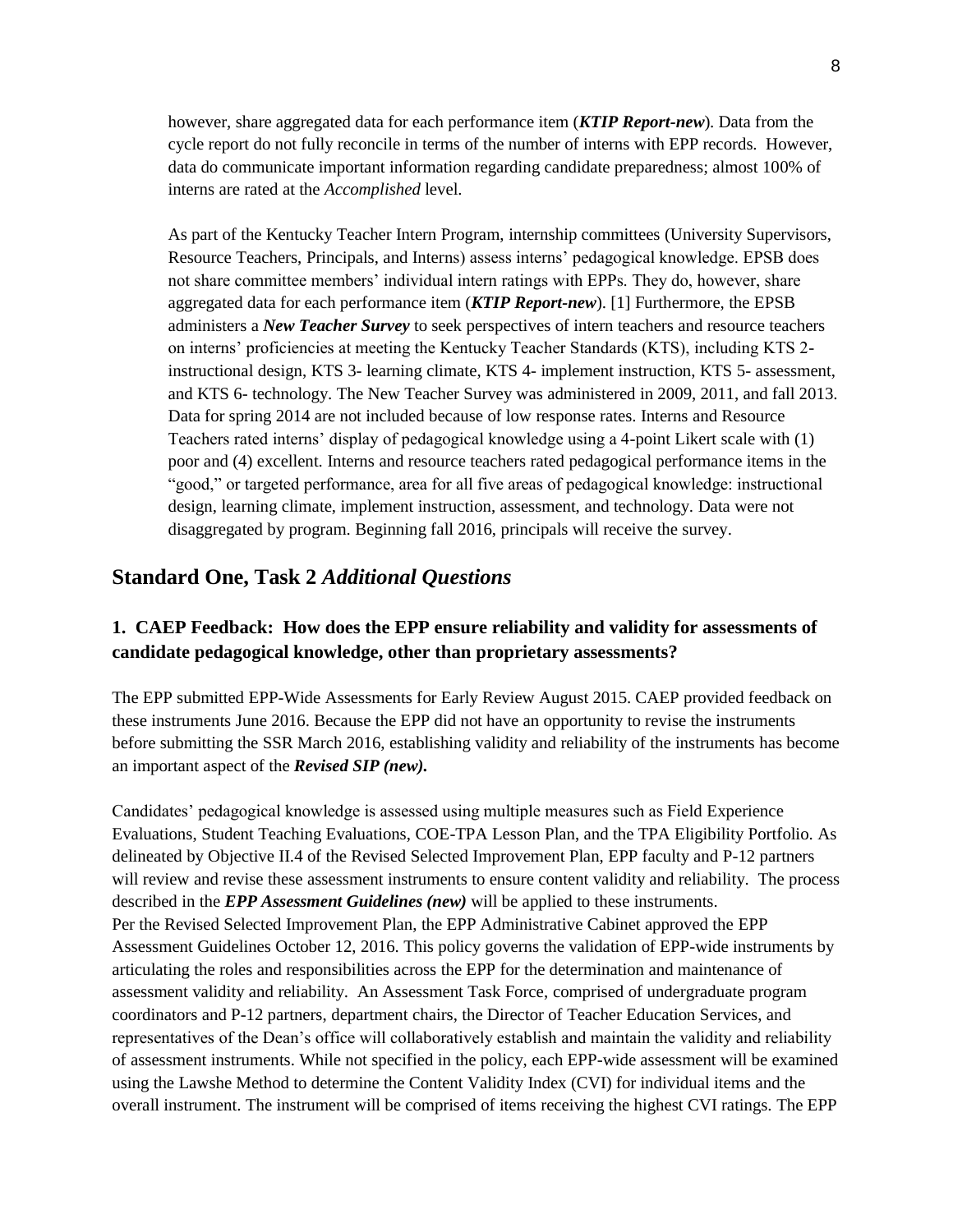will establish interrater reliability in two ways. Two raters will rate the same "live" administration of an assessment or multiple raters will participate in a training session during which they calibrate the instrument using a recorded scenario. Assessments will be revalidated every three years or sooner if substantial changes warrant revalidation.

## **2. CAEP Feedback: How is the EPP addressing the lower scores in the Professional Development, Leadership, and Community domain of the PLT?**

Data for the Professional Development, Leadership, and Community domain of the 2015-16 Principles of Learning and Teaching exam indicate that candidate performance increased dramatically over prior years' performance. Specifically, scores in the upper quartile for this domain were 35.29%, 27.59%, and 52.17% for the K-6, 5-9, and 7-12 versions respectively. This was an increase from 9%, 12%, and 16% for this domain in prior years (*PLT Domain Data-new*).

Candidate performance on the PLT is impacted by candidates' familiarity with the nature and format of test items in that domain of the test as well as candidate knowledge of the specific content associated with that domain of the test. Therefore, the EPP is using a two-pronged approach to address scores on Professional Development, Leadership, and Community domain of the PLT.

PLT support is available through the universal, targeted, and intensive supports described in Standard One, Task One, Question 2 response of this addendum. Familiarity with expectations and format impacts performance. Candidates are made aware of these supports. The EPP system for communicating opportunities for support has intensified over the past three years.

Per Objective I.2 of the *Revised SIP (new)*, a revision of the core curriculum will include the consideration of the topics and content contained with the Professional Development, Leadership, and Community domain. Incremental change has occurred since the completion of the SSR. An extensive realignment of foundation coursework will compliment the test preparation efforts that are well underway, resulting in improved candidate performance in this domain in the future.

## **3. CAEP Feedback: Who are the university supervisors and university coordinators described in the student teaching evaluation narrative? Are these terms used interchangeably?**

The teacher educator who monitors, scaffolds, and evaluates the student teacher's efforts is called the University Supervisor. These terms were inadvertently used interchangeably.

**4. CAEP Feedback: Two areas – assessment and differentiating instruction for diverse students – appear consistently throughout assessments and surveys as needed improvement areas. How is the EPP addressing these two areas? How are these data used to improve programs?**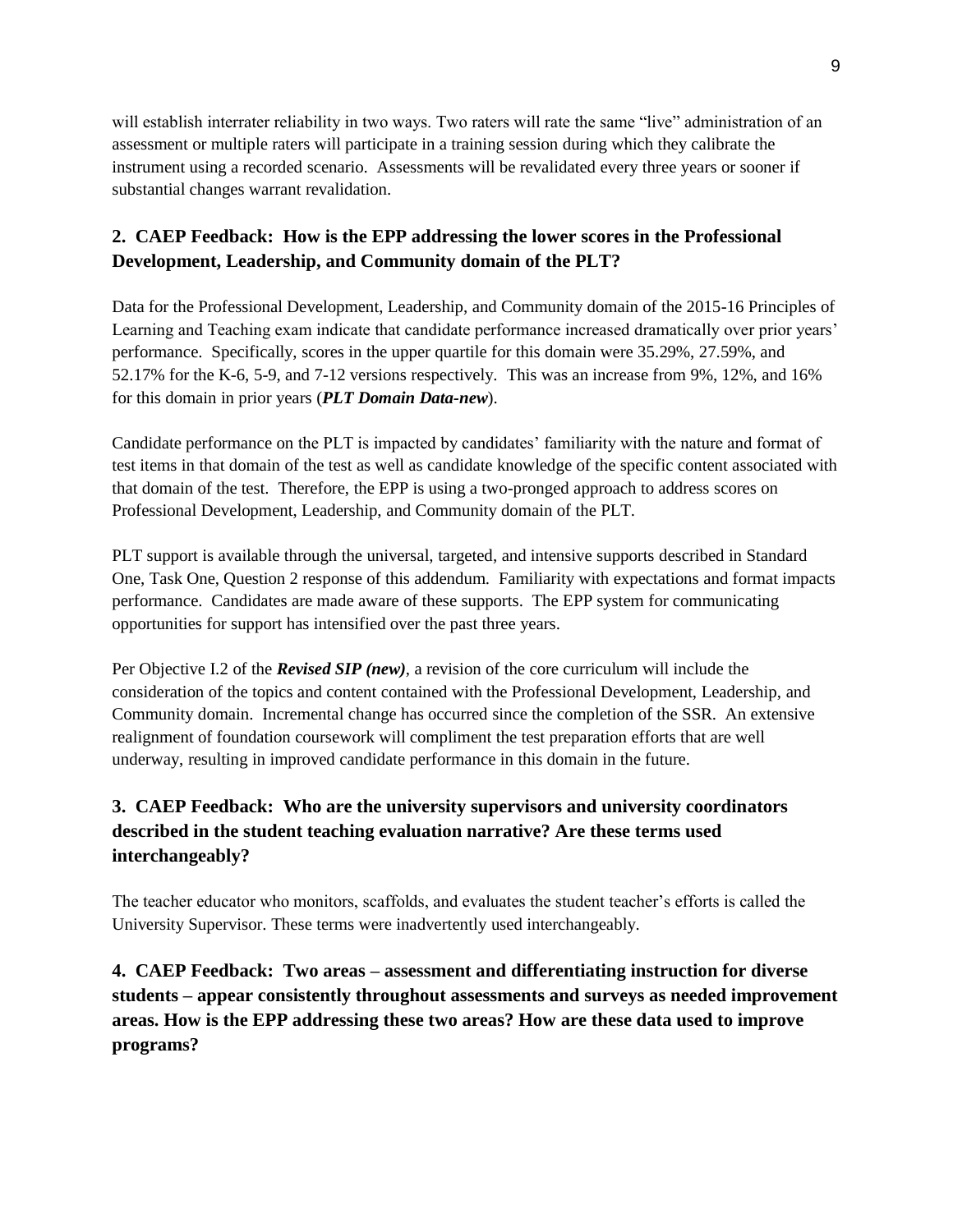Intervention I of the *Revised SIP (new)* focuses on ensuring high-quality clinical experiences at all levels within all programs. The initial examination of Student Teaching Surveys during the self-study led the EPP to put forward these areas of preparation for the original SIP.

As an initial step for Objective III.2 for the Revised Selected Improvement Plan, a revised Employer Feedback survey was administered in September. The revised survey is aligned to the Kentucky Teacher Standards and can be disaggregated by major licensure division across the EPP. On September 29, these data were shared with P-12 stakeholders and EPP faculty at the Partner Advisory Council meeting (Objective II.1). At this meeting, partners provided valuable information regarding assessment, differentiation, and other functional areas such as technology integration. The agenda, presentation, survey data, list of participants, and summarized focus group feedback are included in the *Advisory Council (new)* evidence. Faculty will use this information to support decisions as curriculum and clinical experiences are further analyzed and aligned per Objective I.1 and Objective I.2 of the Revised Selected Improvement Plan.

### **5. CAEP Feedback: Will site visitors be able to see candidate performance data related to pedagogical knowledge in LiveText during the onsite visit?**

The EPP compiled data from multiple *LiveText* sources to document addendum evidence items for pedagogical knowledge. For reviewers seeking additional information about the data collection system, the *LiveText* Coordinator, Dr. George Patmor, will provide an orientation to the *LiveText* Exhibit Center and will be available for technical support at any point during the visit. EPP-wide assessment data are provided on the AIMS Self-Study Evidence Site. Reviewers who are interested in exploring additional data can access *LiveText* by following the directions below.

Candidates' pedagogical knowledge is assessed using multiple measures such as the TPA Eligibility Portfolio, COE-TPA Lesson Plan, and Field Experience Evaluation forms. Per Objective II.4 of the *Revised SIP (new)*, EPP faculty and P-12 partners will review and revise these assessment instruments to ensure content validity and reliability. The process described in the *EPP Assessment Guidelines (new)* will be applied to these instruments.

#### **Instructions for Visiting the LiveText Exhibit Center**

Follow these steps to access the Murray State University LiveText Exhibit Center:

- Go to the LiveText login page [www.livetext.com](http://www.livetext.com/)
- Click Visitor Pass at the top
- In the faint box right above the button that says Visitor Pass Entry, type or paste in **2465ADBD**
- Click the Visitor Pass Entry button
- Click the Exhibit Center tab at the top of the page

Follow these steps to see program data for multiple years:

- Click '2009-2016 Continuous Assessment'
- Click 'Undergraduate/Graduate Programs' for programs that have both components, or
- Click 'Graduate Only Programs' for programs that do not have an undergraduate component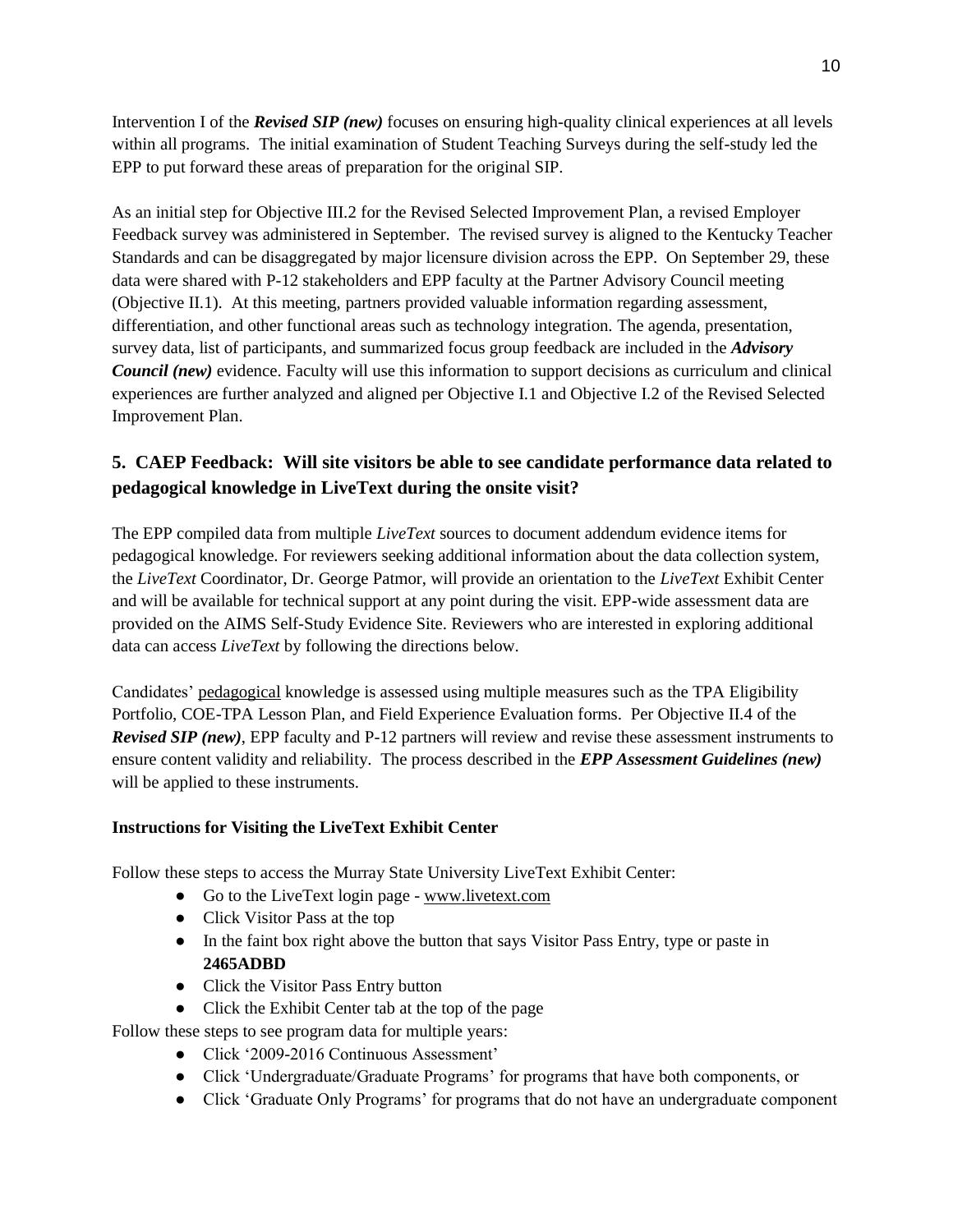- Click the title of a program
- Click 2016-2017 on the lower right for data to be used this fall for continuous improvement efforts
- Data include course assignment reports, field experience evaluation reports, and student teaching portfolio reports.

Follow these steps to see all course assignment reports for multiple years within the Exhibit Center:

- Click '2009-2016 Reports'
- Click 'Courses'
- Click any year to see reports created to be used during that year for continuous improvement efforts
- Reports with 'EPP' at the end of the title contain data from all candidates
- Reports with data from candidates in specific programs (filtered by major) are marked, such as 'CTE' for Career and Tech Ed, 'SEC' for secondary programs, 'LBD' for special education, etc.

## **6. CAEP Feedback: The Link to More Extensive Data–MSU Student Teaching Survey Results (presumably program data) embedded with the SSR Evidence 6 table was not accessible and revealed an error message. What do data available at this link indicate regarding candidate pedagogical knowledge?**

The link was broken when the EPP recently moved intranet materials to a new server. We apologize for any inconvenience. This link has now been restored to access Student Teaching Survey data at this site: http://coehsnet.murraystate.edu/survey\_report/steacheval/?show\_results=1. A summary of data appears below.

Using a 5-point Likert scale with (1) Little Opportunity to (5) Very Extensive, candidates responded to this survey item: "Practiced instructional strategies appropriate for your content area." Candidates rated their pedagogical knowledge preparedness as extensive or very extensive: spring 2014 (89.6%), fall 2014 (89.22%), and spring 2015 (92.74%). Three cycles of data indicate 83.07%-96.43% of candidates perceived their preparedness for effective instructional design using varied methods and instructional technology as extensive or very extensive. 87.5%-92.86% of candidates perceived their preparedness to create positive, respectful classroom learning environments as extensive or very extensive. 73.6%-91.94% of candidates perceived their preparedness to assess and evaluate student learning as extensive or very extensive (*C-P Knowledge- new*)*.*

## **7. CAEP Feedback: What is the targeted performance level for candidate pedagogical knowledge in the TPA Eligibility Portfolio?**

The purpose of the teacher performance assessment performance task is to document candidates' pedagogical proficiency at designing developmentally appropriate lessons for a target student population, design and administer formative and summative assessments, analyze assessment results, and reflect upon the data to inform future instruction. The University Supervisor and second reader (EPP faculty) rate candidates' efforts using a 4-point Likert scale with (1) Ineffective and (4) Exemplary. The targeted performance level is (3) Accomplished.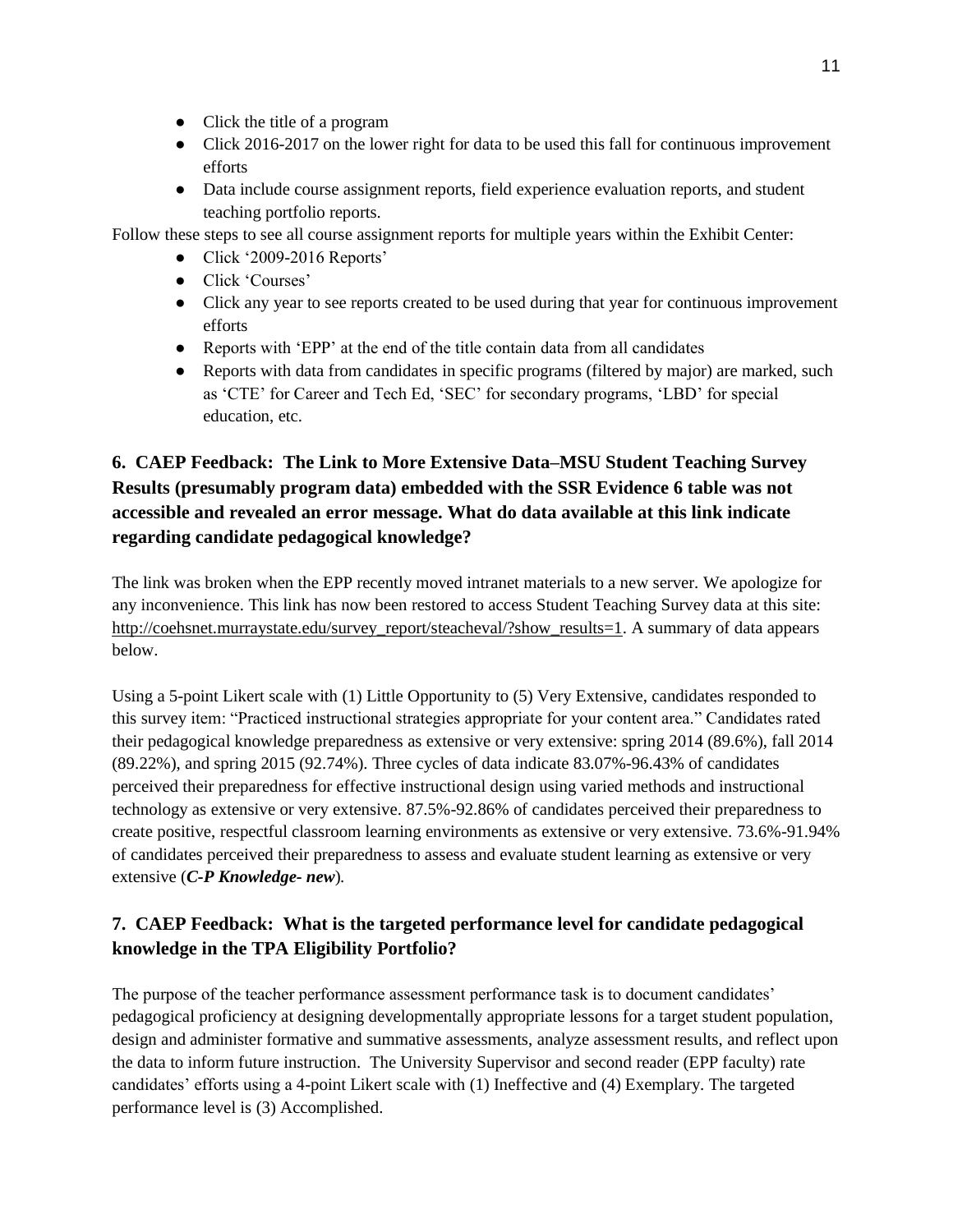### **Standard One, Task 3** *SSR Excerpt Clarification*

**1. CAEP Feedback:** There is limited discussion of candidate dispositions in the SSR. In the Student Teaching Survey narrative (SSR evidence 6), candidate dispositions are identified as inclusiveness, responsibility, enthusiasm, caring, confidence, ethics, and professionalism; however, SSR Evidence 13 (Candidate Dispositions) identified the dispositions as inclusive, responsible, enthusiastic, caring, confident, and ethical (no mention of professionalism). Professionalism is identified in the narrative of the Conceptual Framework document in SSR Evidence 13 but not identified in the data table. Clarification is needed on the specific professional dispositions required of candidates and how these dispositions are assessed.

**EPP Clarification:** The EPP's Conceptual Framework, included in the *Candidate Dispositions*  evidence, identifies and defines six professional dispositions. Please note, "professionalism" is the umbrella term that collectively references these six dispositions; it is not an additional disposition. These are the six EPP Professional Dispositions: inclusive, responsible, enthusiastic, caring, confident, and ethical.

Candidates are first introduced to the EPP Professional Dispositions in EDU 100T and EDU 103 when they self-assess their dispositions using the Dispositions Instrument. This instrument is included in the *Candidate Dispositions* evidence. During the admission to Teacher Education orientation, candidates are provided a written description of the dispositions in the *Teacher Education Sourcebook*. A one-page summary of the EPP Conceptual Framework, including the professional dispositions, is attached to every course syllabus.

EPP faculty and P-12 partners assess candidates' professional dispositions at multiple points during the program. Many key course assessment instruments include performance criteria targeting professional dispositions. These data are recorded on *LiveText.* Candidates' dispositions are formally evaluated during field and clinical experiences and during the interview for admission to teacher education.

Candidates whose behavior egregiously violates the Professional Dispositions espoused by the EPP receive negative "flags" as per the EPP *Flag System*. Faculty meet privately with candidates to discuss their concerns. When appropriate, they cooperatively design an action plan addressing the area of perceived need. This conversation is documented using the Evaluation of Student Performance form. Candidates may attach a statement of rebuttal. Faculty submit the "flag" to Teacher Education Services; the document is stored in the candidate's file. The TES Admissions Committee reviews flags as part of the admission to teacher education and admission to student teaching application processes. Committee actions range from active monitoring to formal warnings to suspension for the teacher education program.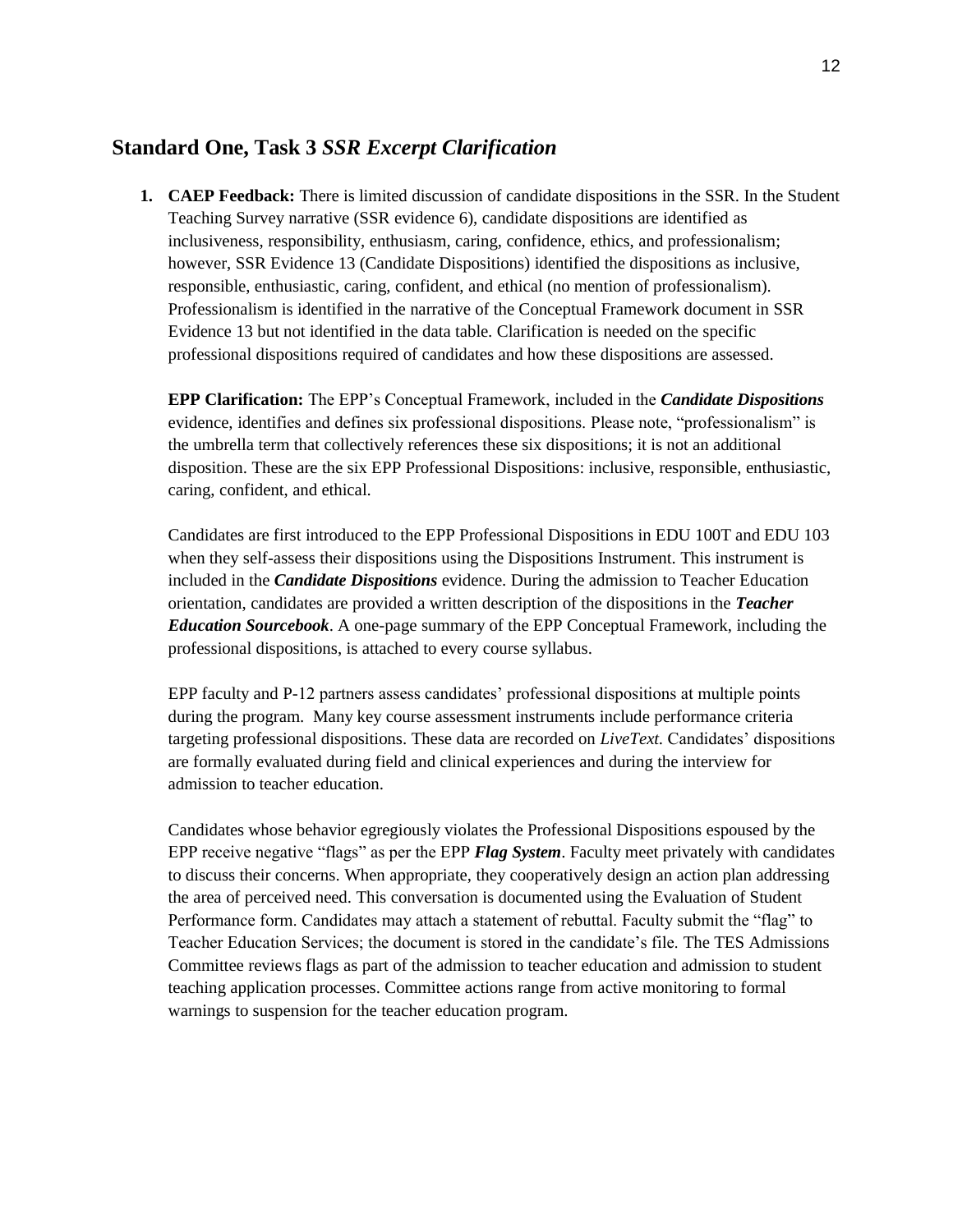## **Standard One, Task 3** *Additional Questions*

### **1. CAEP Feedback: What are the professional dispositions candidates are expected to demonstrate throughout their programs?**

Effective educators not only need to exhibit knowledge and pedagogical proficiency, they also must exhibit professional dispositions. The EPP's Conceptual Framework, included in *Candidate Dispositions*, identifies and defines six professional dispositions. Please note, "professionalism" is the umbrella term that collectively references these six dispositions; it is not an additional disposition. The six EPP Professional Dispositions are defined below.

- Inclusive: Is an advocate for an inclusive community of people with varied characteristics, ideas, and worldviews.
- Responsible Considers consequences and makes decisions in a rational and thoughtful manner for the welfare of others; acts with integrity to pursue an objective with thoroughness and consistency.
- Enthusiastic Is eager and passionately interested in tasks that relate to beliefs about education.
- Caring Demonstrates regard for the learning and wellbeing of every student.
- Confident Exhibits certainty about possessing the ability, judgment, and internal resources needed to succeed as a teacher.
- Ethical Conforms to accepted professional standards of conduct by making decisions based on standards and principles established by the education profession.

### **2. CAEP Feedback: Are disaggregated data available for candidate dispositions by program and reporting cycle? If so, what do these data indicate?**

Disaggregated data are available for these programs: (1) Elementary, (2) Learning and Behavior Disorders, (3) Middle School, and (4) Music Education. Other programs lacked sufficient sample size to support disaggregation without revealing individual candidates' identity. Results were compiled from two primary sources, evaluations from field and student teaching experiences and the Student Teacher Survey. Survey results represent both candidate and cooperative teacher ratings, whereas the Student Teaching Survey is a self-report instrument. This entire report is included as *Dispositions Data (new).*

Notable trends include the following:

- Ratings associated with Student Teaching are typically higher than with Practicum Placements
- The dispositions of Caring and Enthusiasm start highest with the Practicum and remain high with student teaching for all programs
- Confidence is the disposition that varies most
- The Student Teaching Survey results are generally lower than the Practicum and Student Teaching Observations
- Middle school responses were notably lower than other areas as related to Inclusive, Enthusiastic and Caring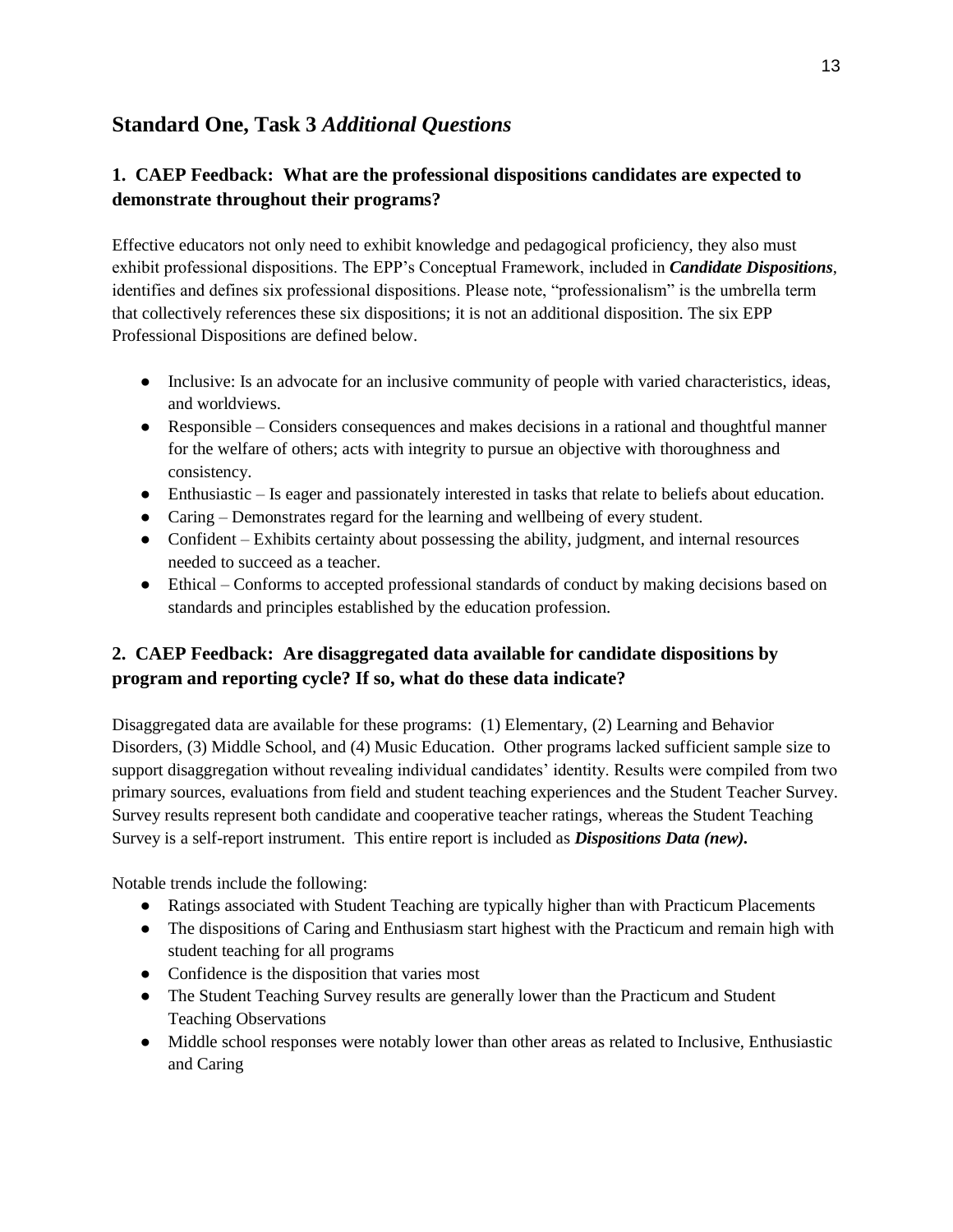The interpretation of these results suggests the following:

- According to Cooperating Teacher ratings, practicum and student teaching placement, candidates demonstrate appropriate professional dispositions consistently across programs
- Of the dispositions, confidence is the most 'fragile' in the practicum and student teaching settings
- When candidates self-assess, they are more critical of their experience
- Middle school candidates were most critical of the student teaching experience as related to the development of the professional dispositions

### **3. CAEP Feedback: How does the EPP ensure reliability and validity for assessments used to measure candidate dispositions?**

Feedback from the Offsite Report indicated that documentation of validity by subject matter experts was considered as face validity only and was therefore insufficient. Objective II.4 of the SIP addresses these concerns and significant steps have been taken to put into motion systems to ensure validity and reliability. Per the SIP, the EPP formed an interdepartmental task force with P-12 partner representation to address the scope and nature of the EPP-wide assessments. In late October, EPP faculty and P-12 partners will review and revise EPP assessment instruments to ensure content validity and reliability using the Lawshe method. Additional information will be available during the onsite visit.

Per the *Revised SIP (new)*, the EPP Administrative Cabinet approved the *EPP Assessment Guidelines (new)* October 12, 2016. This policy governs the validation of EPP-wide instruments by articulating the roles and responsibilities across the EPP for the determination and maintenance of assessment validity and reliability. An Assessment Task Force, comprised of undergraduate program coordinators and P-12 partners, department chairs, the Director of Teacher Education Services, and representatives of the Dean's office will collaboratively establish and maintain the validity and reliability of assessment instruments. While not specified in the policy, each EPP-wide assessment will be examined using the Lawshe Method to determine the Content Validity Index (CVI) for individual items and the overall instrument. The instrument will be comprised of items receiving the highest CVI ratings. The EPP will establish interrater reliability in two ways. For example, two raters may rate the same "live" administration of an assessment or multiple raters may participate in a training session during which they calibrate the instrument using a recorded scenario. Assessments will be revalidated every three years or sooner if substantial changes warrant revalidation.

### **4. CAEP Feedback: Are candidates aware of the professional dispositions expected of them and how these are assessed?**

Candidates are first introduced to the EPP Professional Dispositions in EDU 100T and EDU 103 when they self-assess their dispositions using the Dispositions Instrument. This instrument is included in *Candidate Dispositions*. During the admission to Teacher Education orientation, candidates are provided a written description of the dispositions in the *Teacher Education Sourcebook*. A one-page summary of the EPP Conceptual Framework, including the professional dispositions, is attached to every course syllabus.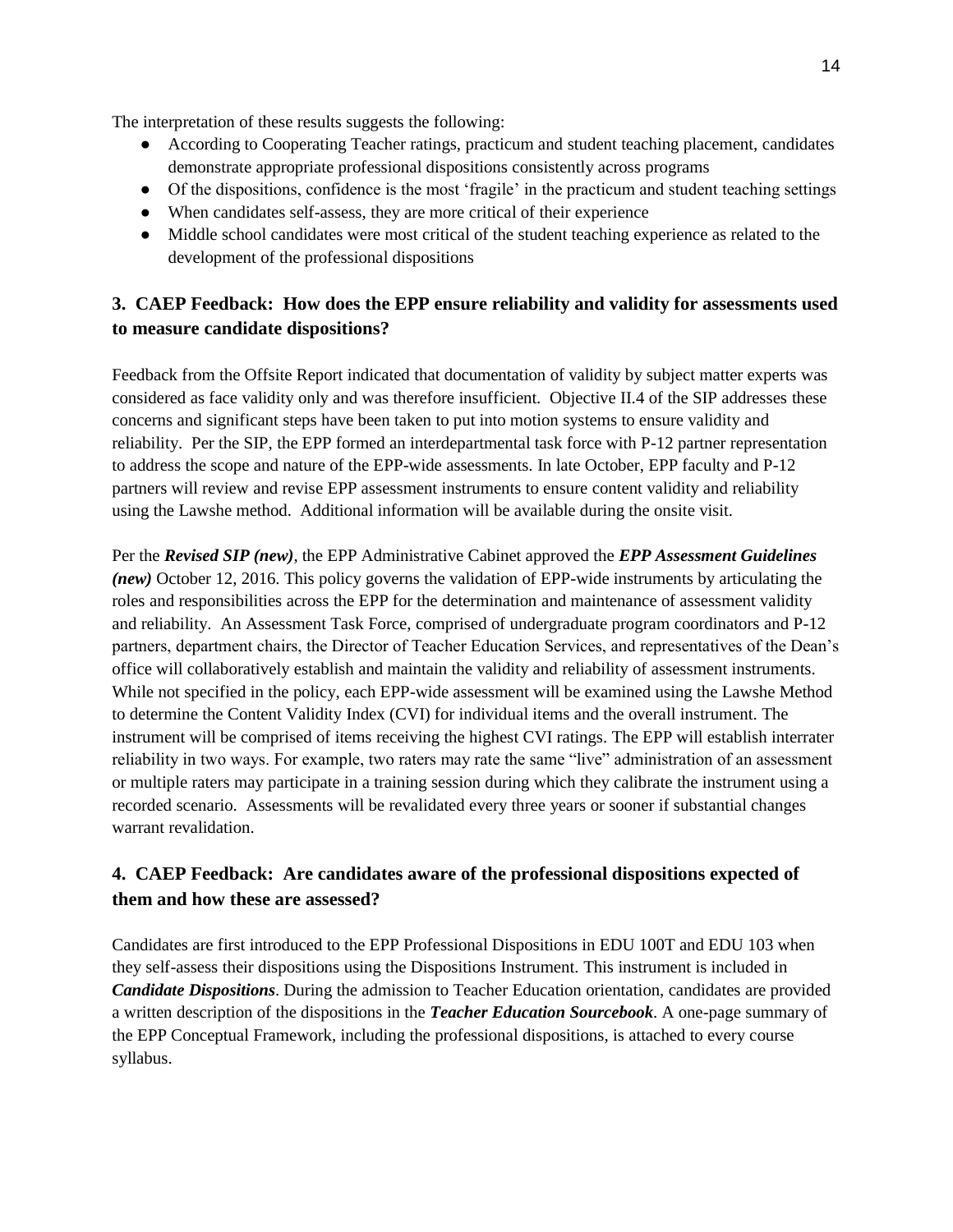EPP faculty and P-12 partners assess candidates' professional dispositions at multiple points during the program. Many key course assessment instruments include performance criteria targeting professional dispositions. These data are recorded on *LiveText.* Candidates' dispositions are formally evaluated during field and clinical experiences and during the interview for admission to teacher education. See evaluation instruments included in *Candidate Dispositions*.

Candidates whose behavior egregiously violates the Professional Dispositions espoused by the EPP receive negative "flags" as per the EPP *Flag System.* Faculty meet privately with candidates to discuss their concerns. When appropriate, faculty work with the candidate to cooperatively design an action plan addressing the area of perceived need. This conversation is documented using the Evaluation of Student Performance form. Candidates may attach a statement of rebuttal. Faculty submit the "flag" to Teacher Education Services where the document is stored in the candidate's file. The TES Admissions Committee reviews flags as part of the admission to teacher education and admission to student teaching application processes. Committee actions range from active monitoring to formal warnings to suspension for the teacher education program.

### **5. CAEP Feedback: Will site visitors be able to see candidate data related to professional dispositions in LiveText during the onsite visit?**

The EPP compiled *Dispositions Data (new)* from multiple *LiveText* sources to document the addendum evidence item for professional dispositions. For reviewers seeking additional information about the data collection system, the *LiveText* Coordinator, Dr. George Patmor, will provide an orientation to the *LiveText* Exhibit Center and will be available for technical support at any point during the visit. EPP-wide assessment data are provided on the AIMS Self-Study Evidence site. Reviewers who are interested in exploring additional data can access *LiveText* by following the directions below.

#### **Instructions for Visiting the LiveText Exhibit Center**

Follow these steps to access the Murray State University LiveText Exhibit Center:

- Go to the LiveText login page [www.livetext.com](http://www.livetext.com/)
- Click Visitor Pass at the top
- In the faint box right above the button that says Visitor Pass Entry, type or paste in **2465ADBD**
- Click the Visitor Pass Entry button
- Click the Exhibit Center tab at the top of the page

Follow these steps to see program data for multiple years:

- Click '2009-2016 Continuous Assessment'
- Click 'Undergraduate/Graduate Programs' for programs that have both components, or
- Click 'Graduate Only Programs' for programs that do not have an undergraduate component
- Click the title of a program
- Click 2016-2017 on the lower right for data to be used this fall for continuous improvement efforts
- Data include course assignment reports, field experience evaluation reports, and student teaching portfolio reports.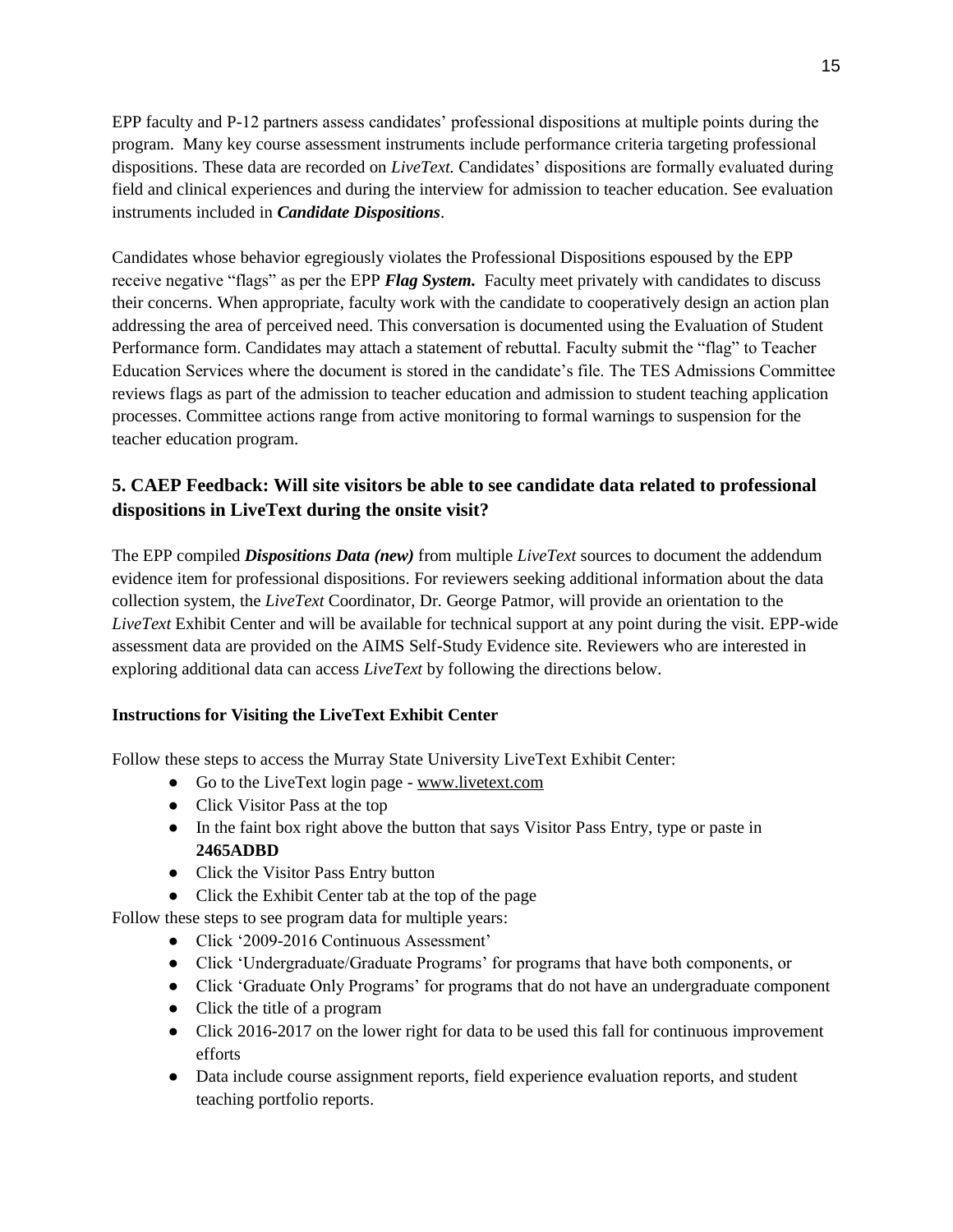Follow these steps to see all course assignment reports for multiple years within the Exhibit Center:

- Click '2009-2016 Reports'
- Click 'Courses'
- Click any year to see reports created to be used during that year for continuous improvement efforts
- Reports with 'EPP' at the end of the title contain data from all candidates
- Reports with data from candidates in specific programs (filtered by major) are marked, such as 'CTE' for Career and Tech Ed, 'SEC' for secondary programs, 'LBD' for special education, etc.

## **6. CAEP Feedback: The Link to More Extensive Data–MSU Student Teaching Survey Results (presumably program data) embedded with the SSR Evidence 6 table was not accessible and revealed an error message. Does evidence presented at this link document professional dispositions?**

The link was broken when the EPP recently moved intranet materials to a new server. We apologize for any inconvenience. This link has now been restored to access Student Teaching Survey data at this site: http://coehsnet.murraystate.edu/survey\_report/steacheval/?show\_results=1. A summary of these data appears below.

Using a 5-point Likert scale with (1) Little Opportunity to (5) Very Extensive, candidates responded to multiple survey items to express their perceived preparedness to exhibit the EPP Professional Dispositions. Four cycles of data were presented (fall 2015, spring 2015, fall 2015, spring 2016). Percentages indicate candidates' perceptions they were extensively or very extensively prepared to exhibit each of these six professional dispositions:

- $\bullet$  Inclusive:  $84\% 89\%$
- Responsible: 91%-98%
- Enthusiastic: 89%-98%
- Caring: 91%-98%
- Confident: 92%-95%

For disaggregated data and specific items, please reference *Dispositions Data (new)*.

## **Standard One** *Areas for Improvement*

#### **1. Area for Improvement: Assessments do not have reliability and validity data.**

The EPP submitted EPP-Wide Assessments for Early Review August 2015. CAEP provided feedback on these instruments June 2016. Because the EPP did not have an opportunity to revise the instruments before submitting the SSR March 2016, establishing validity and reliability of the instruments has become an important aspect of the *Revised SIP (new).*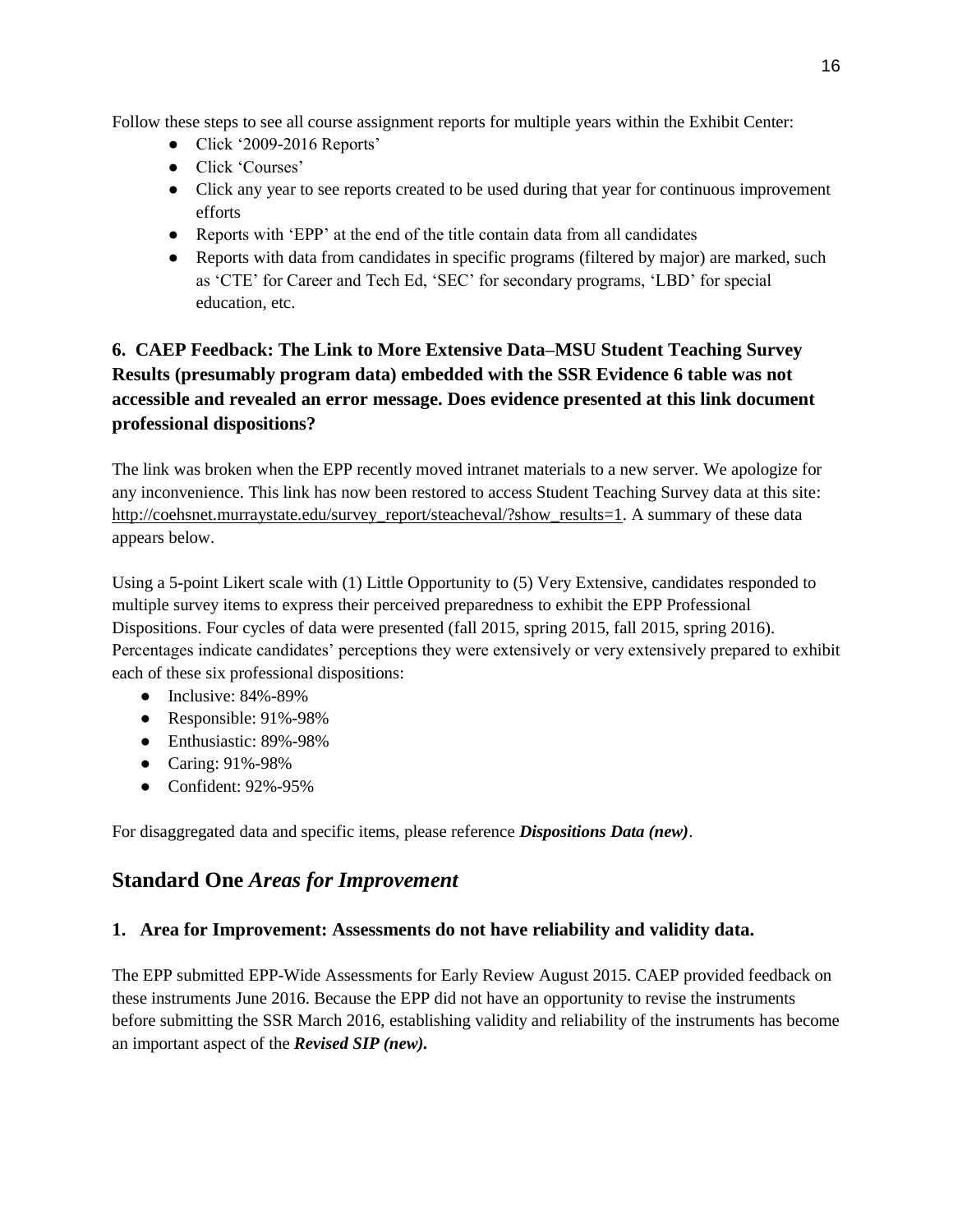Feedback from the Offsite Report indicated that documentation of validity by subject matter experts was considered as face validity only and was therefore insufficient. Objective II.4 of the SIP addresses these concerns and significant steps have been taken to put into motion systems to ensure validity and reliability. Per the SIP, the EPP formed an interdepartmental task force with P-12 partner representation to address the scope and nature of the EPP-wide assessments. In late October, EPP faculty and P-12 partners will review and revise EPP assessment instruments to ensure content validity and reliability using the Lawshe method. Additional information will be available during the onsite visit.

Per the Revised Selected Improvement Plan, the EPP Administrative Cabinet approved the *EPP Assessment Guidelines (new)* October 12, 2016. This policy governs the validation of EPP-wide instruments by articulating the roles and responsibilities across the EPP for the determination and maintenance of assessment validity and reliability. An Assessment Task Force, comprised of undergraduate program coordinators and P-12 partners, department chairs, the Director of Teacher Education Services, and representatives of the Dean's office will collaboratively establish and maintain the validity and reliability of assessment instruments. While not specified in the policy, each EPP-wide assessment will be examined using the Lawshe Method to determine the Content Validity Index (CVI) for individual items and the overall instrument. The instrument will be comprised of items receiving the highest CVI ratings. The EPP will establish interrater reliability in two ways. Two raters will rate the same "live" administration of an assessment or multiple raters will participate in a training session during which they calibrate the instrument using a recorded scenario. Assessments will be revalidated every three years or sooner if substantial changes warrant revalidation.

#### **2. Area for Improvement: Content knowledge for candidates in some programs cannot be verified through pass rates on teacher certification exams.**

To verify candidates' content knowledge, the Kentucky Education Professional Standards Board requires all candidates to maintain a cumulative GPA  $>$  2.75 average or a GPA  $>$  3.0 on the last 30 hours of completed credit. Moreover, this legislated mandate (16 KAR 5:010) requires candidates to pass the Praxis CORE examination to demonstrate their content knowledge in the areas of reading, mathematics, and writing before admission to teacher education. Completers must pass PRAXIS II examinations administered by the Educational Testing Service to demonstrate content knowledge associated with their chosen fields to become eligible for teacher certification. The original, five-year SSR Praxis data reflected scores of a few candidates who had taken the test multiple times. Furthermore, some test takers were not candidates in the EPP pre-service program; rather, they were practicing teachers seeking to become highly qualified. Data appearing on the *Praxis Pass Rates (new)* table has been adjusted accordingly. Candidates who enrolled in our programs with content degrees earned at other institutions and a desire to enter our alternative certification program failed PRAXIS II as well. These factors impacted the 5-year pass rates.

Direct measures of candidate content knowledge occur in the content area departments. The EPP uses indirect measures of candidate content knowledge include associated perception items on the Student Teaching Instrument, the Student Teaching Survey, and the Employer Survey. Per Objective II.4 of the Revised Selected Improvement Plan, EPP faculty and P-12 partners will review and revise these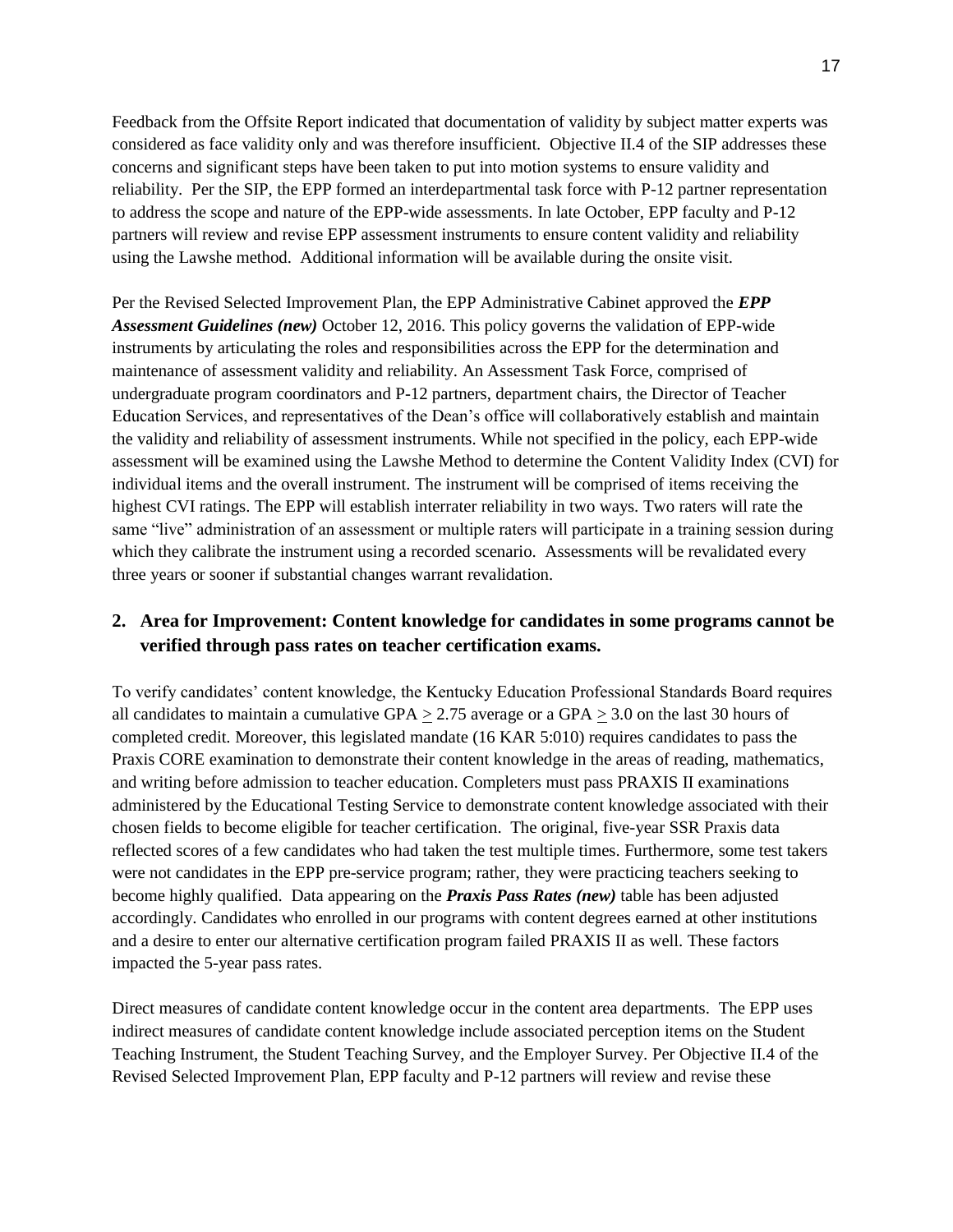assessment instruments to ensure content validity and reliability. The process described in the *EPP Assessment Guidelines (new)* will be applied to these instruments.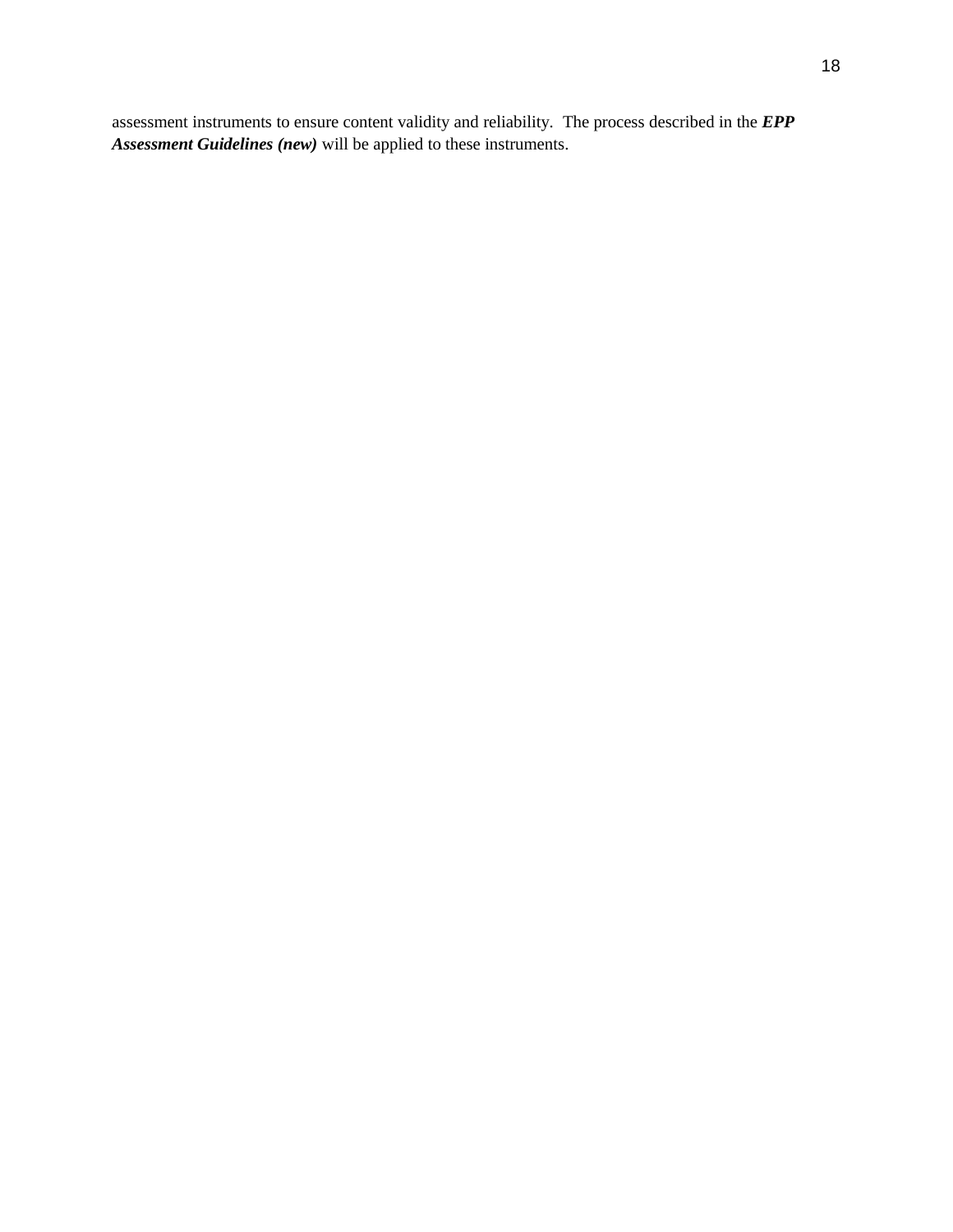#### **STANDARD TWO: Clinical Partnerships and Practice**

#### **Standard Two, Task 1** *SSR Excerpt Clarification*

1. **CAEP Feedback:** "Selected Improvement Plan will enhance clinical experiences through the exploration of Professional Development Schools and increased stakeholder input." (Page 28)- Please clarify this statement.

**EPP Clarification:** In the *Revised SIP (new)*, Intervention I focuses upon developing a system to "ensure coordinated, high-quality clinical experiences at all levels within all programs." Objective 1.6 targets establishing "a network of Professional Development School sites to support a range of enhanced field and clinical experiences." These Professional Development School pilot sites provide valuable feedback to inform further development of the PDS model. Current initiatives are described below. Site team members will have an opportunity to visit some of these partnerships venues during the Tuesday onsite visit (*PDS MS Model-new*).

- In partnership with four middle schools, the EPP is piloting a Professional Development School model at Mayfield Middle School, Murray Middle School, Paducah Middle School, and Browning Springs Middle School. Dr. David Whaley (Dean), Dr. Robert Lyons (Assistant Dean), Dr. Barbara Washington (ACS Department Chair), Ms. Pam Matlock (Paducah Education Site Coordinator), Ms. Kem Cothran (Director, Teacher Quality Institute), Dr. Alesa Walker (Director, Teacher Education Services), Dr. Kimberly Stormer (Middle School Professor), and Dr. Marty Jacobs (Professor) conducted research on this PDS model and developed the initial pilot. Dr. Lyons, Ms. Cothran, Ms. Thresher (TQI staff), and Ms. Matlock are overseeing the implementation of this special project. This PDS venue allows teacher candidates to serve as "junior faculty members" alongside master educators for an entire school year, beginning the very first day of school. The yearlong internship epitomizes the ideal of "learning by doing." Candidates graduate as fully-prepared, competent, confident and committed educators able to meet the challenges that teachers face today. Teacher candidates benefit from the cooperating teachers' expertise and extensive classroom experiences; districts benefit from having "junior faculty members" in schools; and students benefit from added assistance in the classroom. Teacher candidates, school-based educators, university supervisors, as well as school liaisons, principals, and EPP support staff collaborate to provide a constructive learning experience for both teacher candidates and students in partnership schools. As part of the ongoing evaluation of this effort, a survey was administered to students in MID 422. Some of these candidates are participating in the residency program; other respondents are in traditional placements. The results of this survey are posted in *PDS MS Survey (new).*
- A partnership pilot program for practicum students began in August, 2016 between MSU-Paducah and Clark Elementary School. At the request of Principal Steve Ybarzabal, a Professional Development School program for Seniors to complete practicum hours and student teaching hours at Clark Elementary was initiated. The principal and MSU Paducah Education Site Coordinator, Pam Matlock, selected five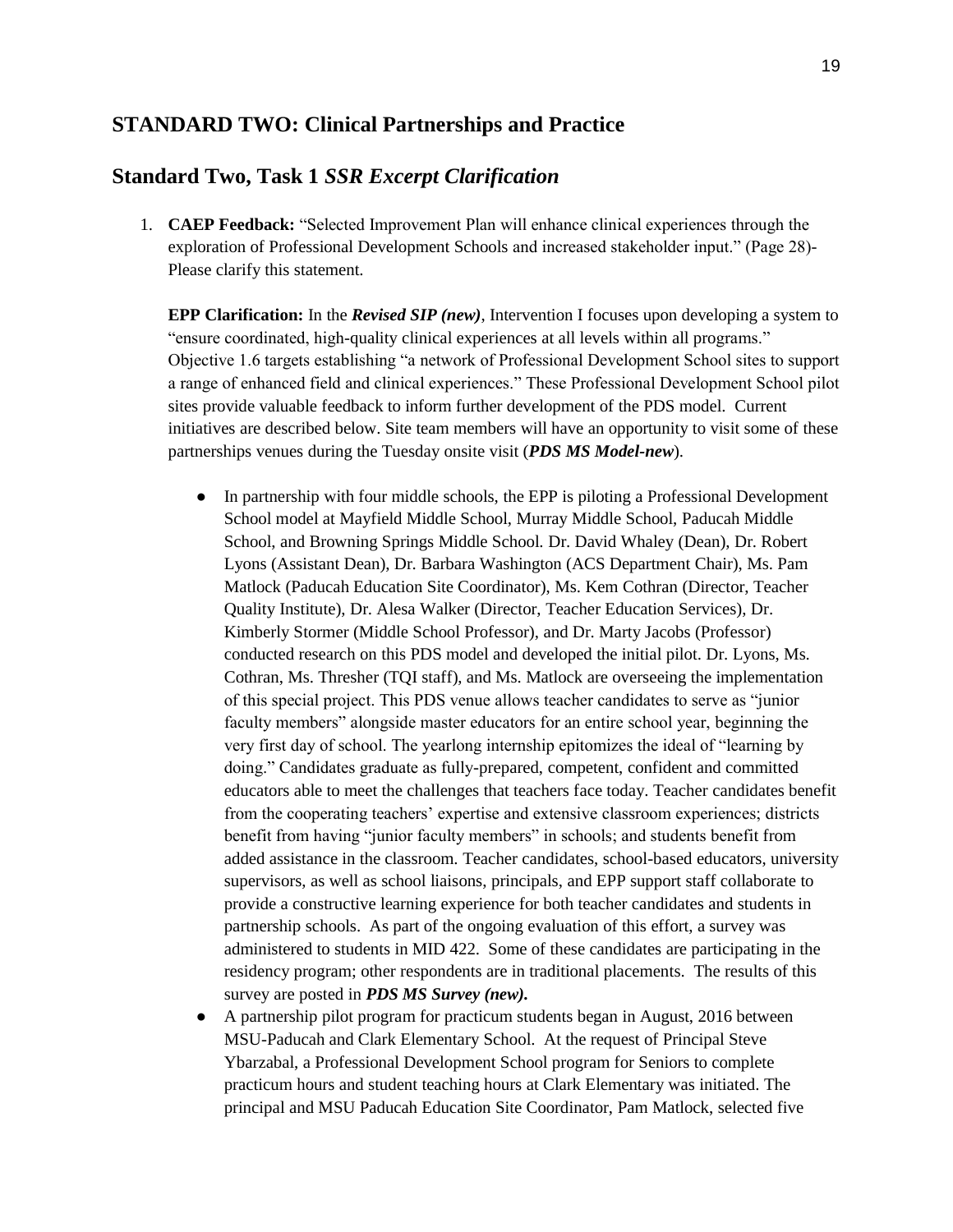seniors to participate in the pilot program. Candidates and cooperating teachers met with the principal, assistant superintendent, and the education coordinator to co-determine expectations and co-plan anticipated experiences. A contract was signed, and students began assisting their cooperating teachers in August to set up their classrooms. The MSU students have been welcomed as "junior" faculty and included in all faculty professional developments, registrations, opening days and all aspects of preparing for the school year, as well as planning and evaluating instruction and student learning during the year. This fall, they will complete MSU course assignments specific to the elementary classroom, all practicum experiences, and co-teaching experiences at these Clark placements. Many of the PDS students are on-site 4 to 5 days per week. In the spring, candidates will student teach in the same placement. For comparative analysis between the PDS program and the traditional practicum/student teaching program, senior education students will complete a teaching competency survey at the beginning of the semester, the end of the semester, and at the end of student teaching. Early indications are that this program is meeting the needs and exceeding expectations of both the elementary school community and the MSU education program (*Clark Elem-new*).

- At the Madisonville regional campus, MSU and Hopkins County Schools have co-created "methods schools" at West Broadway (REA 306), Pride Elementary (ELE 307), Earlington Elementary (ELE 304), and Hanson Elementary (ELE 305). Candidates attend class in the same school site where their clinical experiences are held. They become totally immersed in the school's culture. Activities vary by site. Candidates spend up to six hours with exemplary teachers at the site. In addition, candidates tutor and engage students in literacy activities and debrief with the university instructor after the tutoring session. A local YMCA provides snacks each week.
- Fall 2015 an EPP doctoral candidate who is an elementary principal, initiated an enhanced clinical experience in cooperation with two EPP reading faculty, the Director of Teacher Education Services, and elementary educators at Graves County Central Elementary School (see candidate's assignment in *Central Elem-new).* Dr. Grant and Dr. Gill met with the teachers at an after-school meeting to exchange ideas about redesigning the field experiences for REA 306 and ELE 307. They agreed they wanted the students to assist teachers as well as teach lessons. As a result, students worked more closely with their cooperating teachers, co-teaching small reading groups or working with individual children. Candidates also conducted targeted academic interventions, learned about effective assessment and data analysis during professional learning community sessions, and experienced embedded professional development using research-based KAGAN strategies. This partnership began spring 2016 and continues fall 2016.

#### **Standard Two, Task 1** *Additional Question*

**1. CAEP Feedback: Is a comprehensive list of meeting minutes, which clearly identify subject, date, and attendees available for review during the onsite review? Are data available to support concerns addressed? Are data available to demonstrate the impact of changes that were implemented by the EPP and partners?**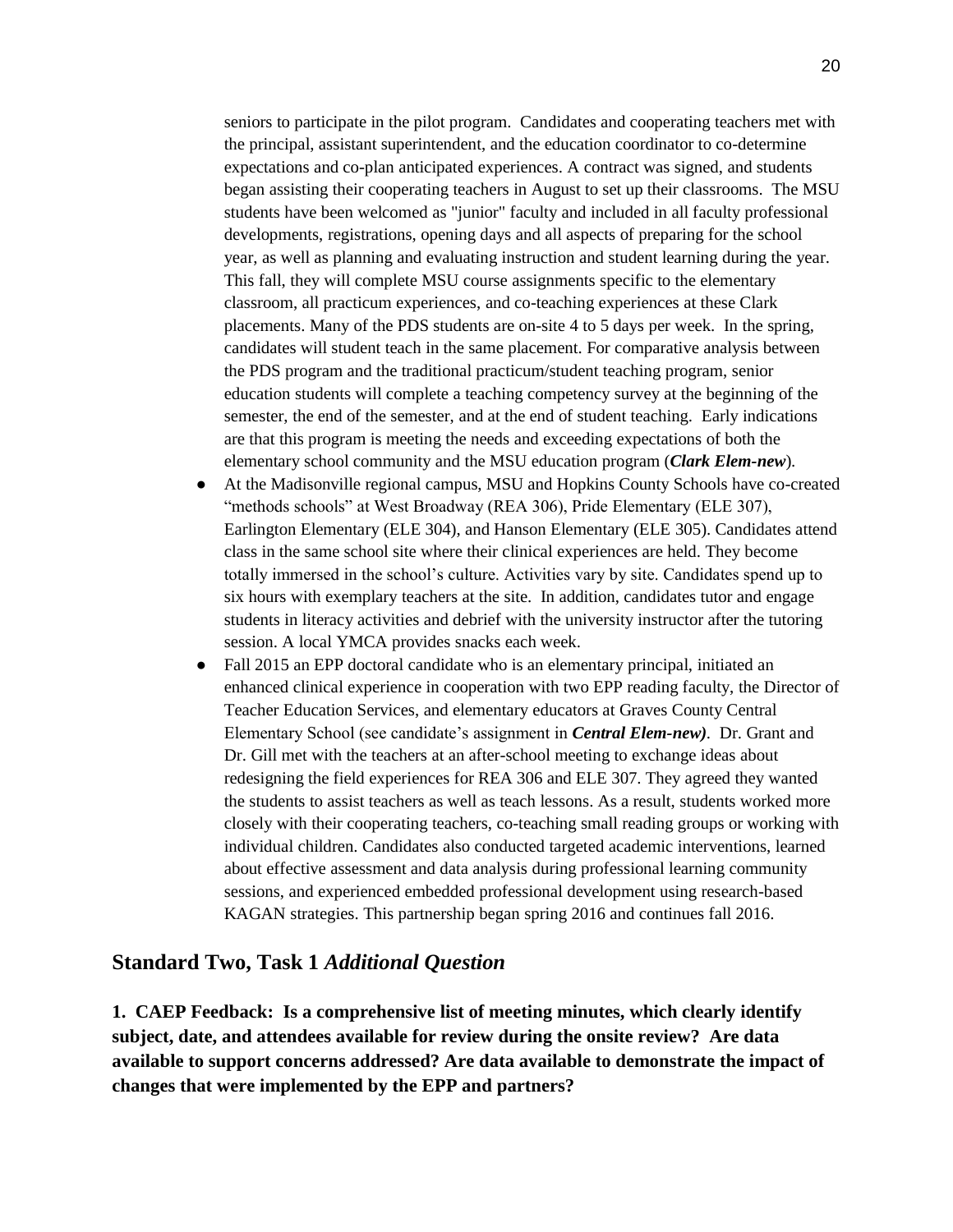A list of program innovations and meeting participants are available in the *Program Changes (new)*  document. Refining the process for keeping meeting minutes that document shared decision-making is an integral part of Intervention II: Refinement of Quality Assurance System in the *Revised SIP (new).* The EPP has initiated a new way to collect and share meeting minutes on the EPP shared governance intranet site at coehsnet.murraystate.edu. Click on the Meeting Minutes/Committees link under the heading COEHS Resources.

Meeting minutes for the past several academic years are posted in the *LiveText* exhibit room. For reviewers seeking additional information about the data collection system, the *LiveText* Coordinator, Dr. George Patmor, will provide an orientation to the *LiveText* Exhibit Center and will be available for technical support at any point during the visit. Reviewers who are interested in exploring additional data can access *LiveText* by following the directions below.

#### **Instructions for Accessing Meeting Minutes on the LiveText Exhibit Center**

Follow these steps to access the Murray State University LiveText Exhibit Center:

- Go to the LiveText login page [www.livetext.com](http://www.livetext.com/)
- Click Visitor Pass at the top
- In the faint box right above the button that says Visitor Pass Entry, type or paste in **2465ADBD**
- Click the Visitor Pass Entry button
- Click the Exhibit Center tab at the top of the page
- Click on the 2009-2016 Minutes link
- Browse by department

### **Standard Two, Task 2** *SSR Excerpt Clarification*

**1. CAEP Feedback:** "Many clinical experiences include an instructional technology component using school- or KATE-provided technology (Technology Matrix; KATE)" (Page 28). How does this instructional technology component support advanced candidates enrolled in courses? How many clinical experiences include instructional technology components used for P-12 teaching and learning opportunities?

**EPP Clarification:** Because the CAEP advanced standards have just been adopted, this CAEP accreditation visit is focused solely on initial, not advanced candidates. Therefore, the *Core Matrix (new)* delineates instructional technology integration throughout undergraduate coursework (*Technology Data-new)*. Instructional technology is a required element of lesson delivery and implementation during candidates' junior-senior level clinical experiences. Candidates' proficiency toward implementing instructional technology is documented by formal evaluations by EPP faculty and/or cooperating teachers. Please reference *Field Experience Evaluations, Student Teaching Evaluations,* and *Field Hour Audit and Component Sheets*.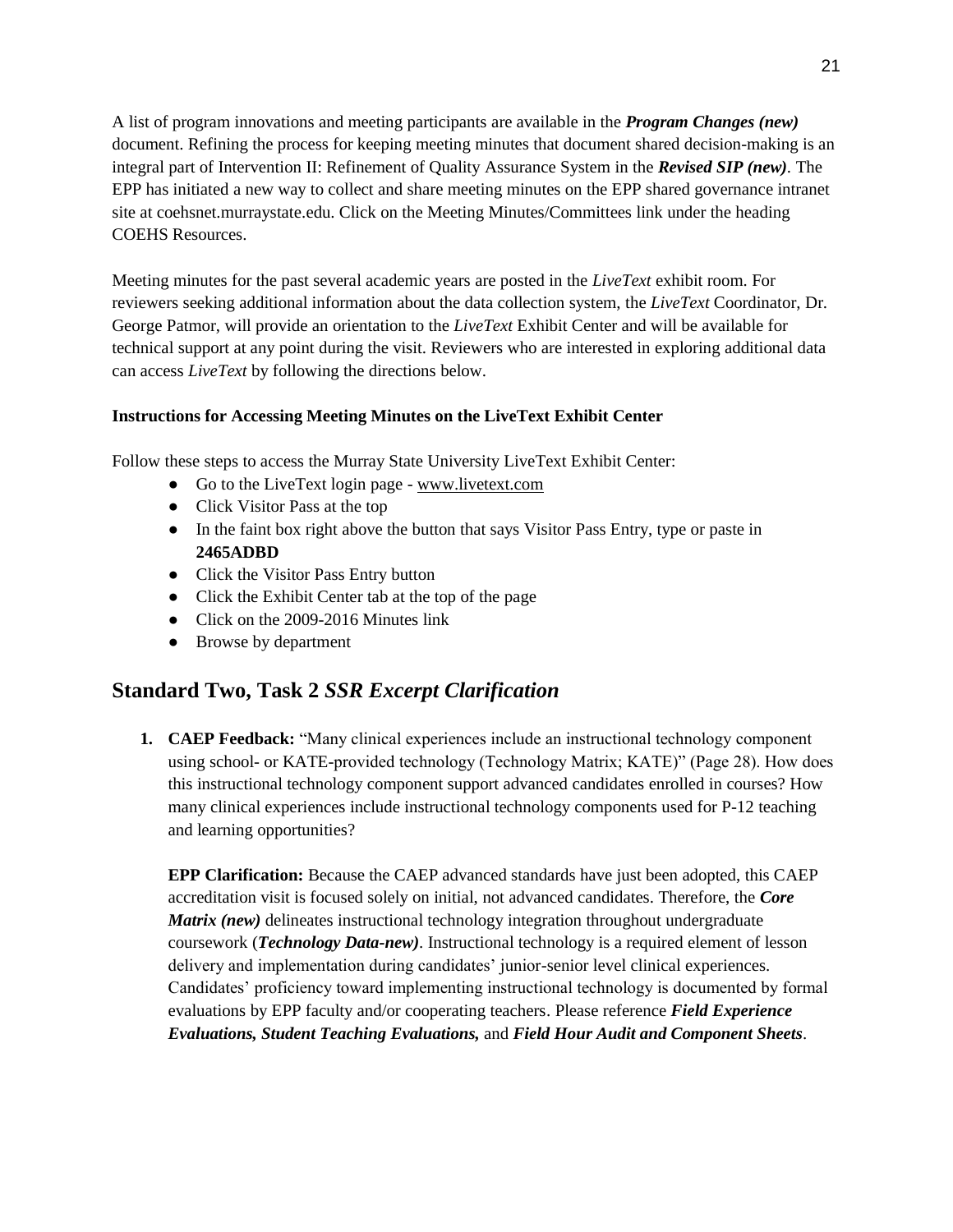## **Standard Two, Task 2** *Additional Question*

### **1. CAEP Feedback: Who are 'other' community stakeholders engaged in strong collaborative partnerships with the EPP?**

EPP Faculty have formed innovative partnerships with several stakeholders. A few partnerships are briefly described below.

- Partnered with STEM area faculty in a STEM Women project funded by NSF.
- Partnered with families of children on the Autism Spectrum including providing a family support group.
- Forged a partnership with faculty from Equine Science, Special Education, and Communication Disorders to write and submit a \$100,000 grant to the Horse and Human Research foundation. Decision awaited in November.
- Partnered with the Kentucky Department of Education through the Work Group to Redefine College and Career Readiness.
- Partnered with Ruby Simpson Head Start to develop a Reggio Emilia-based preschool learning environment.
- Partnered with the National Forum to Accelerate Middle Level Education to monitor the i3 Innovation Grant.
- Led a partnership between the Family and Consumer Science Program, Social Work and Non-Profit Leadership to hold a forum for Women's Issues.
- Partnered with Paducah City schools with "Parents as Partners" Family nights as part of the Outreach to Schools Grant. MSU candidates presented math and science strategies to parents and their children.
- Partnered with Murray Main Street Youth Center to provide tutoring with our teacher candidates.

## **Standard Two, Task 3** *SSR Excerpt Clarification*

**1. CAEP Feedback:** "They offer suggestions for improvement of candidate preparation (Meeting Minutes)" (Page 27). Please explain what data were used to improve by meeting attendees in order to improve candidate preparation. Please identify 'they.'

**EPP Clarification:** The full statement reads "P-12 partners are consulted about coherence across clinical and academic components of candidate preparation; they offer suggestions for improvement of candidate preparation." The P-12 partners offer suggestions for improvement of candidate preparation. P-12 partners sit on program-specific advisory councils, academic curriculum committees, and the Admission to Teacher Education committee. In those venues, they are appraised of and have input in proposed program challenges and innovations, review and vote upon proposed curricular changes, review entry data, discuss flags, and determine whether candidates should be admitted to the teacher education program and to student teaching based upon their academic progress and professional dispositions. Two intents of the Revised Selected Improvement Plan are to develop a systematic way to share data with stakeholders and to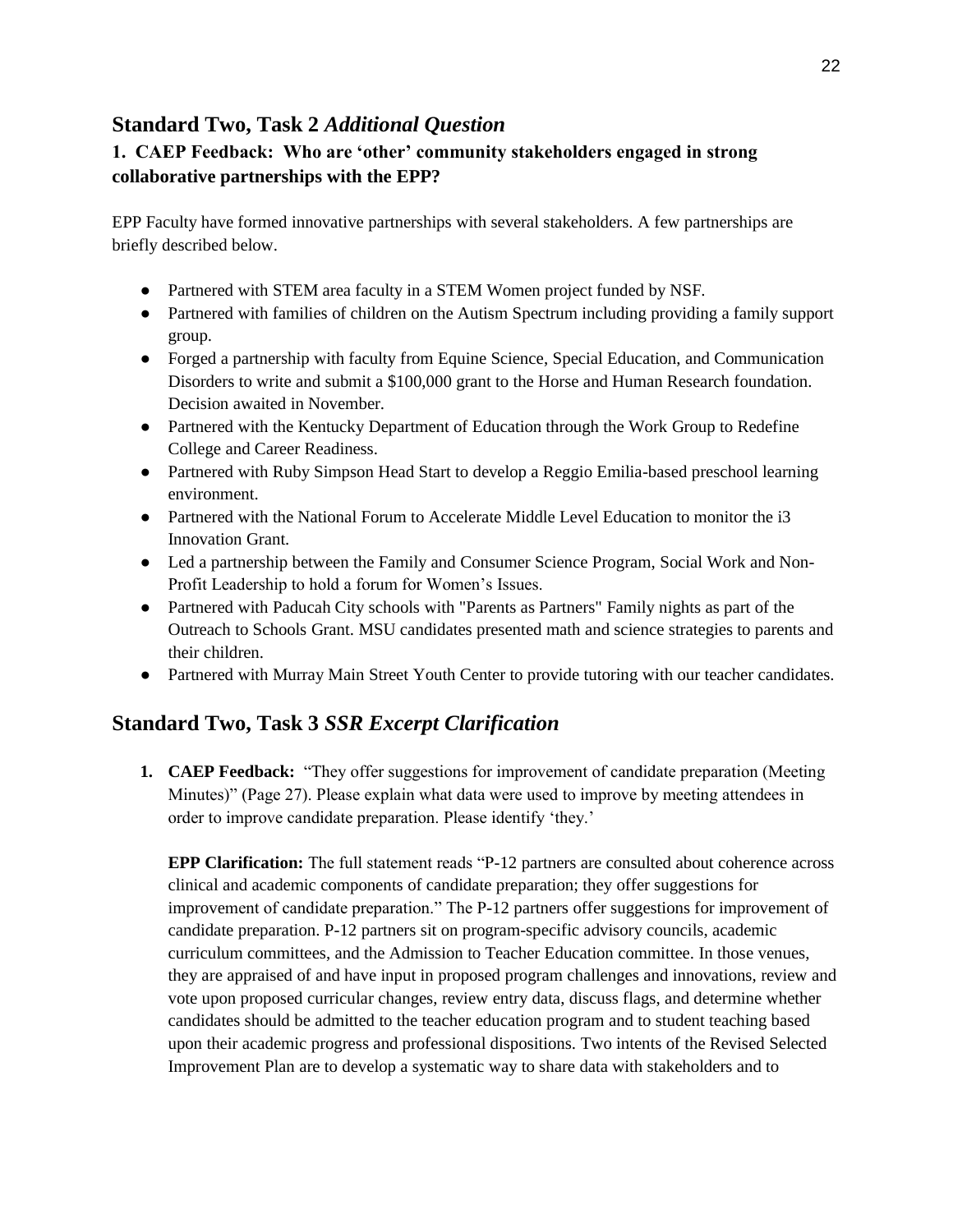strengthen P-12 partnerships through the creation of the Partner Advisory Council and collaborative review of curriculum and co-design of clinical experiences.

### **Standard Two, Task 3** *Additional Question*

**1. CAEP Feedback: Are data available to support the narrative prepared by the EPP? A list of artifacts provides opportunities to valid data. The narrative should include a discussion of data and findings.** 

Here is a summary of the data contained in *ACT and GPA Student Teaching Survey*, and *Student Teaching Evaluations* those data.

#### *ACT and GPA*

To become admitted to the teacher education program, candidates must attain a GPA  $\geq$  2.75 on a 4.0 scale. The average GPA for 260 candidates admitted in 2012-13 was 3.41, in 2013-14, 222 candidates had an average GPA 3.46; 198 candidates had an average GPA 3.45 in 2014-15. The National Distributions of Cumulative Percents for ACT 2013-2015 documents the 50th percentile for the ACT composite is 20. Ms. Tracy Roberts, Murray State Registrar, provided documentation of teacher candidates' average ACT composite scores for the past three years. ACT scores were at or above the 50th percentile.

#### *Student Teaching Survey*

During the final student teaching seminar, candidates respond to the Student Teaching Survey by rating their preparation toward demonstrating each of the Kentucky Teacher Standards (KTS) using a 5-point Likert scale with (1) Little Opportunity to (5) Very Extensive. Here is a summary of the range of ratings by candidates who perceived their preparation as Extensive or Very Extensive for each of the standards and the EPP Professional Dispositions.

- KTS 1: Content Knowledge 85%-95%
- KTS 2: Instructional Design 92%-97%
- KTS 3: Learning Climate 61%-94%
- KTS 4: Instructional Implementation 75%-93%
- KTS 5: Assessment 67%-92%
- KTS 6: Technology 83%-89%
- KTS 7: Reflection 82%-92%
- KTS 8: Collaboration 68%-71%
- KTS 9: Professional Development 87%-93%
- KTS 10: Leadership 81%-98%
- Professional Dispositions (collectively): 83%-98%

Areas of perceived strength included instructional design and professional dispositions. Areas of perceived need included classroom management, differentiating instruction, pre-assessments to inform instructional design, and using student data. To address those perceived needs, all candidates take SED 300 *Educating Students with Disabilities.* Furthermore, the elementary program now requires ELE 310 *Classroom Environment and Student Engagement for Elementary Teachers*; IECE candidates take FCS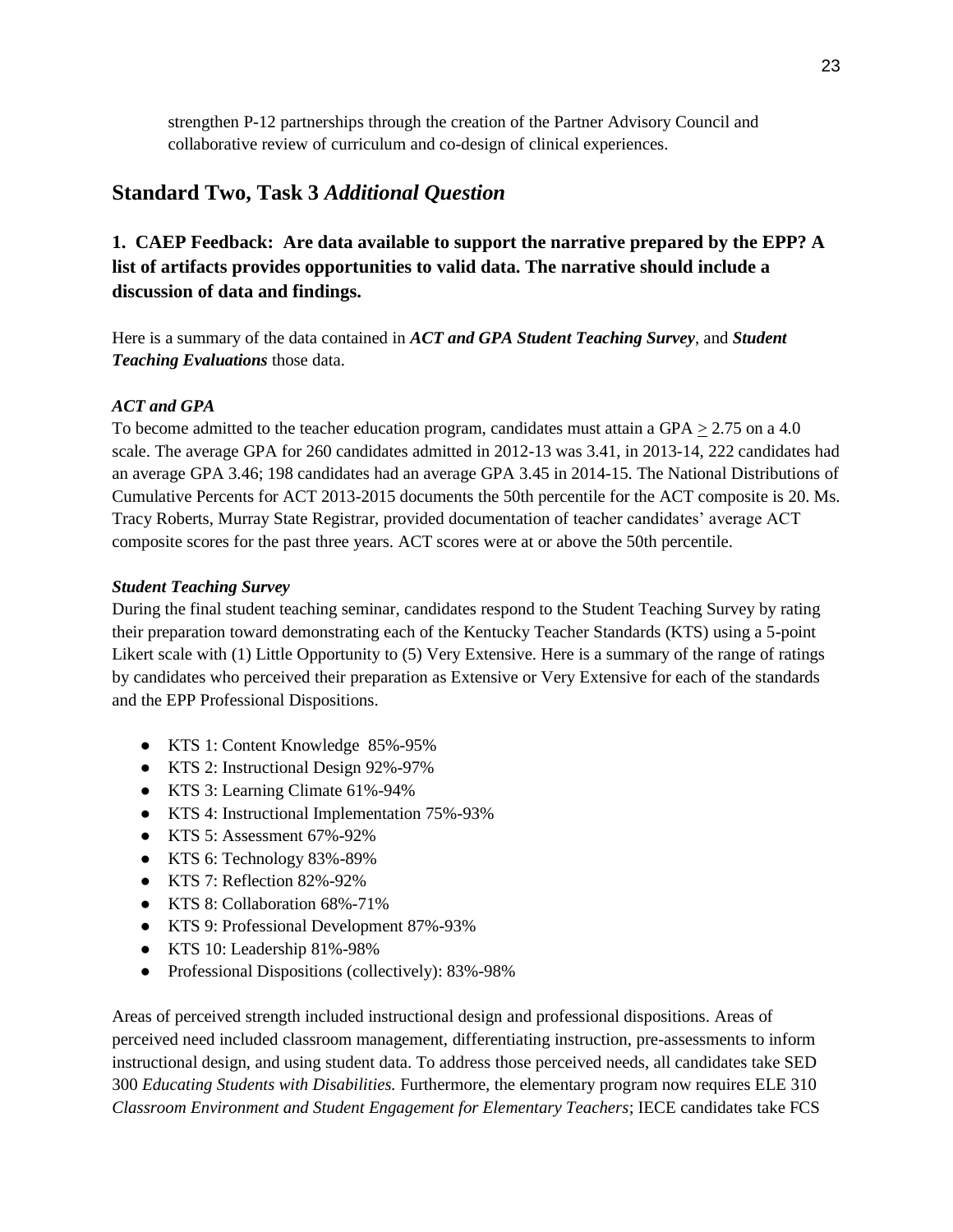311 *Child Guidance*; LBD candidates take SED 455 *Practicum*; and Middle School and Secondary School candidates take MID 422 and SEC 420/422 practicums. Candidates develop additional pedagogical proficiency through 200 hours or clinical experiences before the student teaching semester. EPP faculty are exploring ways to develop candidates' abilities to integrate differentiated instructional practices and to use assessment to inform instruction throughout core professional education courses and enhanced, extended clinical experiences. These ongoing initiatives are captured in the *Revised SIP (new)*, Intervention I - Ensure coordinated, high-quality clinical experiences at all levels within all programs.

#### *Student Teaching Evaluations*

During the student teaching semester, Cooperating Teachers and University Supervisors respond to the Student Teaching Survey to formally evaluate student teacher's efforts using a 4-point Likert scale with (1) Not Making Progress to (4) Outstanding Progress; (3) Satisfactory Progress is the targeted level. A review of overall ratings at the Satisfactory/Outstanding levels indicated Cooperating Teachers perceived candidates as exhibiting proficiency for all items (86%-97%) and University Supervisors perceived candidates' proficiency for all items (95%-100%). Areas of strength included content knowledge and instructional design. Areas of perceived need included classroom management and differentiated assessment. Cooperating Teachers perceived addressing student exceptionalities as a strength and classroom management as a need. University Supervisors perceived classroom discipline as a strength and addressing student exceptionalities as a need. EPP faculty are exploring ways to develop candidates' abilities to integrate differentiated instructional practices and to use assessment to inform instruction throughout core professional education courses and enhanced, extended clinical experiences. These ongoing initiatives are captured in the *Revised SIP (new)*, Intervention I - Ensure coordinated, highquality clinical experiences at all levels within all programs.

### **Standard Two** *Area for Improvement*

#### **1. Area for Improvement: The EPP does not involve clinical partners in analysis of data.**

Based upon feedback from the Onsite Report, the EPP took steps to ensure stakeholder involvement, including P-12 clinical partners, in shared decision-making in using data to inform program improvement. The process for enhancing the EPP Quality Assurance System is detailed in Intervention I and II of the *Revised SIP (new)*.

Intervention I ensures coordinated, high-quality clinical experiences at all levels within all programs. EPP faculty will work with P-12 partners to co-create enhanced, extended clinical experience procedures, support systems, data sharing, and professional development schools.

Intervention II focuses upon refining the Quality Assurance System by creating EPP-wide advisory groups to provide feedback to EPP data and input framed by EPP data that informs EPP-wide and program-specific changes. The EPP has a long tradition of decentralized continuous improvement with program-specific advisory councils. However, the pace and magnitude of change in recent years complicates the dissemination of information and stretches the capacity of the programs to leverage EPPwide change. These EPP-wide advisories will serve to leverage change, as needed, across the EPP while allowing the programs to focus on program specific issues. The EPP has established three EPP-wide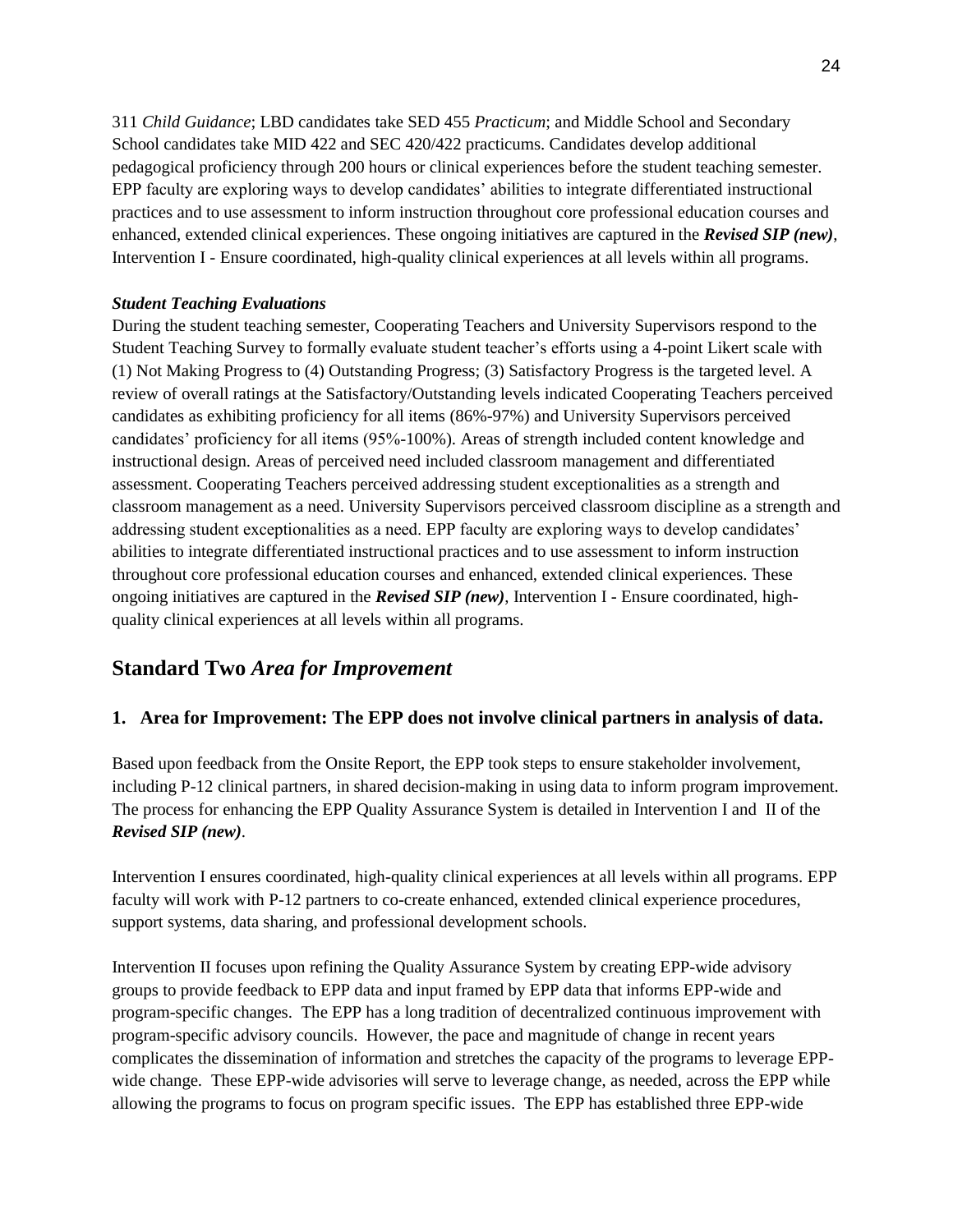advisory councils: the Student Advisory Council, the Superintendent Advisory Council, and the Partner Advisory Council. A description of the composition and focus of each of these advisory groups follows. See the *Advisory Council (new)* document for additional information.

Candidates and completers from programs across the College are asked to serve on the Student Advisory Council, which meets at least twice per year. The Council is asked to provide insight to College leadership regarding a wide range of topics, including the perceptions regarding the learning environment, instructional quality, college/program expectations, communication, and retention. The Student Advisory Council was organized over the 2015-2016 academic year and met on October 13, 2016 for the initial meeting for the 2016-2017 academic year.

The Superintendent Advisory Council is comprised of superintendents from the West Kentucky Education Cooperative who lead partner districts and are willing to represent the interests of the WKEC. This group meets twice annually and discusses issues pertinent to them as employers of our program completers. For example, the Employer Feedback Survey would be used to frame discussions of strengths and areas of need for our graduates. This new advisory group met for the first time on October 14, 2016.

The purpose of the Partner Advisory Council is to assist in identifying EPP-wide areas of strength and areas of need. All 27 members of the West Kentucky Education Cooperative are invited to send five district representatives to the Partner Advisory Council. After assisting with an analysis of provided data, the Partner Advisory Council explores possible solutions, with emphasis given to projects involving partnership to address a need. The Partner Advisory Council was new for 2016-2017 and met for the first time on September 29. A copy of the agenda, a roster of attendees, a copy of the presentation, notes from the concurrent sessions, and the evaluation of the session are included in the *Advisory Council (new)*  document.

Objective II.3 addresses the need to ensure clear, frequent and two-way communication between the EPP and partners. The EPP allocated resources to support a communications position in 2015-2016. The number and quality of publications and of social media from the college has increased greatly during this period. Furthermore, the EPP is establishing a web page to report key outcomes and indicators of impact (Objective II.7). By providing stakeholders with more frequent and descriptive information, the quality and frequency of response to requests for feedback has also increased. The EPP is currently at the Baseline for this objective, but it is already clear that our efforts are positively impacting stakeholder involvement as evidenced by responses to our requests for assistance.

Objective II.6 addresses efforts to further strengthen the program-specific advisory process by standardizing critical operational aspects of these advisories, such as documentation and frequency of consultation. The EPP is currently at the Baseline for this objective.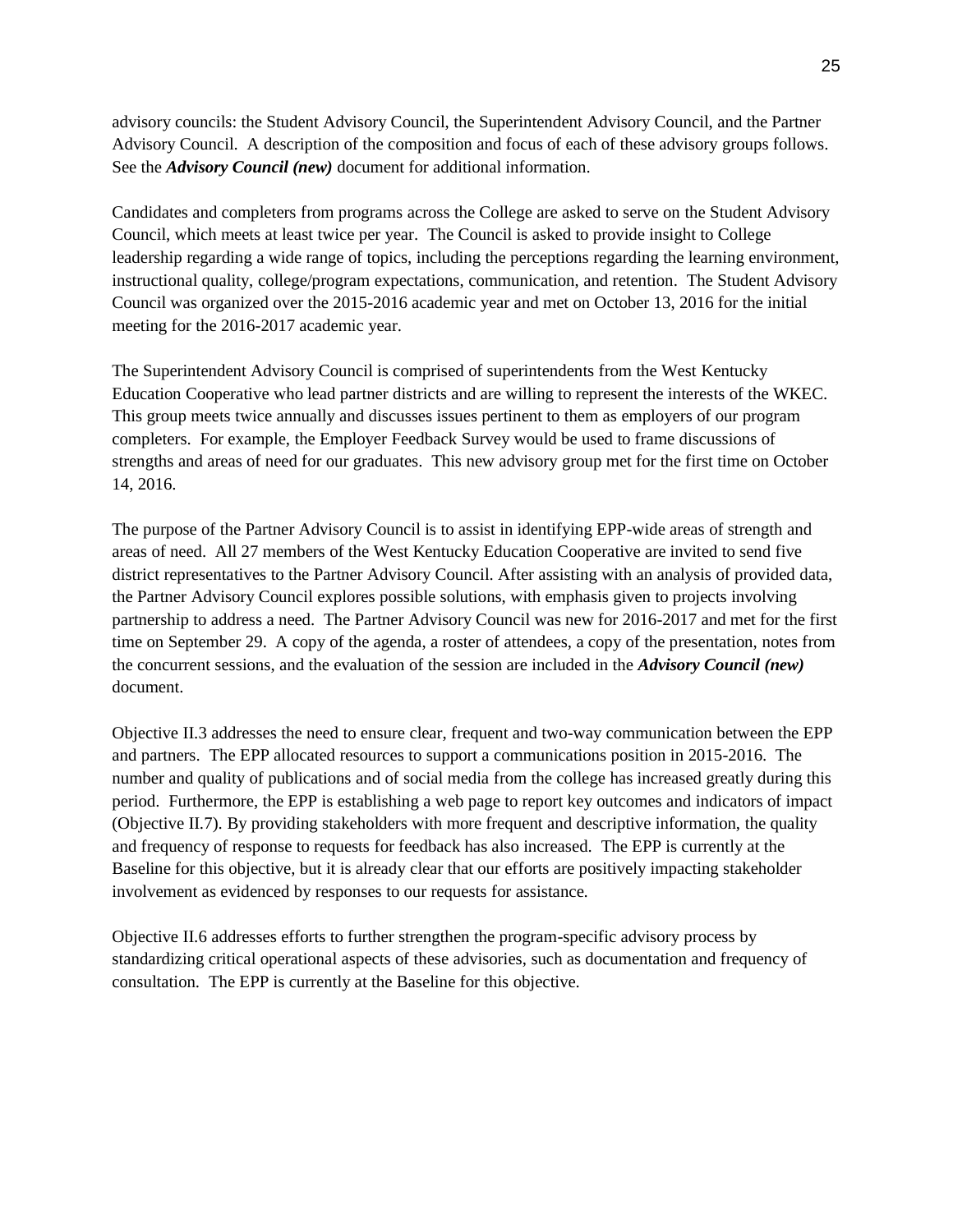## **STANDARD THREE: Candidate Quality, Recruitment, and Selectivity**

## **Standard Three, Task 1** *SSR Excerpt Clarifications*

**1. CAEP Feedback:** The EPP's dispositional measures for each academic year within the "fall 2013-fall 2105" timeframe could not be determined by year or program.

**EPP Clarification:** In response to the FFR, disaggregated *Dispositions Data (new)* are now available. Data were gathered from the Field Experience and Student Teaching Evaluations. Both instruments use a 4-point *Likert* scale. Data reflect the percentage of ratings at the Satisfactory/Outstanding levels; Satisfactory is the targeted level. Disaggregated data for each of the EPP Professional Dispositions are available for these programs: (1) Elementary, (2) Learning and Behavior Disorders, (3) Middle School, and (4) Music Education. Other programs lacked sufficient sample size to support disaggregation without revealing individual candidates' identity. Results were compiled from two primary sources, evaluations from field and student teaching experiences and the Student Teacher Survey. Survey results represent both candidate and cooperative teacher ratings, whereas the Student Teaching Survey is a self-report instrument.

Notable trends include the following:

- Ratings associated with Student Teaching are typically higher than with Practicum **Placements**
- The dispositions of Caring and Enthusiasm start highest with the Practicum and remain high with student teaching for all programs
- Confidence is the disposition that varies most
- The Student Teaching Survey results are generally lower than the Practicum and Student Teaching Observations
- Middle school responses were notably lower than other areas as related to Inclusive, Enthusiastic and Caring

The interpretation of these results suggests the following:

- According to Cooperating Teacher ratings, practicum and student teaching placement, candidates demonstrate appropriate professional dispositions consistently across programs
- Of the dispositions, confidence is the most 'fragile' in the practicum and student teaching settings
- When candidates self-assess, they are more critical of their experience
- Middle school candidates were most critical of the student teaching experience as related to the development of the professional dispositions
- **2. CAEP Feedback:** How does the EPP ensure improvements are made to their dispositional process based on P-12 partner and candidate feedback?

**EPP Clarification:** Cooperating teachers rate candidates' field experience dispositions using the provided form. Course instructors review these ratings. When candidates struggle exhibiting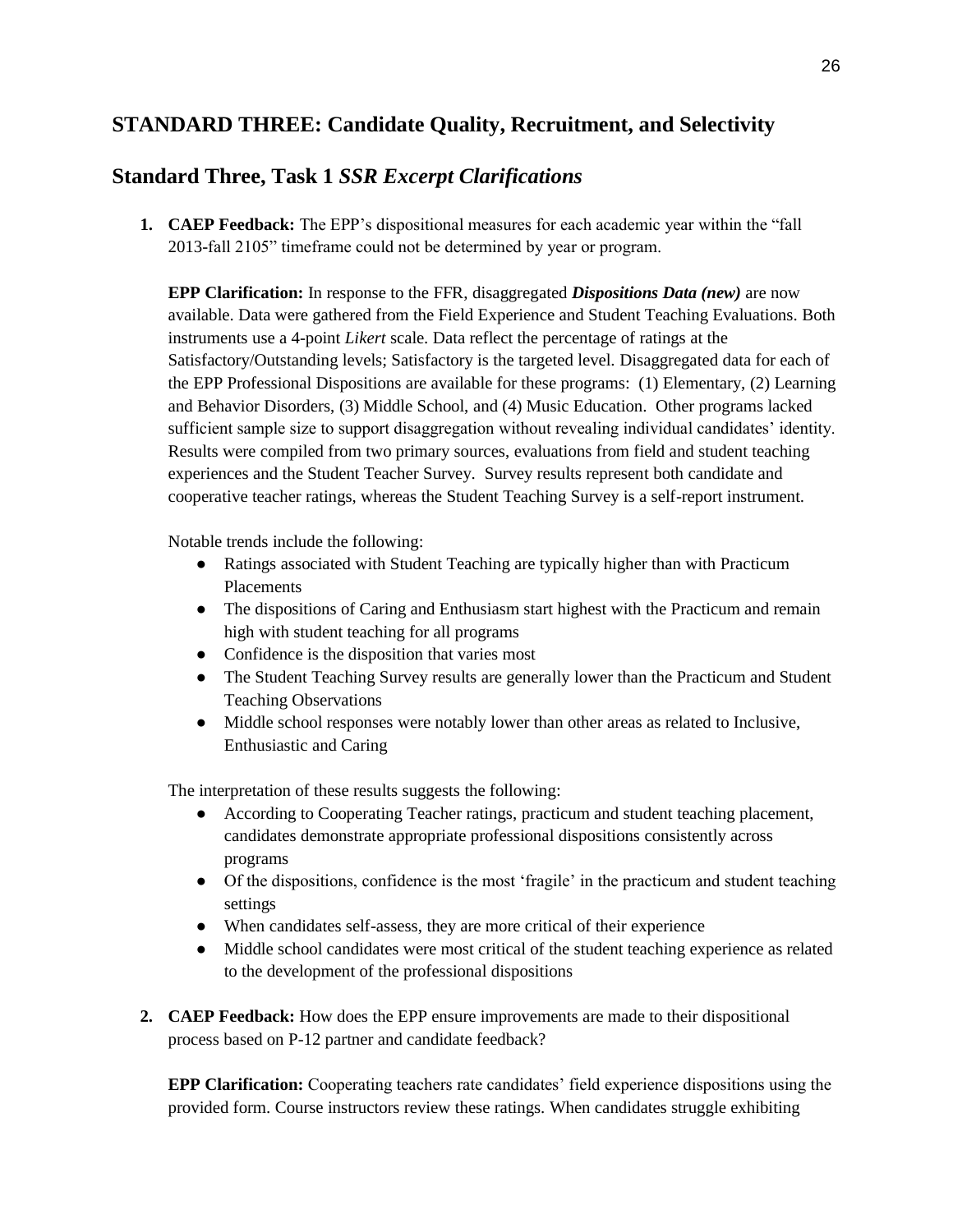professional dispositions, EPP faculty meet with candidates to discuss the concerns, 'flag' students and develop action plans, as per the EPP *Flag System*. These flags and action plans are housed in the Teacher Education Services' candidate files and reviewed by the Admission to Teacher Education Committee (include P-12 committee members) when candidates apply for admission to teacher education and admission to student teaching. Committee decisions range from formal warnings to admittance with monitoring to non-admittance.

**3. CAEP Feedback:** Partnerships with KATE and KCEWS to develop statewide employer surveys for P-12 school districts that employ the EPP's candidates.

**EPP Clarification:** Last academic year, the *Kentucky Collaboration for Quality Data* interstate agencies and statewide EPP representatives brainstormed items to include in a statewide Employer Survey. An ad-hoc group of EPP representatives further refined the instrument. The instrument has not been finalized at this time. Fall 2015 the EPP began administering surveys using *Google Forms.* This process has proven to be an efficient means of reaching employers. However, procuring current contact information has been an issue. As a result of working with the *Kentucky Collaboration for Quality Data* statewide efforts, the Kentucky Education Professional Standards Board has designed a new Graduate Assignment and Certification Information (GACI) database to provide completer contact information and to identify where program completers are employed. This system will allow the EPP to contact employers. This system just became available fall 2016; the EPP has not had an opportunity to assemble the necessary completer data to administer new surveys yet. Because the GACI database will provide a way for the EPP to identify the location and current contact information for program completers and employers. Therefore, the EPP will be able to administer employer surveys using current contact information, thus increasing the response return rate. This statewide team is exploring the possibility of tracking completers in neighboring states, too, which would further increase response rates because the EPP is located in a section of Kentucky that is in close proximity to multiple states.

In past years, the Kentucky Education Professional Standards Board administered the *New Teacher Survey* every other year to interns, resource teachers, and university supervisors. Recently, the EPSB decided to administer the New Teacher Survey every year and to include principals as survey participants. Furthermore, they will provide data disaggregated by program to inform program improvement (*EPSB Memo-new*).

Intervention III of the *Revised SIP (new)* focuses upon maintaining an active partnership with state agencies to develop a statewide system, enhancing current employer surveys to gather meaningful feedback to inform program improvement, and developing a process for gathering input from focus groups. These actions will provide additional, authentic data to assess completers' preparedness as perceived by employers.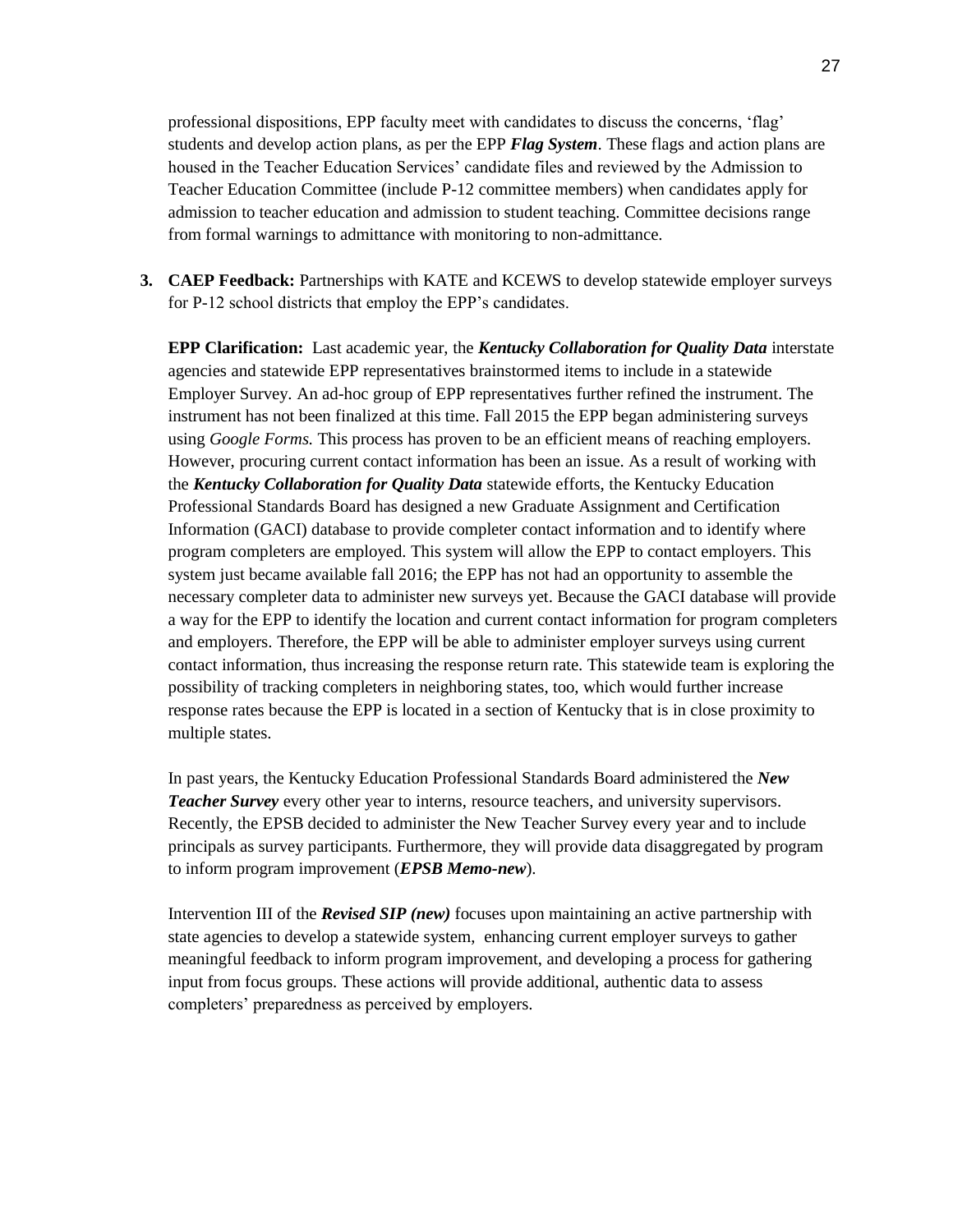### **Standard Three, Task 1** *Additional Questions*

### **1. CAEP Feedback: Can the EPP provide dispositional data for fall 2013-Fall 2015 disaggregated by year and program?**

Yes, disaggregated *Dispositions Data* (*new*) are available for these programs: (1) Elementary, (2) Learning and Behavior Disorders, (3) Middle School, and (4) Music Education. Other programs lacked sufficient sample size (n<5) to support disaggregation without revealing individual candidate's results. Results were compiled from two primary sources, evaluations from practicum/student teaching and the Student Teacher Survey. University supervisors/EPP faculty and cooperating teachers evaluate candidates' field and clinical experience efforts. The Student Teaching Survey is a self-report instrument.

#### **2. CAEP Feedback: What is the role of P-12 partner involvement in the design, evaluation, and revision of dispositional and TPA candidate assessments?**

The EPP submitted EPP-Wide Assessments for Early Review August 2015. CAEP provided feedback on these instruments June 2016. Because the EPP did not have an opportunity to revise the instruments before submitting the SSR March 2016, working with P-12 partners to establish validity and reliability of the instruments has become an important aspect of the *Revised SIP (new).*

Candidates' dispositions and pedagogical knowledge are assessed using multiple measures such as Field Experience Evaluations, Student Teaching Evaluations, COE-TPA Lesson Plan, and the TPA Eligibility Portfolio. EPP faculty, TES staff, and P-12 partners co-designed these instruments in 2002; revisions hae involved partner input. As delineated by Objective II.4 of the Revised Selected Improvement Plan, EPP faculty and P-12 partners will review and revise these assessment instruments to ensure content validity and reliability. The process described in the *EPP Assessment Guidelines (new)* will be applied to these instruments.

Per the Revised Selected Improvement Plan, the EPP Administrative Cabinet approved the EPP Assessment Guidelines October 12, 2016. This policy governs the validation of EPP-wide instruments by articulating the roles and responsibilities across the EPP for the determination and maintenance of assessment validity and reliability. An Assessment Task Force, comprised of undergraduate program coordinators and P-12 partners, department chairs, the Director of Teacher Education Services, and representatives of the Dean's office will collaboratively establish and maintain the validity and reliability of assessment instruments. While not specified in the policy, each EPP-wide assessment will be examined using the Lawshe Method to determine the Content Validity Index (CVI) for individual items and the overall instrument. The instrument will be comprised of items receiving the highest CVI ratings. The EPP will establish interrater reliability in two ways. Two raters will rate the same "live" administration of an assessment or multiple raters will participate in a training session during which they calibrate the instrument using a recorded scenario. Assessments will be revalidated every three years or sooner if substantial changes warrant revalidation.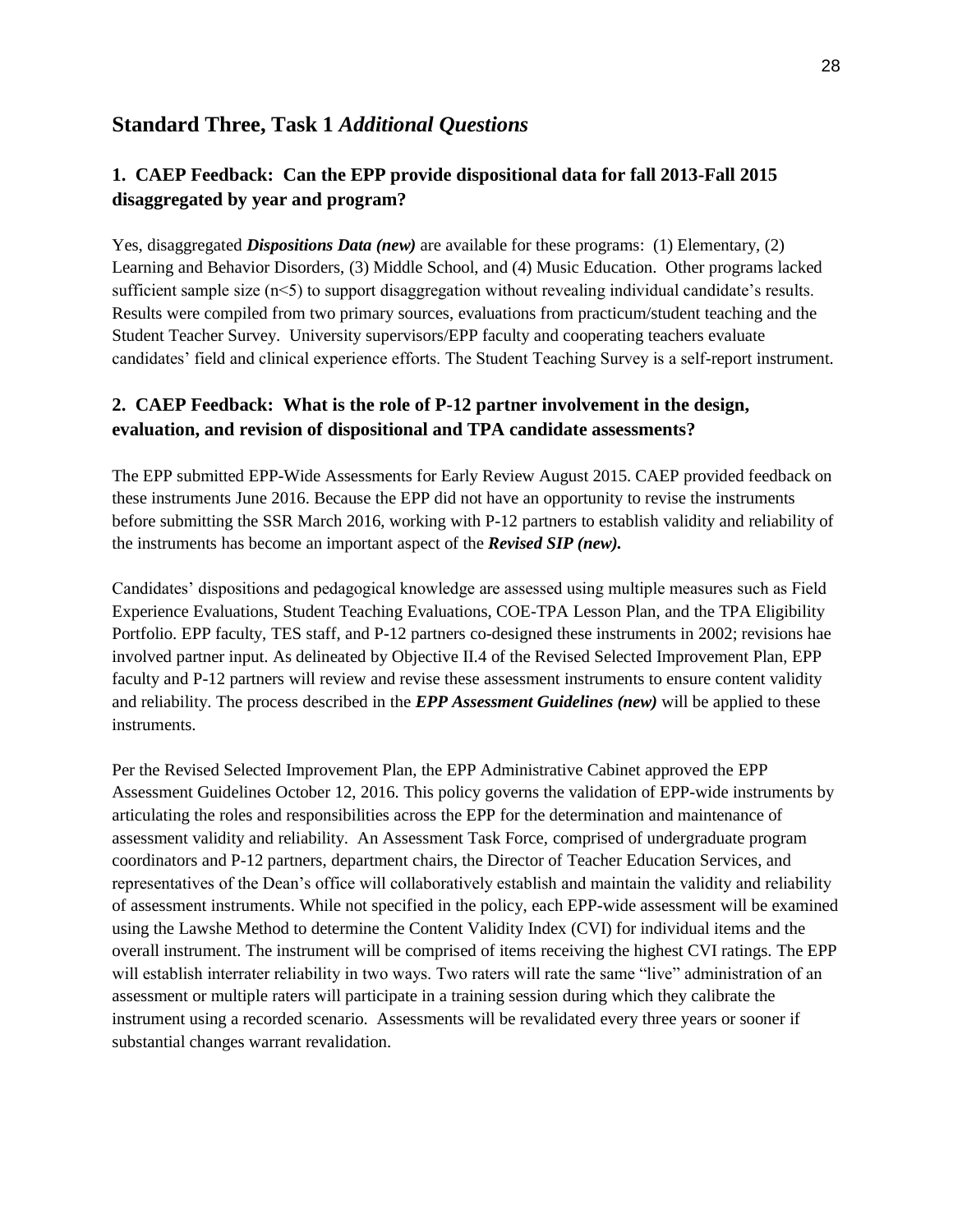#### **3. CAEP Feedback: How does the EPP ensure that it integrates instructional technology that prepares students to advance student achievement?**

The EPP requires candidates to demonstrate competency in the use of basic technology through the verification of a B or better in CSC 199 *Introduction to Information Technology* or EDU 222 *Instructional Technology*. Candidates are required to integrate technology when designing lessons, beginning in their initial teaching strategies class (e.g. EDU 303 *Strategies of Teaching*) and continuing throughout upper-level courses with associated field and clinical experiences.

Candidates learn how to use instructional technology to design and administer pre-assessments, formative assessments, and post-assessments in evaluation and measurement courses such as ELE 383 *Evaluation and Measurement in Elementary Education* and EDU 405 *Evaluation and Measurement in Education*. They use technology to analyze assessment data to inform instructional improvement resulting in higher student achievement. Candidates refine this Teacher Performance Assessment strategy throughout advanced field experiences and extended practicum experiences. As a capstone, student teachers complete a *Teacher Performance Assessment* during their student teaching semester.

The EPP employs Instructional Technology Specialists who provide professional development throughout the year for all teacher candidates. Specialists also conduct intensive professional development sessions at student teaching seminars to assist candidates in acclimating to specific instructional technology demands posed by their current student teaching placements.

As part of the implementation of the *Revised SIP (new)*, Objectives I.1 and I.2, the EPP will engage in a process to ensure that instructional technology expectations are in step with demands in P-12 classrooms. An audit of current technology integration into the EPP curriculum, the *EPP Technology Action Plan (new),* provides a foundation for any revisions. This action plan was approved by the Administrative Cabinet October 12, 2016.

### **4. CAEP Feedback: How have reliability and validity been established for the TPA and Dispositional Measures used to assess candidate progression?**

The EPP submitted EPP-Wide Assessments for Early Review August 2015. CAEP provided feedback on these instruments June 2016. Because the EPP did not have an opportunity to revise the instruments before submitting the SSR March 2016, establishing validity and reliability of the instruments has become an important aspect of the Revised Selected Improvement Plan.

Candidates' dispositions and pedagogical knowledge are assessed using multiple measures such as Field Experience Evaluations, Student Teaching Evaluations, Student Teacher Survey, COE-TPA Lesson Plan, and the TPA Eligibility Portfolio. As delineated by Objective II.4 of the *Revised SIP (new)*, EPP faculty and P-12 partners will review and revise these assessment instruments to ensure content validity and reliability. P-12 partners will also be able to evaluate and suggest revisions as data are shared through the evaluation process. The process described in the *EPP Assessment Guidelines (new)* will be applied to these instruments.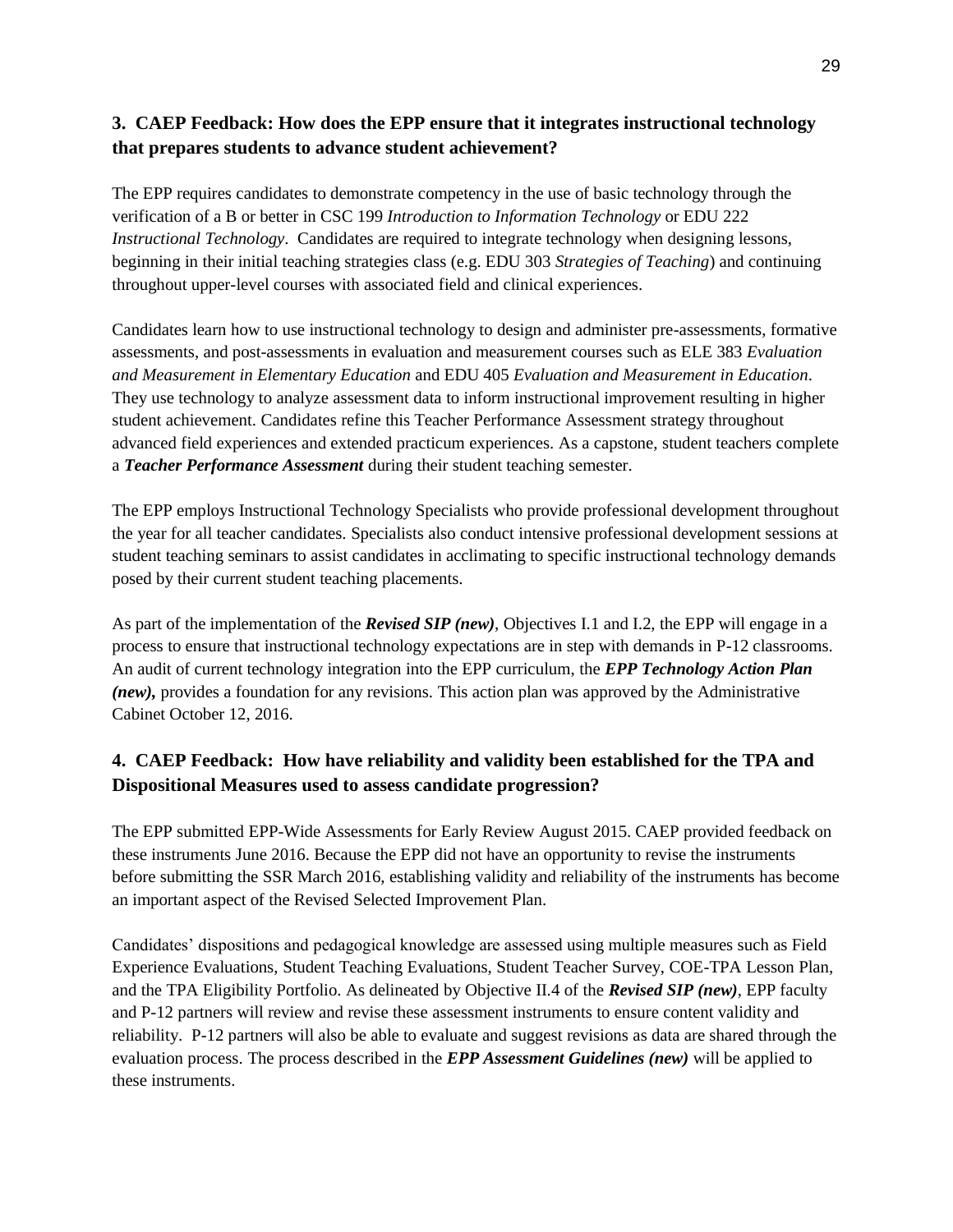Per the Revised Selected Improvement Plan, the EPP Administrative Cabinet approved the EPP Assessment Guidelines October 12, 2016. This policy governs the validation of EPP-wide instruments by articulating the roles and responsibilities across the EPP for the determination and maintenance of assessment validity and reliability. An Assessment Task Force, comprised of undergraduate program coordinators and P-12 partners, department chairs, the Director of Teacher Education Services, and representatives of the Dean's office will collaboratively establish and maintain the validity and reliability of assessment instruments. While not specified in the policy, each EPP-wide assessment will be examined using the Lawshe Method to determine the Content Validity Index (CVI) for individual items and the overall instrument. The instrument will be comprised of items receiving the highest CVI ratings. The EPP will establish interrater reliability in two ways. Two raters will rate the same "live" administration of an assessment or multiple raters will participate in a training session during which they calibrate the instrument using a recorded scenario. Assessments will be revalidated every three years or sooner if substantial changes warrant revalidation.

#### **Standard Three** *Areas for Improvement*

#### **1. Area for Improvement: The EPP does not have a conclusive process for determining candidate positive impact on P-12 student achievement.**

EPP data on completers' impact on student achievement were not available at the time of the SSR submission. EPP representatives have continued to participate actively in this statewide collaborative effort to address data needs. A 2015-16 AACTE mini-grant provided funding for multiple group meetings; one of the major topics was EPP's access to completers' impact on student achievement data. Over the past few months, the Education Professional Standards Board has designed a system for providing annual completers' impact on student achievement. This EPP is one of the first IHEs in the state to receive impact on student learning data. The EPP received these data October 11, 2016. Completers' Overall Student Growth Ratings were based upon student growth goals (district data) and student growth percentiles (state data), or change in individual student's performance over time. State data were based upon state exams administered for specific subjects at specific grade levels. The provided pie graph depicted EPP completers' PGES overall student growth at three levels: low-expected-high. Aggregated data revealed that 96.5% of EPP program completers were rated at the expected or high levels in their ability to positively impact student achievement. The statewide EPP average was 95.9%, indicating that the EPP was at or slightly above the state average in terms of the impact of completers on student learning. The *Program Impact Report (new)* will be shared with faculty and leadership as part of the continuous improvement process. Data will be shared with stakeholders through the EPP-wide and program-specific advisory councils to inform program improvement.

#### **2. Area for Improvement: The EPP does not have a systemic process for analyzing and sharing data collected from candidate dispositions for program and EPP improvement.**

Candidates' Professional Dispositions are assessed using Field Experience Evaluations and Student Teaching Evaluations, and as part of the Admission to Teacher Education application process. EPP faculty and P-12 partners assess candidates' professional dispositions at multiple points during the program. Many key course assessment instruments include performance criteria targeting professional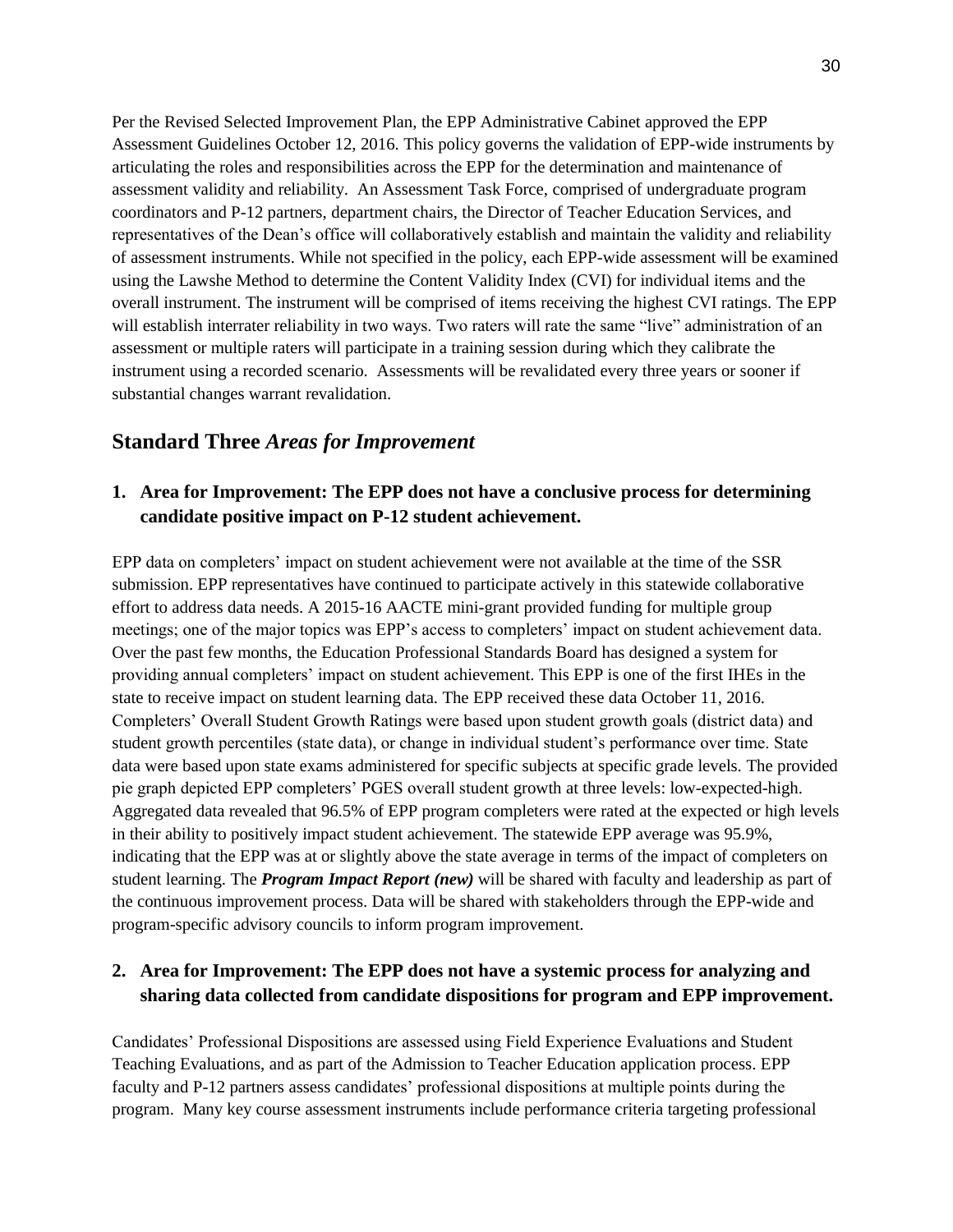dispositions. *Dispositions Data (new)* are recorded on *LiveText.* Candidates' dispositions are formally evaluated during field and clinical experiences and during the interview for admission to teacher education. See evaluation instruments included in *Candidate Dispositions*.

Candidates whose behavior egregiously violates the Professional Dispositions espoused by the EPP receive negative "flags" as per the EPP *Flag System*. Faculty meet privately with candidates to discuss their concerns. When appropriate, they cooperatively design an action plan addressing the area of perceived need. This conversation is documented using the Evaluation of Student Performance form. Candidates may attach a statement of rebuttal. Faculty submit the "flag" to Teacher Education Services; the document is stored in the candidate's file. The TES Admissions Committee, including P-12 partners, reviews flags as part of the admission to teacher education and admission to student teaching application processes. Committee actions range from active monitoring to formal warnings to suspension for the teacher education program.

Per the *Revised SIP (new)*, the EPP will enhance the Quality Assurance process by increasing P-12 partners' active involvement in the assessment instrument validation process (*EPP Assessment Guidelines-new*). P-12 partners will also expand their participation in shared decision-making through participation in the Superintendent Advisory Council, Partner Advisory Council, program-specific advisory councils, and co-creation of high-quality clinical experiences.

### **3. Area for Improvement: The EPP has not demonstrated a consistent approach for the integration of candidate application and candidate competency for instructional technology within its programs.**

The Core Matrix identifies how instructional technology is integrated across the EPP curriculum (*Technology Data-new)*. The EPP requires candidates to demonstrate competency in the use of basic technology through the verification of a B or better in CSC 199 *Introduction to Information Technology* or EDU 222 *Instructional Technology*. Candidates are required to integrate technology when designing lessons, beginning in their initial teaching strategies class (e.g. EDU 303 *Strategies of Teaching*) and continuing throughout upper-level courses with associated field and clinical experiences. Candidates learn how to use instructional technology to design and administer pre-assessments, formative assessments, and post-assessments in evaluation and measurement courses such as ELE 383 *Evaluation and Measurement in Elementary Education* and EDU 405 *Evaluation and Measurement in Education*. They use technology to analyze assessment data to inform instructional improvement resulting in higher student achievement. Candidates refine this Teacher Performance Assessment strategy throughout advanced field experiences and extended practicum experiences. Student teachers complete a *Teacher Performance Assessment* during their student teaching semester. Moreover, student teachers must use instructional technology effectively during at least one of their formally observed lessons and include technology-based lessons in their instructional units.

The EPP employs Instructional Technology Specialists who provide professional development throughout the year for all teacher candidates. Specialists also conduct intensive professional development sessions at student teaching seminars to assist candidates in acclimating to specific instructional technology demands posed by their current student teaching placements.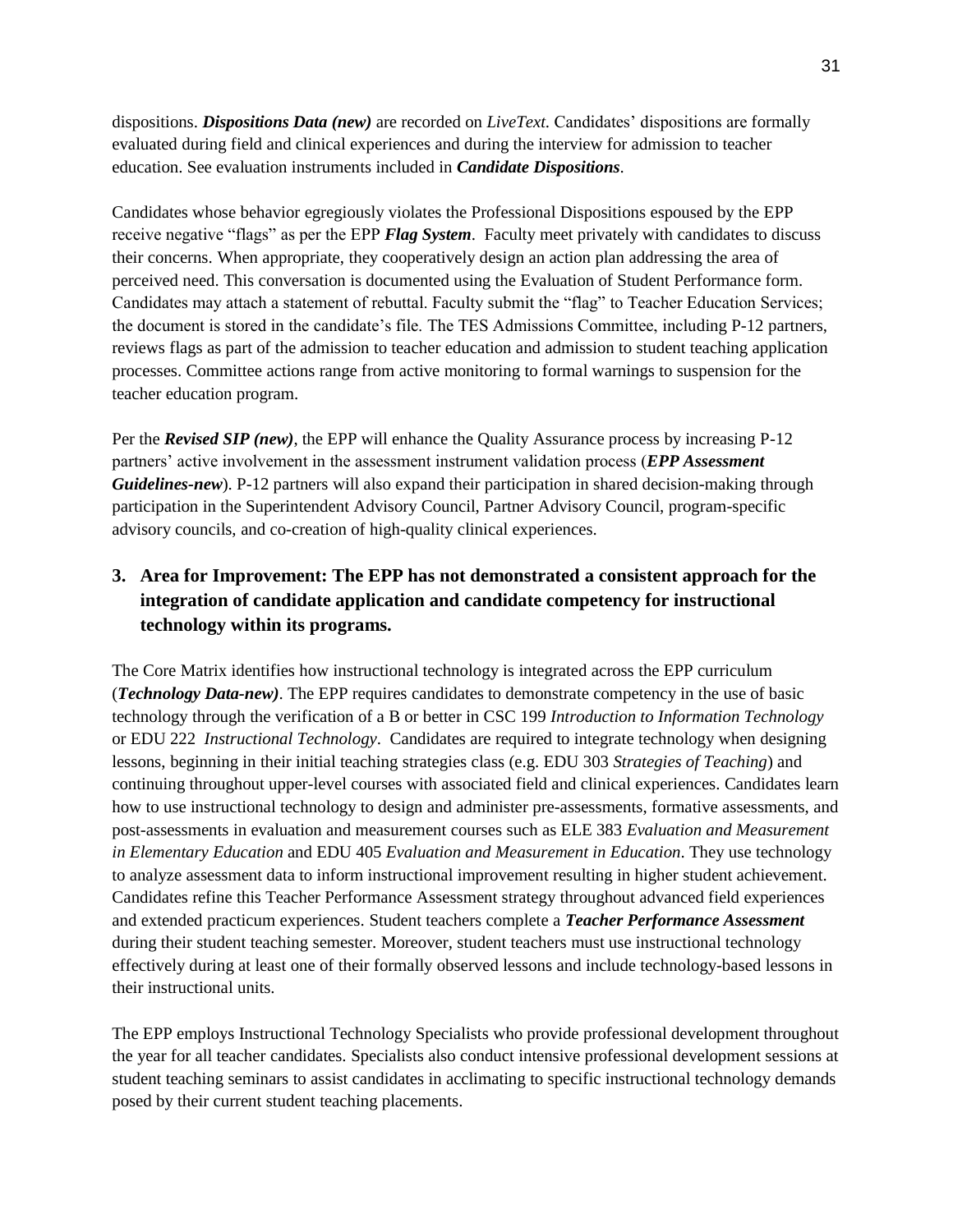As part of the implementation of the *Revised SIP (new)*, Objectives I.1 and I.2, the EPP will engage in a process to ensure that instructional technology expectations are in step with demands in P-12 classrooms. An audit of current technology integration into the EPP curriculum, the *EPP Technology Action Plan (new),* provides a foundation for any revisions. This action plan was approved by the Administrative Cabinet October 12, 2016.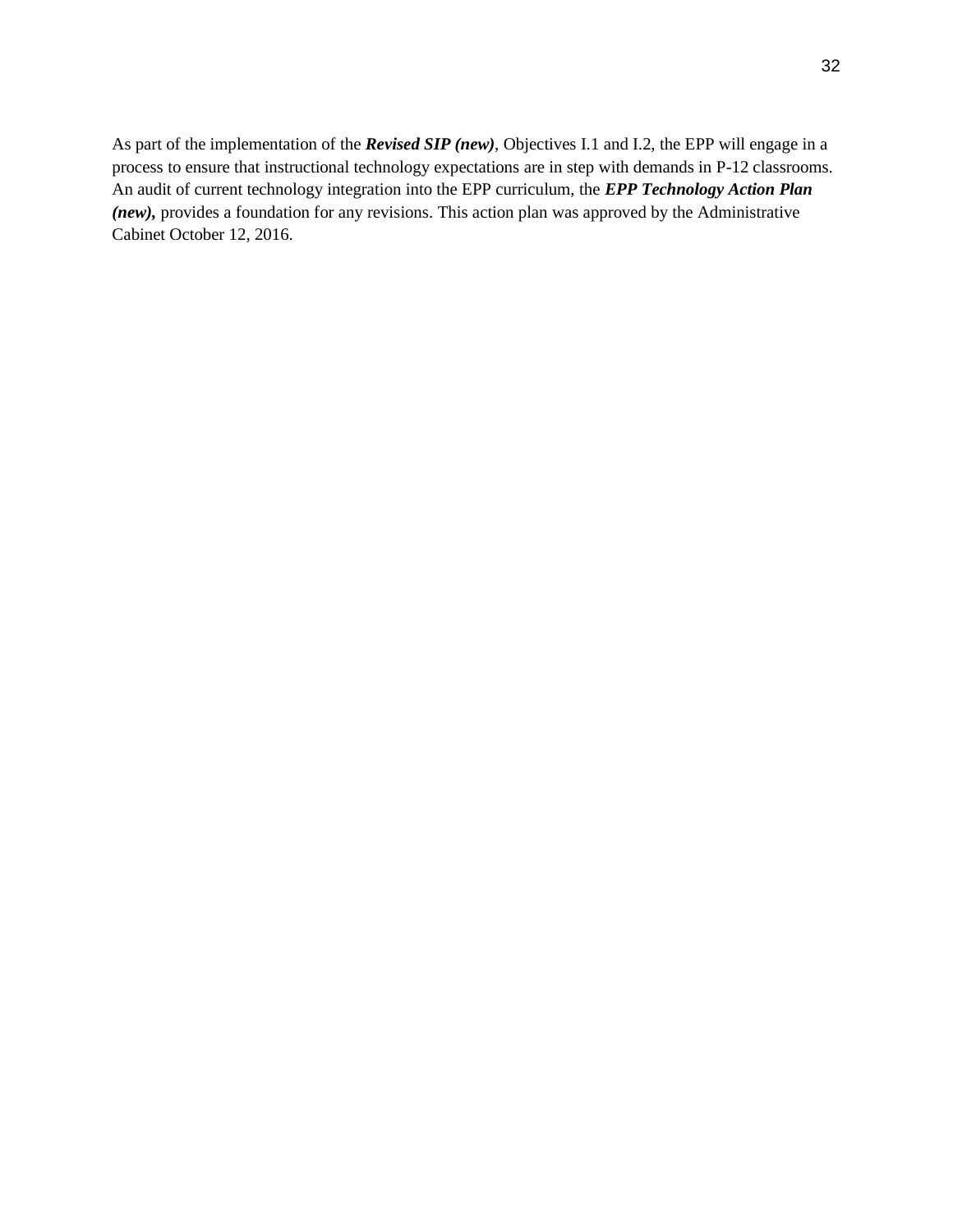#### **STANDARD FOUR: Program Impact**

### **Standard Four, Task 1** *SSR Excerpt Clarification -* **none**

#### **Standard Four, Task 1** *Additional Questions*

#### **1. CAEP Feedback: How does the Selected Improvement Plan serve as evidence for component 4.2?**

The *Revised SIP (new)* supports CAEP Component 4.2:, completer effectiveness via observations and/or student surveys, as detailed in Interventions I, II, and III. Intervention I focuses upon ensuring coordinated, high-quality clinical experiences at all levels within all programs. The purposes of this portion of the SIP are to work with P-12 partners to revise foundation curriculum, refine and enhance field and clinical experiences, and establish a network of Professional Development School sites. Improved curriculum and enhanced field and clinical experiences will result in better prepared program completers, as evidenced by employers' survey results.

Intervention II refines the EPP's quality assurance system by establishing and supporting EPP-wide and program-specific advisory councils, enhancing decision-making processes, and refining evaluation instruments. Eliciting stakeholder input, working with P-12 partners to make decisions to improve programs, and cooperatively refining and calibrating evaluation instruments will result in improved educator preparation and meaningful measures of completers' preparedness.

Intervention III focuses upon maintaining an active partnership with state agencies to develop a statewide system, enhancing current completer and employer surveys to gather meaningful feedback to inform program improvement, and developing a process for gathering input from focus groups. These actions will provide additional, authentic data to assess completers' preparedness as perceived by completers and employers.

The initial steps of the SIP have been implemented. September 2016, the EPP administered a revised Employer Survey to 28 superintendents in the West Kentucky Educational Cooperative. There was a 33% return rate. Survey results were shared with faculty and P-12 stakeholders on September 29, 2016 at the Partner Advisory Council. See the *Advisory Council (new)* document for survey results and summaries of feedback from concurrent focus group sessions.

On October 11, the EPP received the *Program Impact Report (new)* from the Kentucky Center for Education and Workforce Statistics. This report summarized EPP completer job performance through ratings of the Professional Growth and Effectiveness System, which classifies teacher performance as *Ineffective*, *Developing*, *Accomplished* or *Exemplary*. About 95% of EPP teachers in the 2010-2015 cohort were rated as *Accomplished* or *Exemplary*, which is at the statewide EPP average.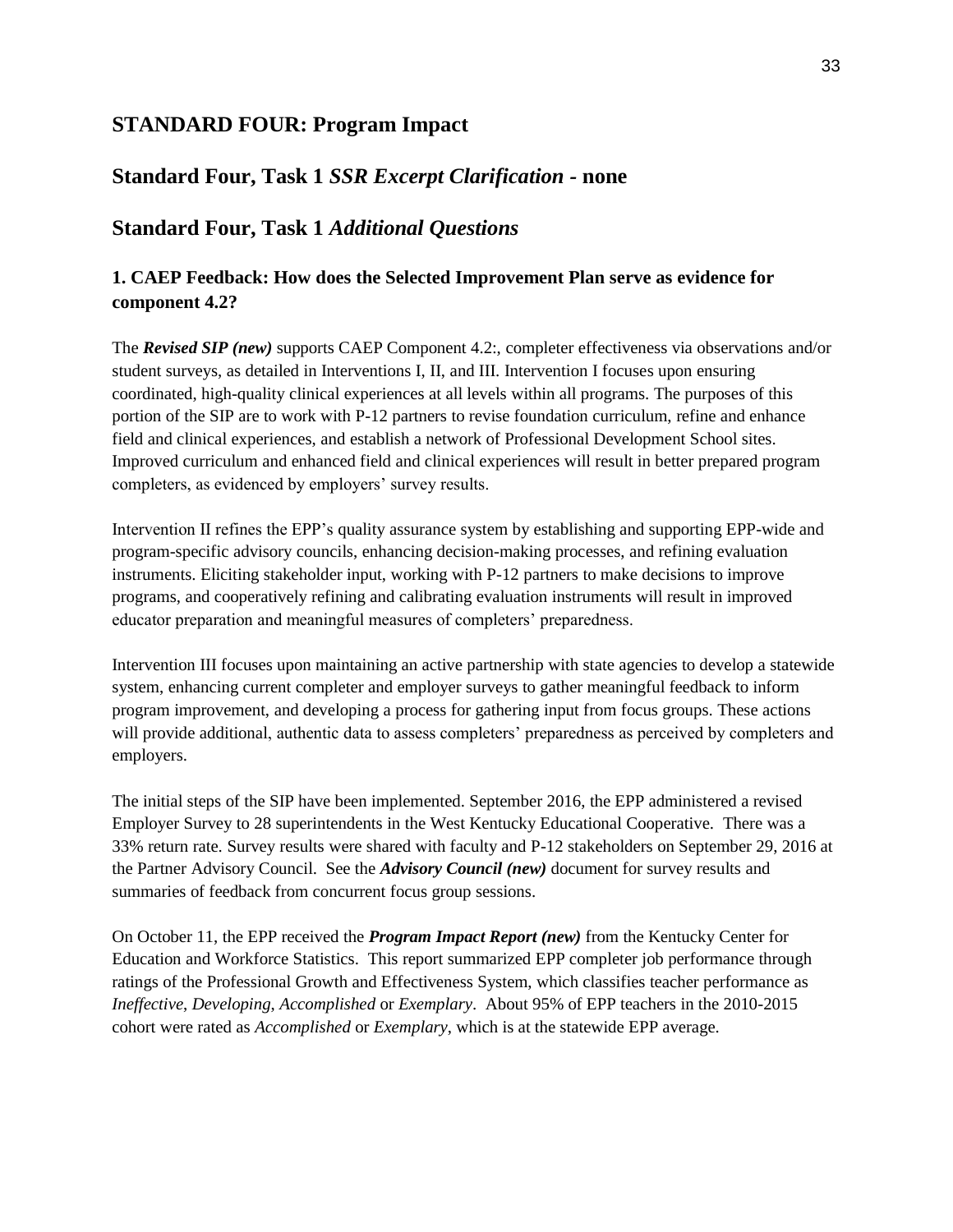#### **Standard Four, Task 2** *SSR Excerpt Clarifications*

**1. CAEP Feedback:** "Historically minimal return rates have not yielded useful data. Therefore, the EPP surveyed superintendents in districts who employed completers…" (SSR, p. 39)

**EPP Clarification:** The intent of this action was to gather employers' input on the quality of program completers in eight areas of proficiency. A review of the data provided in the *Employer Perceptions* indicated ratings ranged from 3.65-4.63 on a 5-point Likert scale Areas of perceived need included professional practice and teaching strategies. Areas of strength included learning climate and instructional technology.

Fall 2015 the EPP began administering surveys using *Google Forms.* This process has proven to be an efficient means of reaching program completers and employers. However, procuring current contact information has been an issue. As a result of working with the *Kentucky Collaboration for Quality Data* statewide efforts, the Kentucky Education Professional Standards Board has designed a new Graduate Assignment and Certification Information (GACI) database to provide completer contact information and to identify where program completers are employed. This system will allow the EPP to contact completers and their employers. This system just became available fall 2016; the EPP has not had an opportunity to assemble the necessary completer data to administer new surveys yet. Because the GACI database will provide a way for the EPP to identify the location and current contact information for program completers and employers the EPP will be able to administer completer and employer surveys using current contact information, thus increasing the response return rate. The EPP will continue to work with the Kentucky Collaboration for Quality Data team to explore the possibility of tracking completers in neighboring states. This would further increase response rates because the EPP is located in a section of Kentucky that is in close proximity to multiple states.

In past years, the Kentucky Education Professional Standards Board administered the *New Teacher Survey* every other year to interns, resource teachers, and university supervisors. Recently, the EPSB decided to administer the New Teacher Survey every year. Principals will now have an opportunity to respond to the survey. Furthermore, the EPSB will provide data disaggregated by program to inform program improvement (*EPSB Memo-new*).

Intervention III of the *Revised SIP (new)* focuses upon maintaining an active partnership with state agencies to develop a statewide system, enhancing current completer and employer surveys to gather meaningful feedback to inform program improvement, and developing a process for gathering input from focus groups. These actions will provide additional, authentic data to assess completers' preparedness as perceived by completers and employers.

**2. CAEP Feedback:** "This EPP-created survey sought administrators' perceptions of completers' educational efficacy. Respondents considered all the MSU completers in their school. They rated completers using a 4-point Likert scale with (1) Low to (5) High/Exceptional. Data were gathered for the 2013 and 2013 academic years." *Some means on the Employer Survey table were over 4.0*  (Employer Perceptions, Evidence item #8).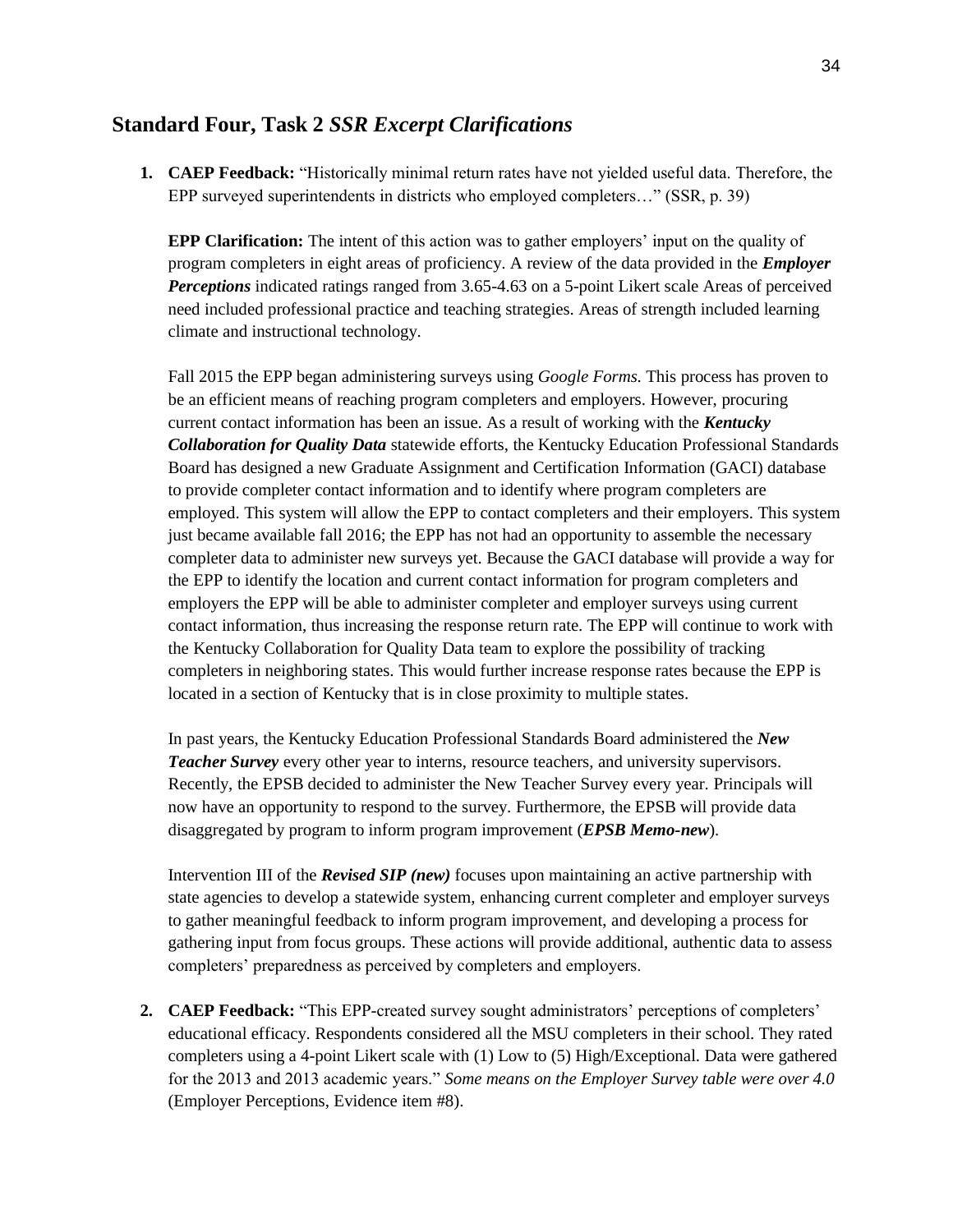**EPP Clarification:** Respondents rated completers using a 5-point Likert scale with (1) Low to (5) Exceptional. We apologize for the typo.

**3. CAEP Feedback:** "Therefore, the EPP conducted an additional survey in November 2015 and a focus group session in March 2016 to gather more Completer Perceptions" (SSR, p. 40).

**EPP Clarification:** The intent of this action was to gather completers' input on the quality of their preparedness. Data provided in the *Completer Perceptions* artifact indicated > 80% of completers agreed or strongly agreed they were well-prepared for the knowledge, skills, and responsibilities encountered in their classrooms. The only area of marked perceived need was in collaborating with parents.

Fall 2015 the EPP began administering surveys using *Google Forms.* This process has proven to be an efficient means of reaching program completers and employers. However, procuring current contact information has been an issue. As a result of working with the *Kentucky Collaboration for Quality Data* statewide efforts, the Kentucky Education Professional Standards Board has designed a new Graduate Assignment and Certification Information (GACI) database to provide completer contact information and to identify where program completers are employed. This system will allow the EPP to contact completers and their employers. This system just became available fall 2016; the EPP has not had an opportunity to assemble the necessary completer data to administer new surveys yet. Because the GACI database will provide a way for the EPP to identify the location and current contact information for program completers and employers, the EPP will be able to administer completer and employer surveys using current contact information, thus increasing the response return rate. The EPP will continue to work with the Kentucky Collaboration for Quality Data team to explore the possibility of tracking completers in neighboring states. This would further increase response rates because the EPP is located in a section of Kentucky that is in close proximity to multiple states.

Intervention III of the *Revised SIP (new)* focuses upon maintaining an active partnership with state agencies to develop a statewide system, enhancing current completer and employer surveys to gather meaningful feedback to inform program improvement, and developing a process for gathering input from focus groups. These actions will provide additional, authentic data to assess completers' preparedness as perceived by completers and employers.

#### **Standard Four, Task 2** *Additional Questions*

### **1-3. CAEP Feedback: What is the scale used for the Survey of Employers? Who administers the Survey of Employers? Is the Survey of Employers the same survey of all results listed as evidence?**

In September 2016, a revised Survey of Employers, aligned with the Kentucky Teacher Standards, was administered to 28 superintendents in the West Kentucky Educational Cooperative. Superintendents submitted one survey per district. The survey, distributed via *Google Forms*, had five sections: (1)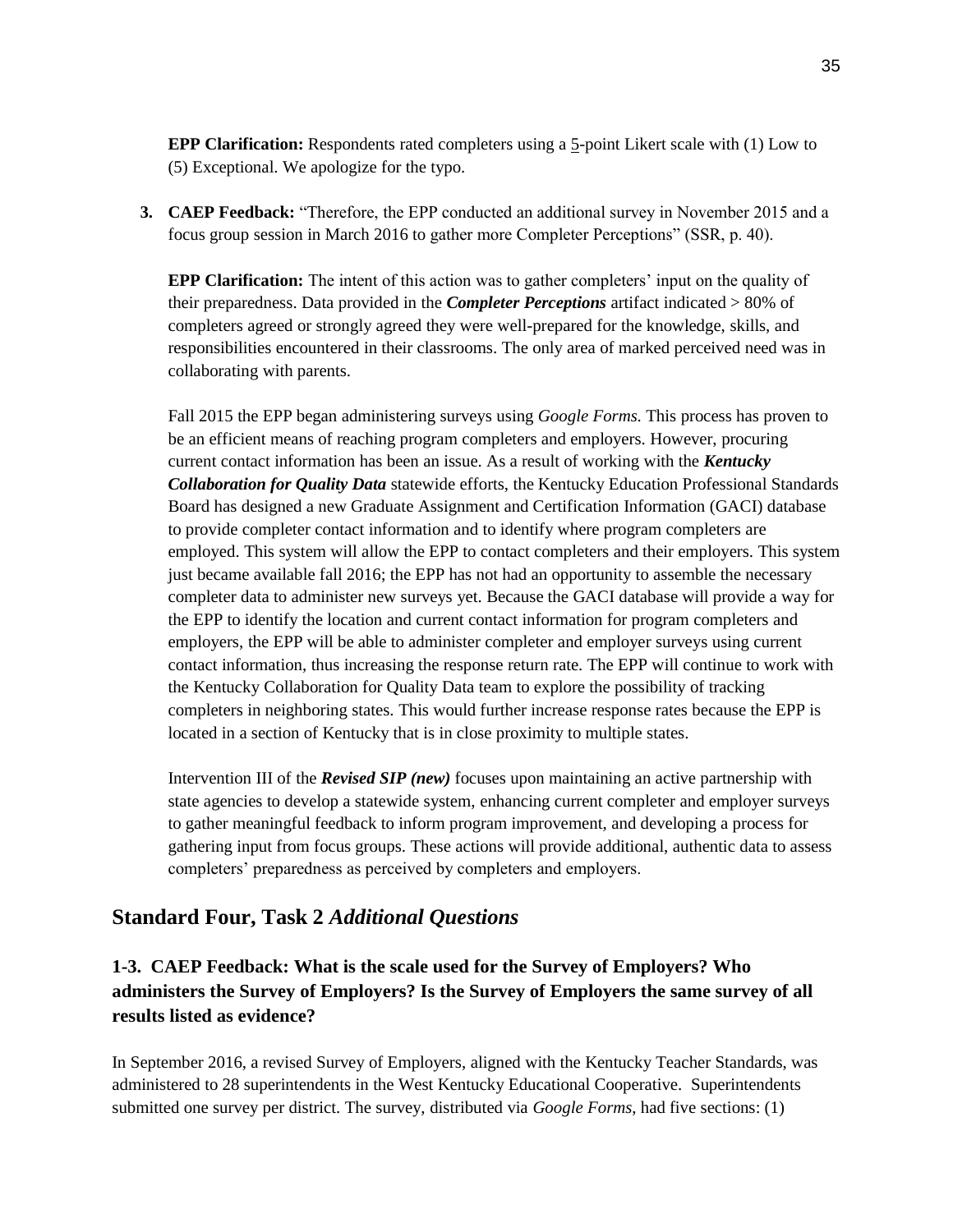Interdisciplinary Early Childhood Education, (2) Elementary Education, (3) Middle School, (4) Special education, and (5) Secondary/CTE/P-12. Respondents rated 'typical' EPP graduates hired by the school district over the past 3 years using a 5-point Likert scale with Excellent (5), Average (3), and Poor (1). Survey results provided a springboard for focus group discussions during the fall 2016 Partner Advisory Council meeting.

Employer Survey items will continue to evolve to align with Kentucky's *Certified Evaluation Plans* which evaluate in-service teachers using Charlotte Danielson's Framework for Teaching domains. The EPP will work with the Kentucky Collaboration for Quality Data team and P-12 administrators to refine the employer survey instrument to address current initiatives.

## **4. CAEP Feedback: Who completes the Completer Satisfaction Survey that is part of the Completer Satisfaction evidence?**

The completer survey that was submitted as evidence in the SSR was administered at the Teacher Leader Capstone event attended by graduates of the EPP. This was a convenience sample.

## **Standard Four, Task 3 SSR** *Excerpt Clarifications/Confirmations*

**1. CAEP Feedback:** "An interdepartmental team, Dr. Jacqueline Hansen (Director of Assessment), Dr. Meagan Musselman (Coordinator of the MA Teacher Leader program), Dr. Dusty Reed (Assistant Professor), and Dr. Yuejin Xu (Associate Professor) designed a survey instrument to capture employers' perceptions of the quality of graduates' preparedness to teach P-12 students. Dr. Marty Dunham established the content validity of the instrument" (Employer Perceptions, Evidence item #8).

**EPP Clarification:** The interdepartmental team verified that survey items were clearly understood through the use of a pilot group and other reviewers. The EPP did not complete empirical studies of validity or reliability. Dr. Dunham assisted with the analysis of the Student Teacher Evaluation instead.

**2. CAEP Feedback:** "The provider used a variation of the MSU completer survey templates to conduct completer surveys each semester beginning spring 2014. Survey items addressed degree earned and major field of study; graduation semester/year; employment location, relevance to degree, and type; and graduate school plans" (Completer Perceptions, Evidence item #7).

**EPP Clarification:** This is accurate. The EPP Director of Assessment and representatives from all MSU colleges and schools worked with the University Office of Institutional Effectiveness to design a university-wide template of completer survey items aligned with metrics required by the Kentucky Council of Postsecondary Education. The EPP has continued to use those items as per university procedures. In addition to these required items, however, as per Intervention III of the *Revised SIP (new)*, EPP faculty and P-12 partners will be revisiting and extending future Completer Surveys to add items that will gather information about completers' perceptions of how their undergraduate program experiences prepared them for their current careers.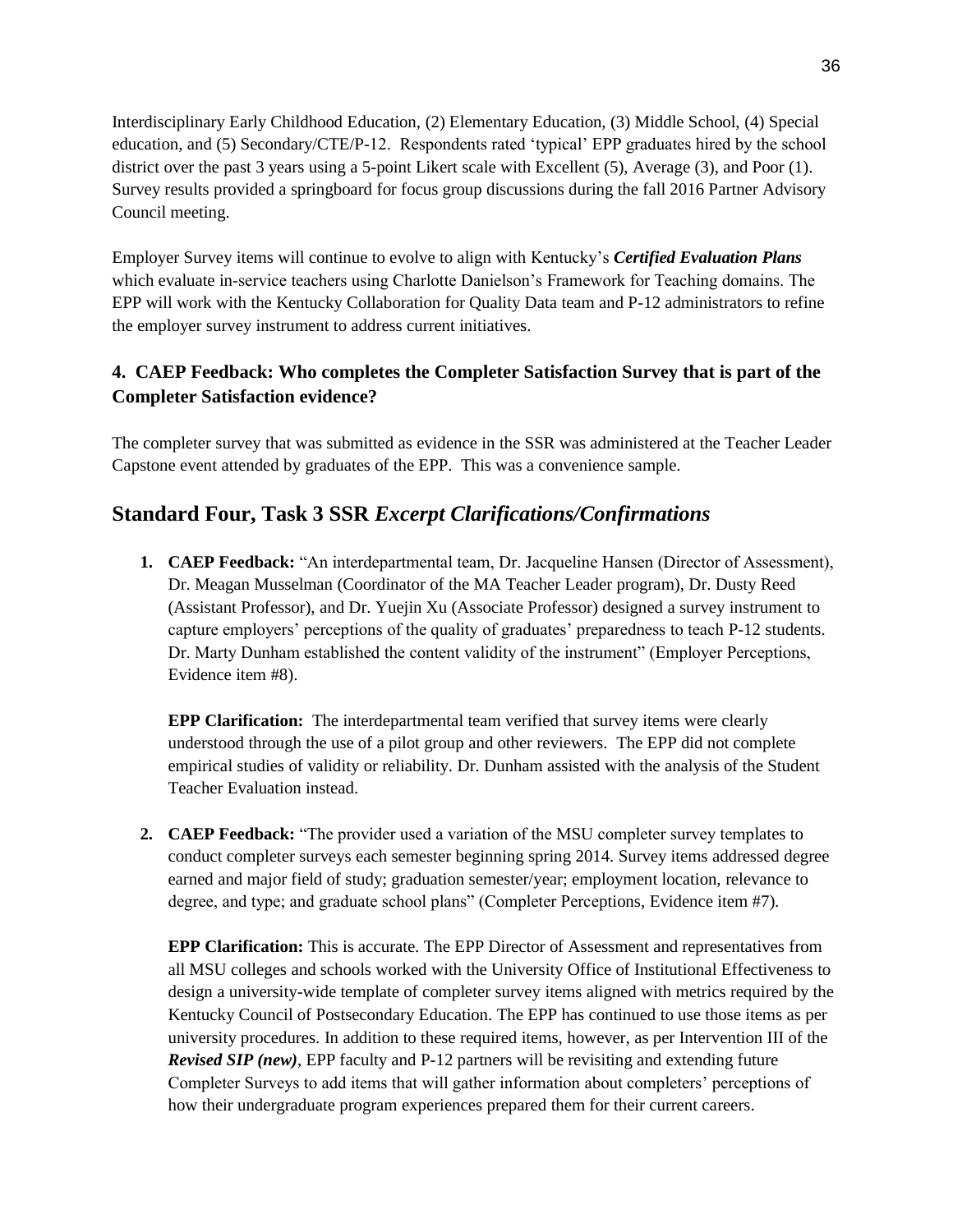**3. CAEP Feedback:** "Because of the difficulty of obtaining current completer contact information, the survey response rate has been historically low (ranging from 1 to 5). Furthermore, survey items mostly target employment and continued education, not preparedness. Therefore, these data are not an accurate representation of all completers' perceptions of their program preparedness" (Completer Perceptions, Evidence item 7).

**EPP Clarification:** Fall 2015 the EPP began administering surveys using *Google Forms.* This process has proven to be an efficient means of reaching program completers and employers. However, procuring current contact information has been an issue. As a result of working with the *Kentucky Collaboration for Quality Data* statewide efforts, the Kentucky Education Professional Standards Board has designed a new Graduate Assignment and Certification Information (GACI) database to provide completer contact information and to identify where program completers are employed. This system will allow the EPP to contact completers and their employers. This system just became available fall 2016; the EPP has not had an opportunity to assemble the necessary completer data to administer new surveys yet. Because the GACI database will provide a way for the EPP to identify the location and current contact information for program completers and employers, the EPP will be able to administer completer and employer surveys using current contact information, thus increasing the response return rate. The EPP will continue to work with the Kentucky Collaboration for Quality Data team to explore the possibility of tracking completers in neighboring states. This would further increase response rates because the EPP is located in a section of Kentucky that is in close proximity to multiple states.

Intervention III of the *Revised SIP (new)* focuses upon maintaining an active partnership with state agencies to develop a statewide system, enhancing current completer and employer surveys to gather meaningful feedback to inform program improvement, and developing a process for gathering input from focus groups. These actions will provide additional, authentic data to assess completers' preparedness as perceived by completers and employers.

**4. CAEP Feedback:** "To gain additional insight into employers' satisfaction of completers' preparedness, faculty conducted a focus group session with seven employers Spring 2016. Participants are current public school district administrators and graduate students in ADM 759 *Instructional Planning in Education*, a course in the EPP's doctoral program" (Employer Perceptions, Evidence item #8).

**EPP Clarification:** The intent of this focus group session was to gain additional insight into employers' satisfaction of completers' preparedness using a convenience sample. The Offsite Report expressed the concern of a possible conflict of interest between focus group participants and focus group leaders due to employment or involvement with the Kentucky Teacher Internship Program as Interns, so the EPP assembled a new focus group. Participants must have already completed the Internship and be teachers in an area school. Eight participants were identified. The licensure areas for these students represented a range of educator preparation programs. The Focus Group leader, an experienced qualitative researcher, is not an instructor in the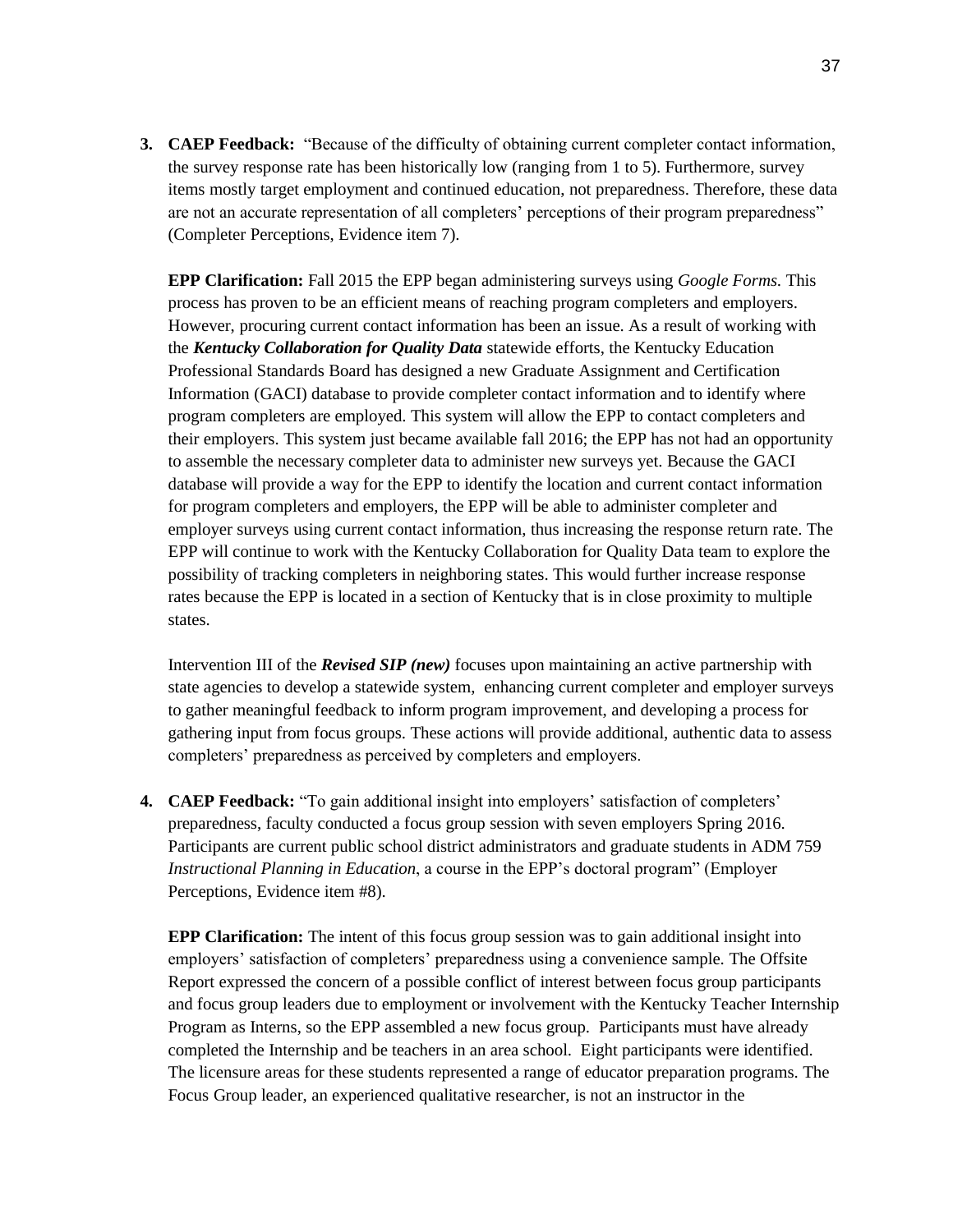undergraduate educator preparation programs. The focus group is scheduled for October 18, so results are not available at the time of this submission. However, results will be available at the time of the onsite visit.

**5. CAEP Feedback:** "To gain additional insight into completers' satisfaction with their preparedness, faculty interviewed graduate students in EDU 600 *Introduction to Teacher Leader.*  Questions were developed by Dr. Jacqueline Hansen (Director of Assessment), Dr. Meagan Musselman (Coordinator of the MA Teacher Leader program), Dr. Dusty Reed (Assistant Professor), and Dr. Yuejin Xu (Associate Professor). Questions were vetted with the CAEP Leadership Team before the session commenced" (Completer Perceptions, Evidence item #7).

**EPP Clarification:** The intent of this focus group session was to gain insight into completers' satisfaction with their preparedness. A convenience sample was used. Questions were vetted with the CAEP Leadership Team (Dean, Assistant Dean, Director of Teacher Education Services, Department Chairs, Director of Teacher Quality Institute, and Director of Kentucky Academy of Technology Education) before meeting with completers.

Intervention III of the *Revised SIP (new)* focuses upon maintaining an active partnership with state agencies to develop a statewide system, enhancing current completer and employer surveys to gather meaningful feedback to inform program improvement, and developing a process for gathering input from focus groups. These actions will provide additional, authentic data to assess completers' preparedness as perceived by completers and employers.

## **Standard Four, Task 3** *Additional Questions*

#### **1. CAEP Feedback: How will response rates be improved for all surveys?**

Fall 2015 the EPP began administering surveys using *Google Forms.* This process has proven to be an efficient means of reaching program completers and employers. However, procuring current contact information has been an issue. As a result of working with the *Kentucky Collaboration for Quality Data*  statewide efforts, the Kentucky Education Professional Standards Board has designed a new Graduate Assignment and Certification Information (GACI) database to provide completer contact information and to identify where program completers are employed. This system will allow the EPP to contact completers and their employers. This system just became available fall 2016; the EPP has not had an opportunity to assemble the necessary completer data to administer new surveys yet. Because the GACI database will provide a way for the EPP to identify the location and current contact information for program completers and employers, the EPP will be able to administer completer and employer surveys using current contact information, thus increasing the response return rate. The EPP will continue to work with the Kentucky Collaboration for Quality Data to explore the possibility of tracking completers in neighboring states. This will further increase response rates because the EPP is located in a section of Kentucky that is in close proximity to multiple states.

In past years, the Kentucky Education Professional Standards Board administered the *New Teacher Survey* every other year to interns, resource teachers, and university supervisors. Recently, the EPSB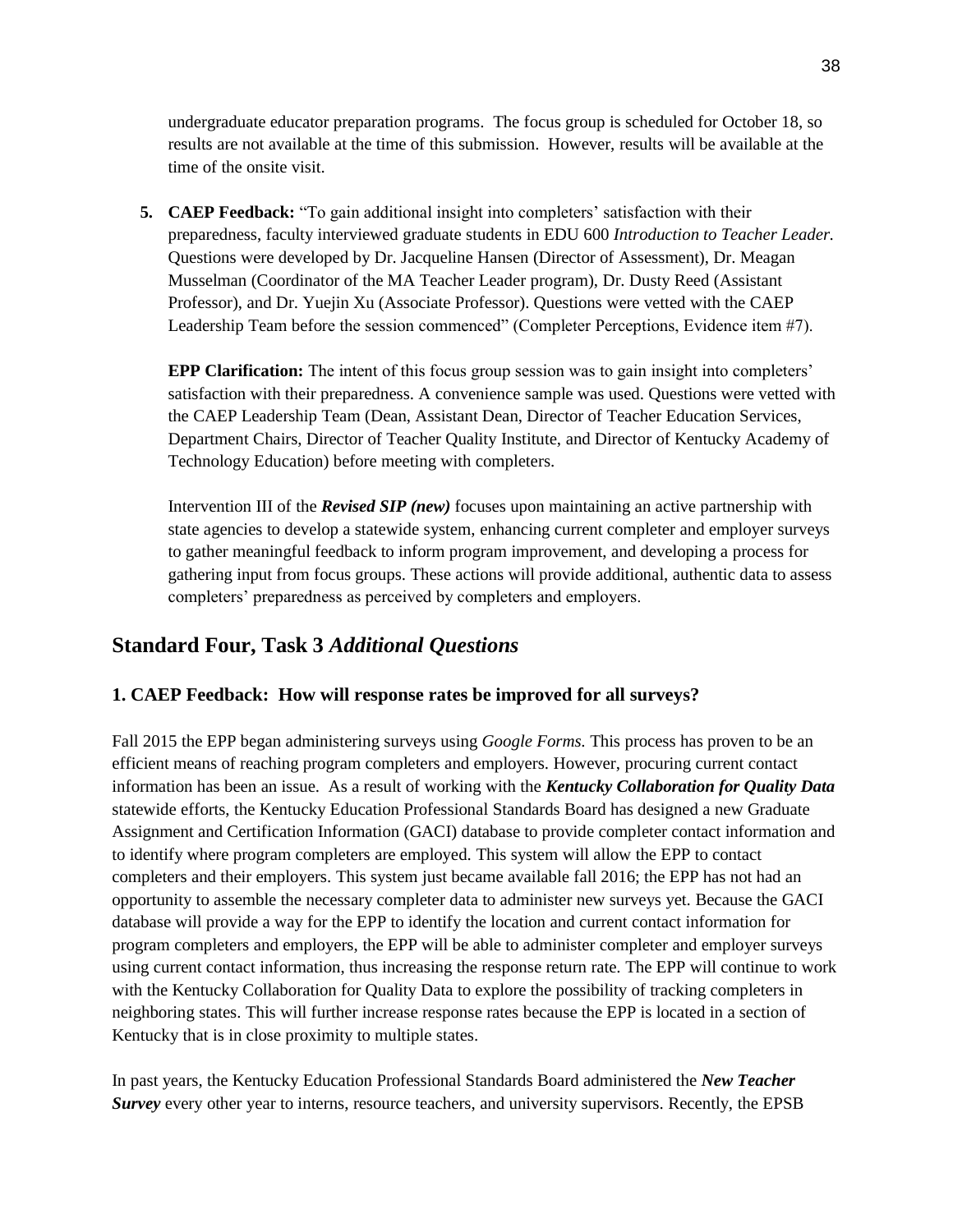decided to administer the New Teacher Survey every year. Principals will now have an opportunity to respond to the survey. Furthermore, the EPSB will provide data disaggregated by program to inform program improvement (*EPSB Memo-new*).

Intervention III of the *Revised SIP (new)* focuses upon maintaining an active partnership with state agencies to develop a statewide system, enhancing current completer and employer surveys to gather meaningful feedback to inform program improvement, and developing a process for gathering input from focus groups. These actions will provide additional, authentic data to assess completers' preparedness as perceived by completers and employers.

#### **2. CAEP Feedback: How was the relationship of the faculty instructor to student focus group participant addressed? (Or, how could it be addressed?)**

In response to concerns expressed in the Offsite Report of a possible conflict of interest between focus group participants and focus group leaders due to employment or involvement with the Kentucky Teacher Internship Program as Interns, the EPP assembled a new focus group. Participants must have already completed the Internship and be teachers in an area school. Eight participants were identified. The licensure areas for these students represented a range of educator preparation programs. The Focus Group leader, an experienced qualitative researcher, is not an instructor in the undergraduate educator preparation programs. The focus group is scheduled for October 18, so results are not available at the time of this submission. However, results will be available at the time of the onsite visit.

#### **Standard Four, Task Four** *SSR Excerpt Clarification*

**1. CAEP Feedback:** "To analyze impact on students at this time, the EPP used the District Placement Map to identify districts who employed the most program completers. Student achievement in 8 of 17 districts that employed our completers ranked in the 90th percentile or above. Students in three districts ranked in the 47-63 percentiles. Because of aggregated results and lack of completer-student correlation, the provider can infer but not definitively state MSU completers caused the high rankings. A definite correlation will be possible once the new KCEWS system is in place." (SSR, p. 37)

**EPP Clarification:** EPP data on completers' impact on student achievement were not available at the time of the SSR submission. EPP representatives have continued to participate actively in this statewide collaborative effort to address data needs. A 2015-16 AACTE mini-grant provided funding for multiple group meetings; one of the major topics was EPP's access to completers' impact on student achievement data. The Education Professional Standards Board has designed a system for providing annual completers' impact on student achievement. This EPP is one of the first IHEs in the state to receive impact on student learning data! The EPP received these data October 12, 2016. The *Program Impact Report (new)* will be shared with faculty and leadership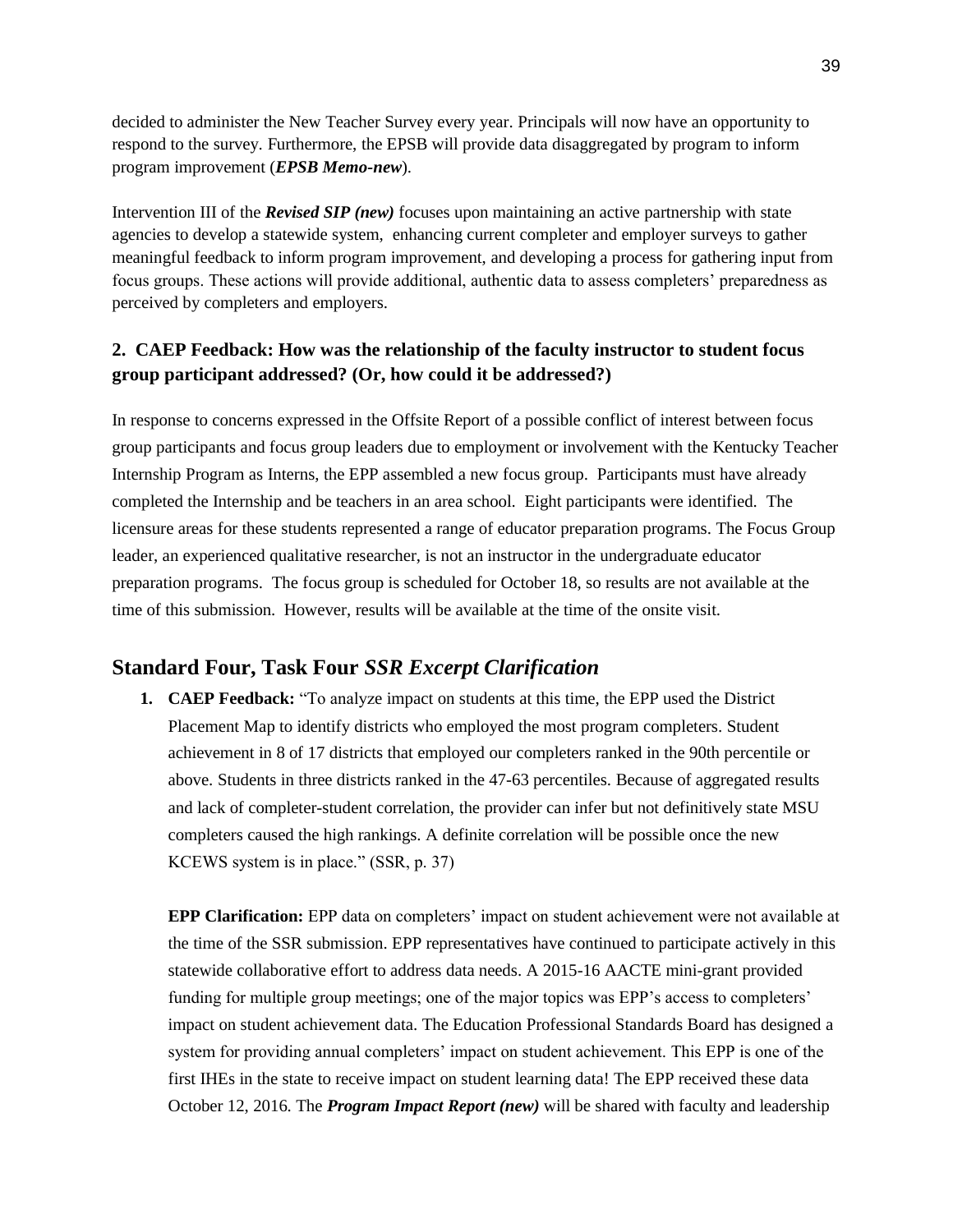as part of the continuous improvement process. Data will be shared with stakeholders through the EPP-wide and program-specific advisory councils to inform program improvement.

#### **Standard Four, Task Four** *Additional Questions*

### **1. CAEP Feedback: When will data be available to EPPs on completer impact on student achievement? Will it be disaggregated by EPP?**

EPP data on completers' impact on student achievement were not available at the time of the SSR submission. EPP representatives have continued to participate actively in this statewide collaborative effort to address data needs. A 2015-16 AACTE mini-grant provided funding for multiple group meetings; one of the major topics was EPP's access to completers' impact on student achievement data. The Education Professional Standards Board has designed a system for providing annual completers' impact on student achievement. This EPP is one of the first IHEs in the state to receive impact on student learning data! The EPP received these data October 11, 2016. The *Program Impact Report (new)* will be shared with faculty and leadership as part of the continuous improvement process. Data will be shared with stakeholders through the EPP-wide and program-specific advisory councils to inform program improvement. About 96% of EPP completers are attributed to *Expected* or *High* levels of Student Growth and about 95% of EPP completers were viewed as *Accomplished* or *Exemplary* in the classroom. These results are the same as, or a little higher than, the statewide EPP average.

### **2. CAEP Feedback: Will data from district Certified Evaluation Plans be made available to EPPs? If so, when? Will the results be disaggregated by EPP?**

Aggregated Certified Evaluation Plan data for EPP completers who met all criteria for inclusion in the Impact Study were reported. As per districts' *Certified Evaluation Plans*, schools began using the Professional Growth Evaluation System to evaluate in-service teachers in 2015. Each teacher is formally evaluated at least once every three years. For data analysis purposes, the state matched all MSU graduates from 2010-2015 to 2015 AY PGES data. Principals rated teachers' proficiency using a threepoint scale: developing - accomplished-exemplary. Sources of evidence included student voice surveys, professional growth plans, and classroom observations. Aggregated data indicated 94.8% of EPP completers rated at the accomplished or exemplary levels in "overall professional practice." Completers demonstrated proficiency at meeting all four domains of the Charlotte Danielson's Framework for Teaching model. The two strongest domains were planning/preparation and professional responsibility. The PGES Overall Summative Score for EPP Completers was about 95% at the *Accomplished* or *Exemplary* level. These data are captured in the *Program Impact Report (new)*.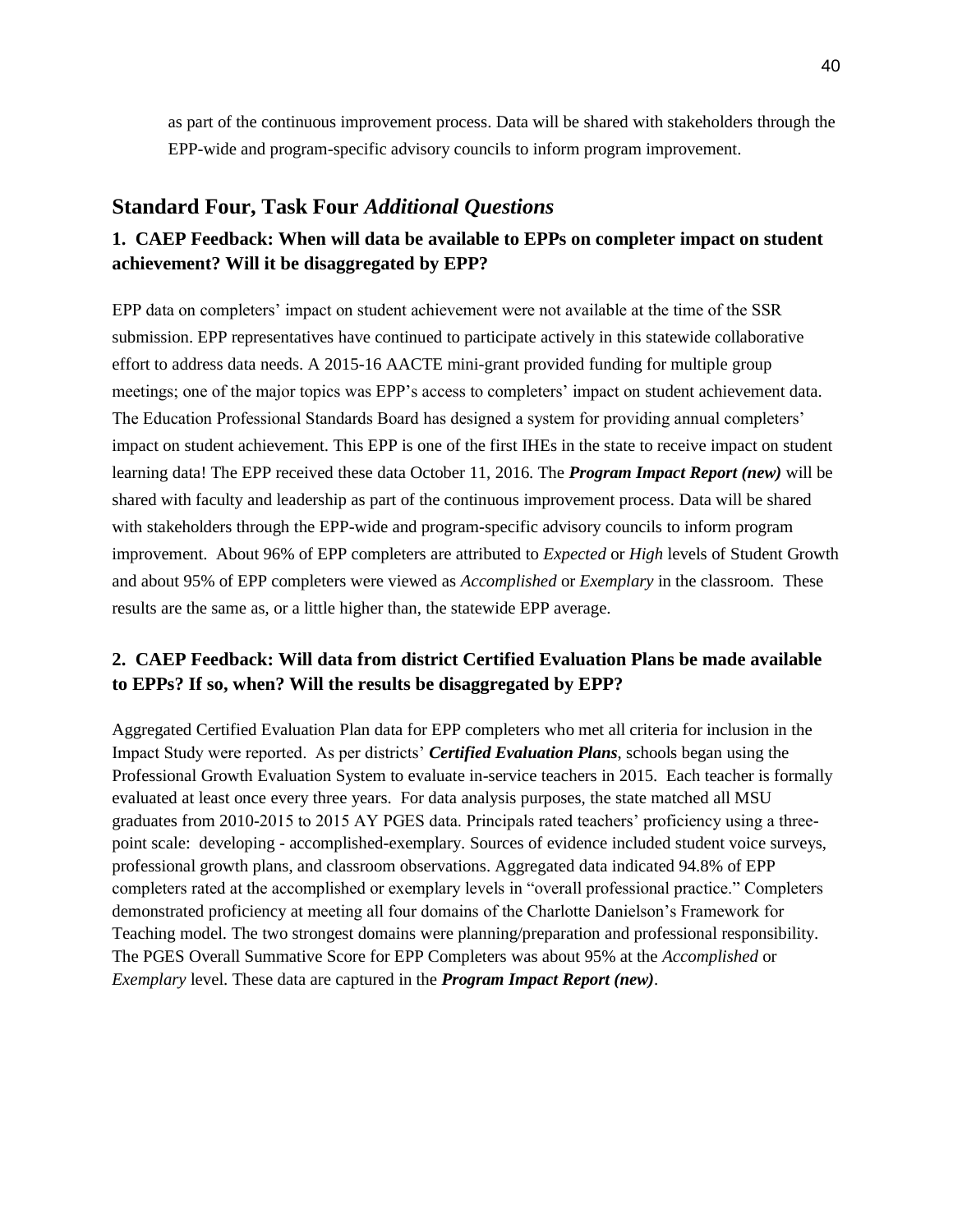### **3. CAEP Feedback: Will information from the KY Intern Program be made available disaggregated by EPP?**

EPP leadership looked at the *KTIP Report (new)* available through the EPSB Web Portal. A close inspection of these reports found them to be discrepant from the EPP records of KTIP placements. For example, for 2014-2015, the system indicated 13 KTIP placements for the EPP, when in fact there were about 200 placements. The EPP will continue to pursue custom reports from EPSB.

## **4. CAEP Feedback: Can an update be provided on the progress of the KY Collaborative for Data Quality?**

EPP representatives have continued to participate actively in this statewide collaborative effort to address data needs. A 2015-16 AACTE mini-grant provided funding for multiple group meetings to brainstorm employer survey items, explore ways to access impact on student achievement data, and provide teacher educator input to improve access to statewide data. The Education Professional Standards Board has upgraded and refined its data dashboard, created at-a-glance reviews of EPP programs, disseminated New Teacher Survey data graphics, created a Graduate Assignment and Certification Information database, and refined processes for administering the New Teacher Survey. This EPP is one of the first IHEs in the state to receive impact on student learning data! Completers' Overall Student Growth Ratings were based upon student growth goals (district data) and student growth percentiles (state data), or change in individual student's performance over time. State data were based upon state exams administered for specific subjects at specific grade levels. The provided pie graph depicted EPP completers' PGES overall student growth at three levels: low-expected-high. Aggregated data revealed that 96.5% of EPP program completers were rated at the expected or high levels in their ability to positively impact student achievement. The EPP received these data October 12, 2016. The *Program Impact Report (new)* will be shared with faculty and leadership as part of the continuous improvement process. Data will be shared with stakeholders through the EPP-wide and program-specific advisory councils to inform program improvement.

#### **5. CAEP Feedback: How is input from the Advisory Council used?**

There are two-levels of advisory that occur through the year, EPP-wide and program-specific. In the fall, the Superintendent Advisory Council and the Partner Advisory Council meet to review changes in programs from the prior academic year and to study outcomes data generated by EPP-wide assessments. Meeting discussions are summarized. The Student Advisory Council meets at least twice yearly to share their perspectives of EPP and college programs, procedures, and initiatives (*Advisory Council- new*).

The Administrative Cabinet reviews EPP-wide advisory council meeting minutes. The Cabinet decides how to address concerns and initiatives at the appropriate level with relevant stakeholders. Working groups' recommendations are approved by the Administrative Cabinet. The EPP shares information about changes and decisions resulting from stakeholder input at the next EPP-wide advisory council meetings.

Program coordinators and faculty host program-specific advisory councils. Participants include program faculty, current and former undergraduate and graduate candidates, and P-12 partners. Advisory Council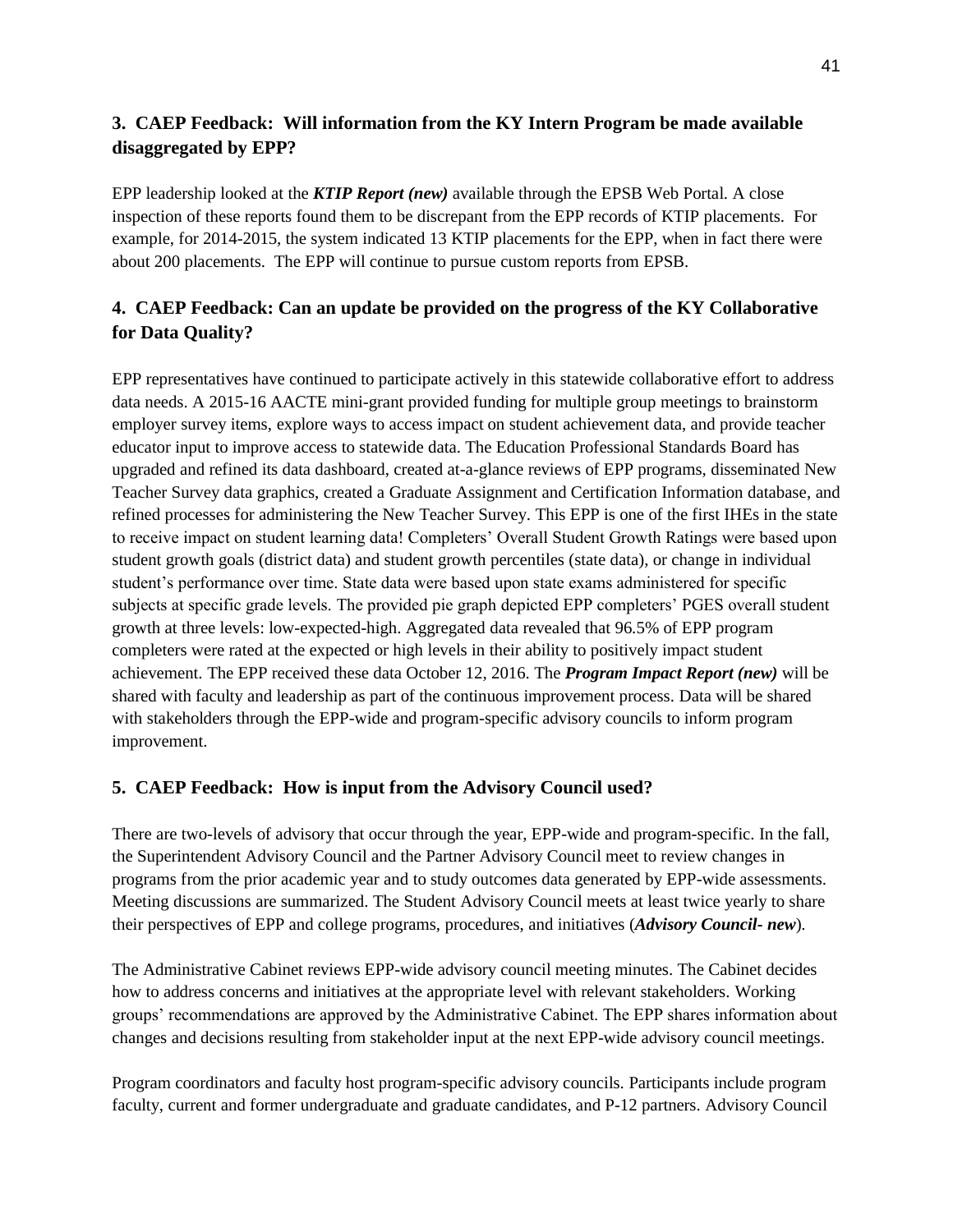meeting minutes capture stakeholders' concerns and suggestions. Program coordinators and faculty review stakeholders' input and study program-level data generated by key course assessments and EPPwide assessments to inform program improvement.

Intervention II of the *Revised SIP (new)* refines the EPP's quality assurance system by establishing and supporting EPP-wide and program-specific advisory councils and enhancing the shared decision-making processes. Eliciting stakeholder input and working with P-12 partners to make decisions to improve programs will result in improved educator preparation.

### **Standard Four** *Areas for Improvement*

**1. Area for Improvement: The EPP provided limited evidence of standard-aligned data demonstrating completer impact or a sufficient plan for future access to these data.**

EPP data on completers' impact on student achievement were not available from the state at the time of the SSR submission. EPP representatives continued to participate actively in this statewide collaborative effort to address data needs. The EPP received a preliminary report of these data October 11, 2016. The EPP received these data October 11, 2016. Completers' Overall Student Growth Ratings were based upon student growth goals (district data) and student growth percentiles (state data), or change in individual student's performance over time. State data were based upon state exams administered for specific subjects at specific grade levels. The provided pie graph depicted EPP completers' PGES overall student growth at three levels: low-expectedhigh. Aggregated data revealed that 96.5% of EPP program completers were rated at the expected or high levels in their ability to positively impact student achievement. The *Program Impact Report (new)* was shared with the Superintendent Advisory Council on October 14, 2016 and will be used with faculty and other stakeholders through the EPP-wide and program-specific advisory councils to inform program improvement.Per Objective II.7 of the Selected Improvement Plan, information on the report will be included along with the other eight outcome and impact impact measures.

### **2. Area for Improvement: Data collection and tools for determining completer and employer satisfaction have limited validity and reliability.**

The EPP submitted EPP-Wide Assessments for Early Review August 2015. CAEP provided feedback on these instruments June 2016. Because the EPP did not have an opportunity to revise the instruments before submitting the SSR March 2016, working with P-12 partners to establish validity and reliability of the instruments has become an important aspect of the *Revised SIP (new).*

Intervention III focuses upon maintaining an active partnership with state agencies to develop a statewide system, enhancing current completer and employer surveys to gather meaningful feedback to inform program improvement, and developing a process for gathering input from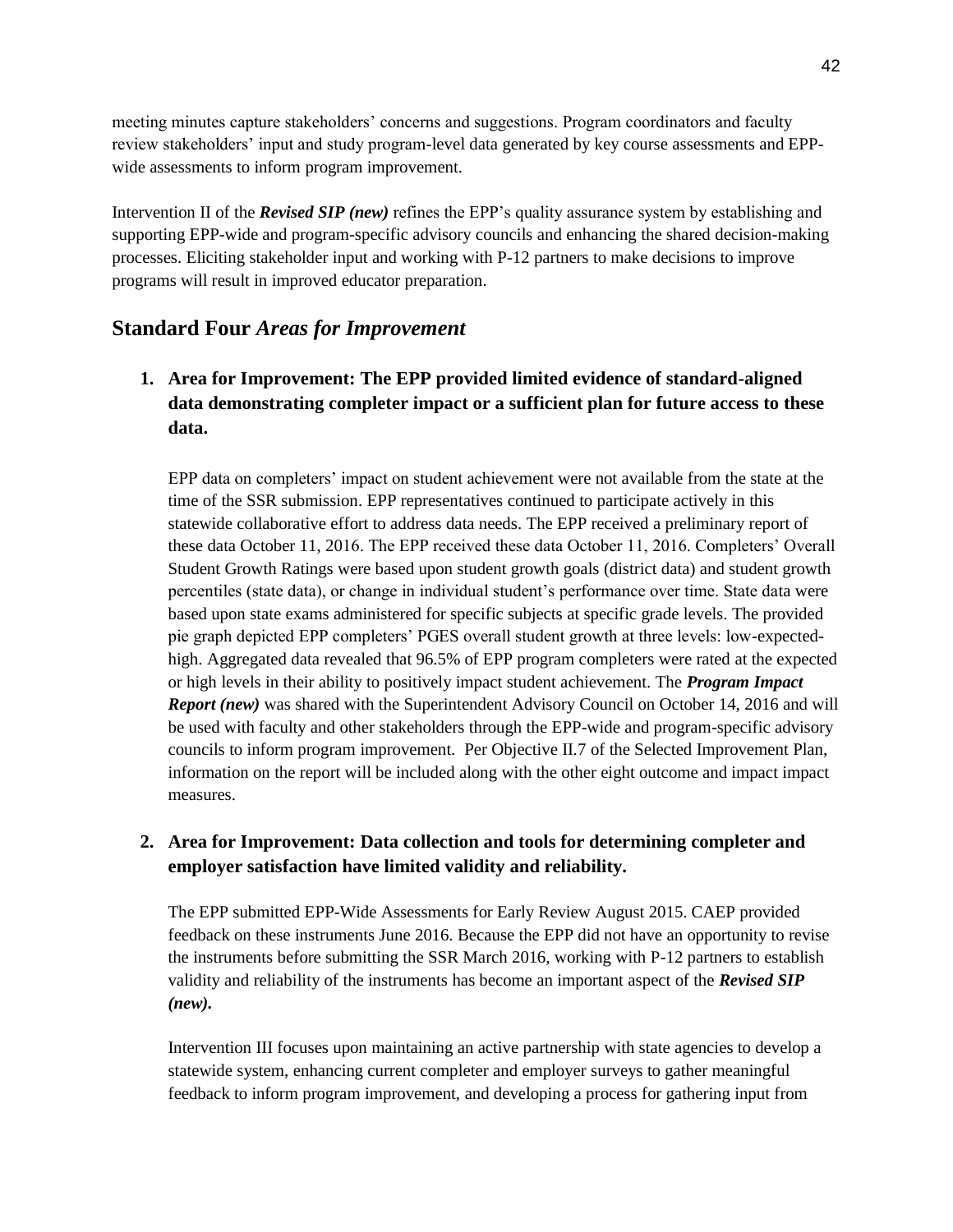focus groups. These actions will provide additional, authentic data to assess completers' preparedness as perceived by completers and employers.

To increase response rates on completer and employer surveys, the EPP has maintained a close working relationship with the *Kentucky Collaboration for Quality Data* statewide efforts. Recently, the Kentucky Education Professional Standards Board has designed a new Graduate Assignment and Certification Information (GACI) database to provide completer contact information and to identify where program completers are employed. This system will allow the EPP to contact completers and their employers. This system just became available fall 2016; the EPP has not had an opportunity to assemble the necessary completer data to administer new surveys yet. Because the GACI database will provide a way for the EPP to identify the location and current contact information for program completers and employers, the EPP will be able to administer completer and employer surveys using current contact information, thus increasing the response return rate. The EPP will continue to work with the statewide team to explore the possibility of tracking completers in neighboring states. This will further increase response rates because the EPP is located in a section of Kentucky that is in close proximity to multiple states.

In past years, the Kentucky Education Professional Standards Board administered the *New Teacher Survey* every other year to interns, resource teachers, and university supervisors. Recently, the EPSB decided to administer the New Teacher Survey every year. Principals will now have an opportunity to respond to the survey. Furthermore, the EPSB will provide data disaggregated by program to inform program improvement (*EPSB Memo-new*).

Feedback from the Offsite Report indicated that documentation of validity by subject matter experts was considered as face validity only and was therefore insufficient. Objective II.4 of the *Revised SIP (new)* addresses these concerns. Significant steps have been taken to put into motion systems to ensure validity and reliability.

Per the Revised Selected Improvement Plan, the EPP Administrative Cabinet approved the *EPP Assessment Guidelines (new)* October 12, 2016. This policy governs the validation of EPP-wide instruments by articulating the roles and responsibilities across the EPP for the determination and maintenance of assessment validity and reliability. An Assessment Task Force, comprised of undergraduate program coordinators and P-12 partners, department chairs, the Director of Teacher Education Services, and representatives of the Dean's office will collaboratively establish and maintain the validity and reliability of assessment instruments.

While not specified in the policy, each EPP-wide assessment will be examined using the Lawshe Method to determine the Content Validity Index (CVI) for individual items and the overall instrument. The instrument will be comprised of items receiving the highest CVI ratings. The EPP will establish interrater reliability in two ways. Two raters will rate the same "live" administration of an assessment or multiple raters will participate in a training session during which they calibrate the instrument using a recorded scenario. Assessments will be revalidated every three years or sooner if substantial changes warrant revalidation.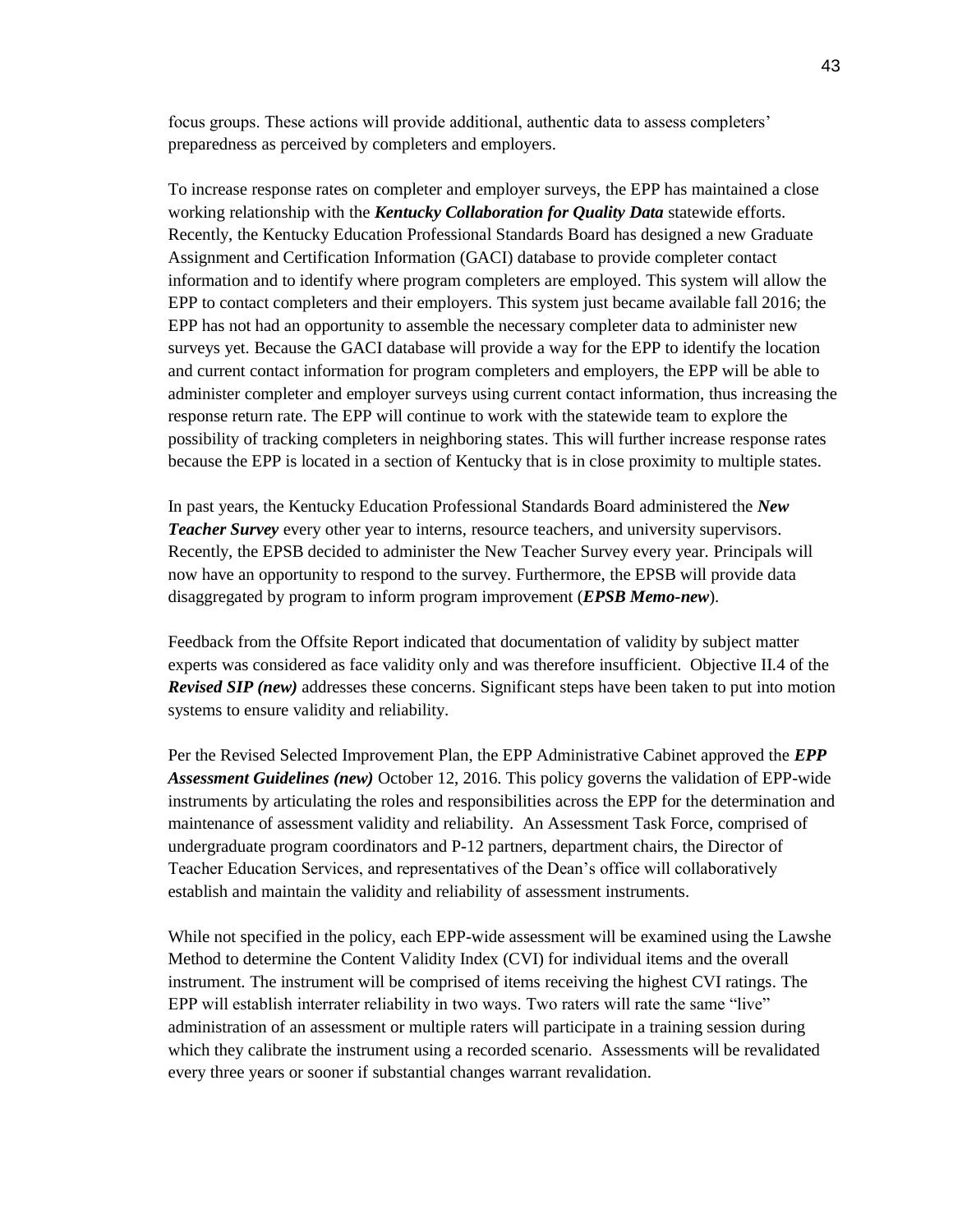## **STANDARD FIVE: Provider Quality, Continuous Improvement & Capacity**

## **Standard Five, Task One** *SSR Excerpt Clarification*

**1. CAEP Feedback:** "Regular program and department meetings provide opportunities for the faculty to voice evaluative thoughts about institutional operations. Department heads are part of the EPP leadership team; they bring forward discussion items. Faculty have the opportunity evaluate the dean and department chairs."

**EPP Clarification:** EPP faculty meet regularly as evidenced by the program and department meeting minutes posted on the *LiveText* Exhibit Center and the COEHS intranet site [\(http://coehsnet.murraystate.edu/shared\\_governance/\)](http://coehsnet.murraystate.edu/shared_governance/). During those meetings, faculty representatives for collegiate and university committees share committee updates and department chairs share current collegiate and university initiatives. Department chairs share faculty's input on collegiate and university initiatives with members of the Administrative Cabinet to inform EPP-wide improvement.

Each year, the MSU Faculty Senate administers a survey instrument whereby faculty can evaluate department chairs, the dean, and university administrators. As per university policy, the dean administers a survey to department faculty to evaluate department chairs' proficiency. Results are shared with administrators to precipitate growth in their ability to lead effectively.

## **Standard Five, Task One** *Additional Question*

### **1. CAEP Feedback: Are there evidences to support operational effectiveness as part of quality assurance?**

In the Self-Study Report, the EPP defined the 'quality assurance system' in the narrowest of terms. Elements presented as evidence were solely related to the programmatic continuous improvement. Further review of CAEP materials, specifically pages 102-103 in the CAEP Handbook, indicated that a 'quality assurance system' is comprised of the procedures, processes, and structures that ensure the quality of hiring, admissions, courses, program design, graduates and other functions within the EPP. A description of systems critical to quality assurance is provided as new evidence below.

#### *Structure and Governance*

The EPP is primarily housed within a College of Education and Human Services in three departments, Elementary and Early Childhood Education, Adolescent, Career and Special Education, and Educational Studies, Leadership and Counseling. Each department is led by a Department Chair who reports directly to the Dean of the College.

Four supporting units assist the EPP departments: (1) Teacher Education Services, (2) Teacher Quality Institute, (3) the Recruitment and Retention Center, and (4) the Kentucky Academy for Technology Education. The Director of Teacher Education Services reports directly to the Dean. The Director of the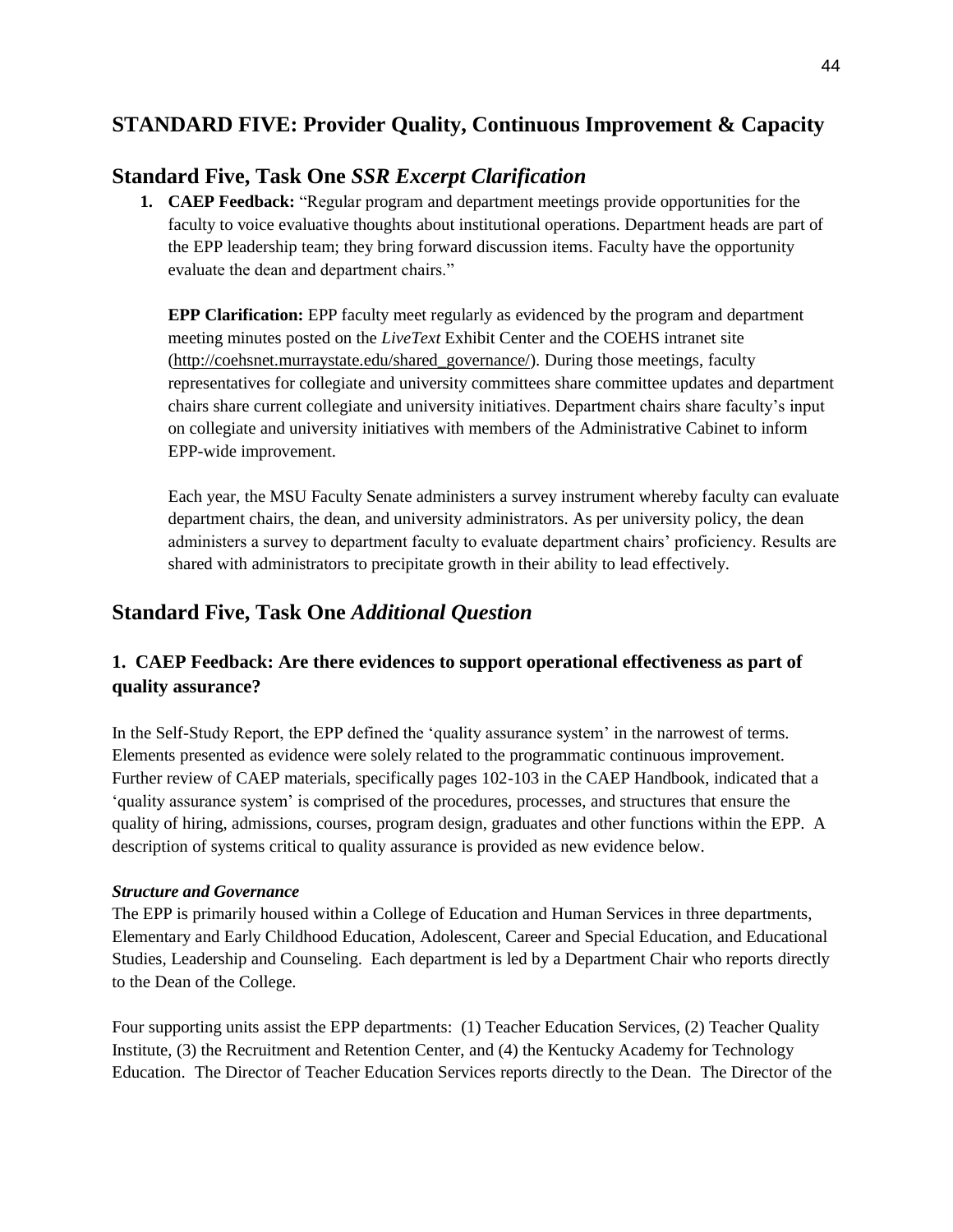Kentucky Academy for Technology Education and the Coordinators for the Teacher Quality Institute and Recruitment and Retention Center report to the Assistant Dean.

The Dean, Assistant Dean, Department Chairs, Directors, and Coordinators meet bi-monthly as the Administrative Cabinet for the College. The Administrative Cabinet is responsible for strategic decisionmaking and planning for the College, inclusive of college-wide policy related to finances, curriculum, personnel evaluation, student management, resource allocations, and other operational decisions as needed. The College Policy Manual is available online at [http://coehsnet.murraystate.edu/policy/.](http://coehsnet.murraystate.edu/policy/)

#### *Personnel Procedures*

Vacated faculty lines are evaluated within the context of programmatic needs within the department, college, and university. Accreditation requirements are part of this decision-making. Faculty and Department Chairs collaborate to develop position requirements and responsibilities, as well as proposed salary. Permission must be received from the Dean, Provost, and President of the University to advertise a position, to interview applicants, and to hire faculty. The *Faculty Hiring Guide (new)* depicts the flow of the hiring process.

The University and the College establish development processes to support the transition of new faculty to their new roles at the EPP. The University's Faculty Development Center offers targeted support through the first year of employment. The College provides a faculty development process designed to support and promote the retention of first- and second-year faculty. On October 12, 2016 the Administrative Cabinet of the EPP ratified a *Diversity Action Plan (new)* to guide efforts to recruit and retain diverse faculty and students.

University and College policy guides the evaluation of faculty, with all faculty participating in the evaluation process each year. Department Chairs and Directors are responsible for the evaluation of all faculty and staff within their units. The Assistant Dean or unit Directors evaluate staff within coordinating units. The Faculty Senate coordinates an evaluation of administration (Chair, Dean, Provost, and President) by the Faculty.

Tenure and promotion policy is established by the College within the context of University guidelines. Collegiate tenure and promotion policy encompasses the traditional areas of teaching, scholarship and service, but with an emphasis on teaching. Guidelines are provided to ensure both transparency and rigor are present in the process. The tenure and promotion policy is posted on the College intranet.

#### *Curriculum*

Academic faculty are responsible for the development and delivery of programs and curriculum. New and revised programs and courses are reviewed by Department Curriculum Committees before progressing through the collegiate Undergraduate Studies or Graduate Studies Committee. Proposals that affect candidate licensure are additionally routed through the Policy and Review Committee for Educational Certification and Accreditation (PRC). This committee is comprised of representatives from across programs in the EPP, representatives from Arts and Science faculty, and public school teachers and administrators. Any proposal from any college that affects certification must be routed through this committee prior to review at the university level. Once programs exit the PRC, they are heard by the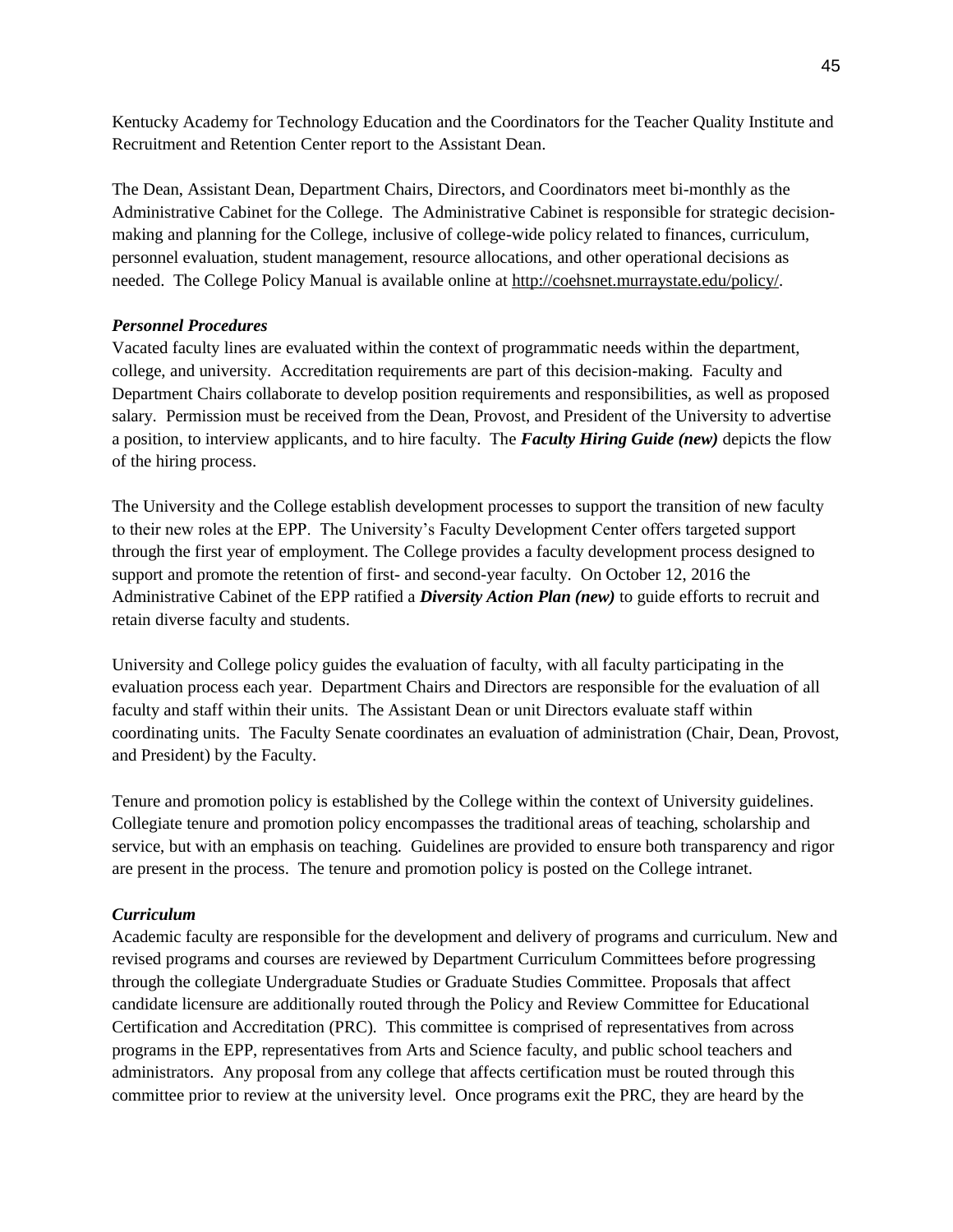University Academic Council. This curriculum governance system provides checks and balances to allow for decentralized program decision-making while ensuring adherence to licensure and accreditation requirements.

#### *Continuous Assessment of Programs*

The effectiveness of EPP programs is monitored by the Office of Institutional Effectiveness through the University's continuous assessment process. Programs' annual Academic Plans use Student Learning Outcomes comprised of two formative and two summative assessments per outcome. Assessments include a combination of program-specific Key Course Assessments or EPP-wide assessments. *LiveText* is typically used to archive program-specific assessment data for collection and use by program faculty in continuous assessment process. Program coordinators work with program faculty and program-specific advisory councils to identify SLOs, analyze formative/summative data, and determine how results will inform program improvement. Input from the EPP-wide Advisory groups implemented through Objective II.1 of the *Revised SIP (new)* also informs the work of the program faculty and program-specific advisory groups. Each fall, programs report progress on their Academic Plans and describe how results have been used to inform program improvement. Completer and employer feedback may also be used in the program assessment process. These program data support SACS, EPSB, CAEP, and Kentucky Council Postsecondary Education accreditation efforts.

#### *Continuous Assessment of Candidates*

The progress of candidates through EPP programs is monitored at distinct Checkpoints. Table 1 summarized these checkpoints, the requirements and purpose of each. Faculty provide feedback to candidates through Key Assessments, which are established by program faculty to measure outcomes viewed as critical to candidate development. (Note: Aggregated data from these Key Assessments may part of the Continuous Assessment of Programs).

| Checkpoint                           | Requirements                                                                                                                                                                                                   | Purpose                                                                                                                                                                                                                                |
|--------------------------------------|----------------------------------------------------------------------------------------------------------------------------------------------------------------------------------------------------------------|----------------------------------------------------------------------------------------------------------------------------------------------------------------------------------------------------------------------------------------|
| 1: Admission to Teacher<br>Education | Passing scores on the CASE or<br>GRE:<br>B or better in ENG 105, COM<br>161, MAT 117 or higher, EDU<br>103 or equivalent<br>Overall GPA of 2.75<br>Complete an admission<br>interview                          | Ensure candidate's basic<br>knowledge of math, reading,<br>writing, and communication<br>skills; Verification of general<br>academic capacity and<br>professional dispositions.                                                        |
| 2: Admission to Student<br>Teaching  | Completion of the 200 field<br>hours and required components;<br>2.75 Overall GPA; 2.75 GPA in<br>Major or Areas and 2.75 in<br>Professional Education;<br>Complete a student teaching<br>placement interview. | Ensure candidate's familiarity<br>with the school setting and<br>capacity to positively impact<br>student learning as teaching<br>responsibilities are given during<br>student teaching; Verification of<br>academic and dispositional |

#### Table 1. *Summary of Candidate Assessment Checkpoints*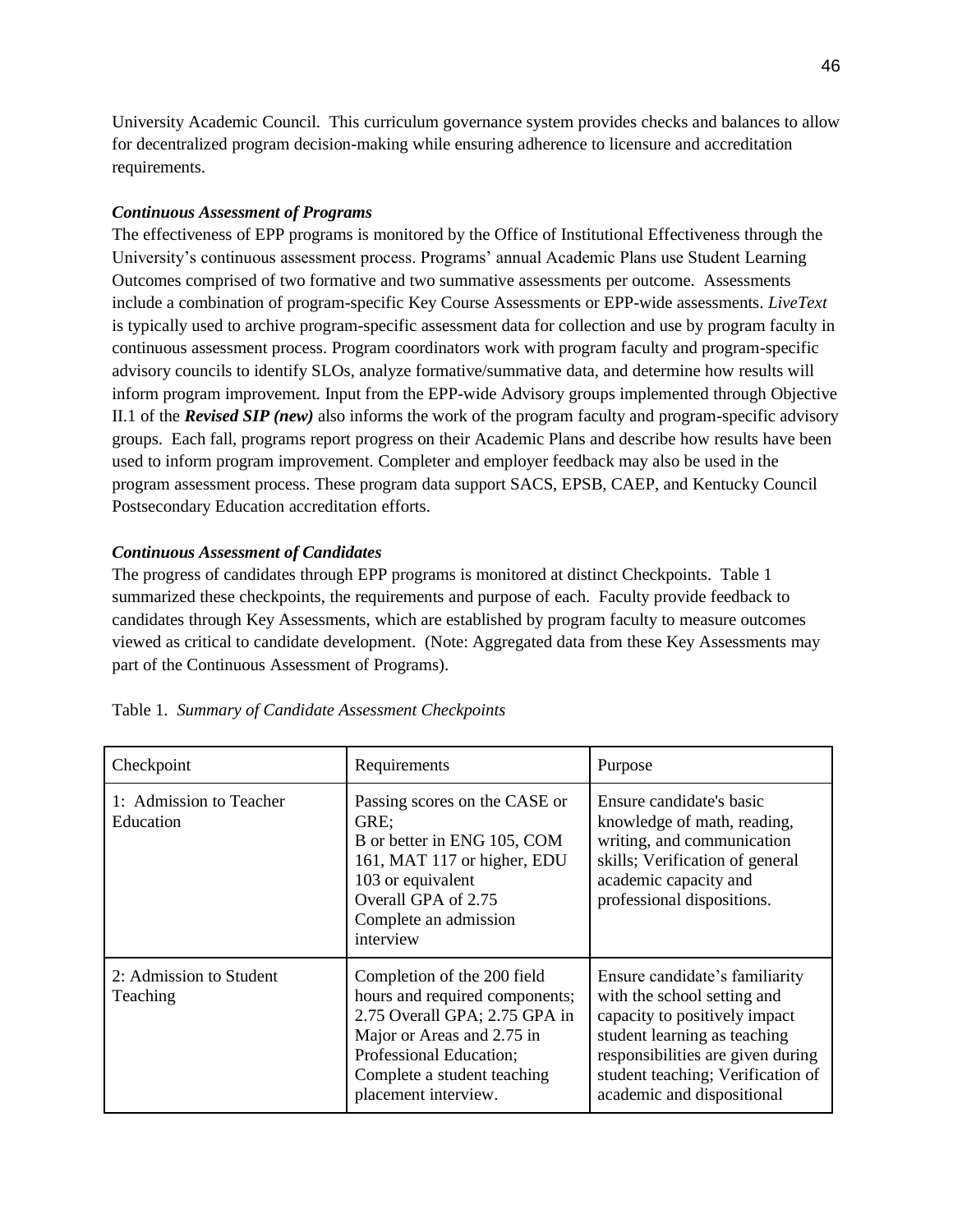|                          |                                                                                                                                                                                                                         | qualifications.                                                                                                                                                                                          |
|--------------------------|-------------------------------------------------------------------------------------------------------------------------------------------------------------------------------------------------------------------------|----------------------------------------------------------------------------------------------------------------------------------------------------------------------------------------------------------|
| 3: Completion of Program | Completion of Student<br>Teaching;<br>Passing score on Principles of<br>Learning and Teaching Exam;<br>Passing Score on PRAXIS II;<br>Verification of 2.75 GPA<br>Overall, in major/area and<br>professional education. | Verification of candidates'<br>demonstrated abilities to<br>positively impact student<br>learning and to contribute to the<br>profession. Verification of<br>academic and pedagogical<br>qualifications. |

#### *EPP Accountability*

Objective II.7 of the Revised Selected Improvement Plan establishes a plan to publicize CAEP's Eight Impact Factors and Outcomes on the EPP webpage. This information will be published on the webpage and also distributed to partner school districts.

## **Standard Five, Task Two** *SSR Excerpt Clarification*

**1. CAEP Feedback:** "Due to lack of a current statewide system of measuring completer effectiveness and the positive impact on P-12 student learning, the EPP uses standardized test results, online school report card (where available), and other indicators of influence of our graduates on student achievement. As data become available to institutions of higher education, the EPP will use completer data as another critical indicator of our program's effectiveness."

**EPP Clarification:** EPP data on completers' impact on student achievement were not available from the state at the time of the SSR submission. EPP representatives continued to participate actively in this statewide collaborative effort to address data needs. Consequently, the EPP received a preliminary *Program Impact Report (new)* of these data October 11, 2016. The report was shared with the Superintendent Advisory Council on October 14, 2016 and will be used with faculty and other stakeholders through the EPP-wide and program-specific advisory councils to inform program improvement.Per Objective II.7 of the Selected Improvement Plan, information on the report will be included along with the other eight outcome and impact measures.

### **Standard Five, Task Two** *Additional Questions*

#### **1. CAEP Feedback: What is evidence of impact?**

EPP data on completers' impact on student achievement were not available from the state at the time of the SSR submission. The *Program Impact Report (new)*, received October 11, 2016 from the Kentucky Center for Education & Workforce Statistics (KCEWS), provided feedback regarding 289 EPP completers who met the criteria for the study. Professional Growth and Effectiveness System (PGES) data, including the Student Growth data, were analyzed for the EPP completers. Results indicated that about 94% of completers were rated as *Accomplished* or *Exemplary* on the through the PGES system. Moreover, about 96% of completers' classrooms showed *Expected* or *High* Student Growth. Data from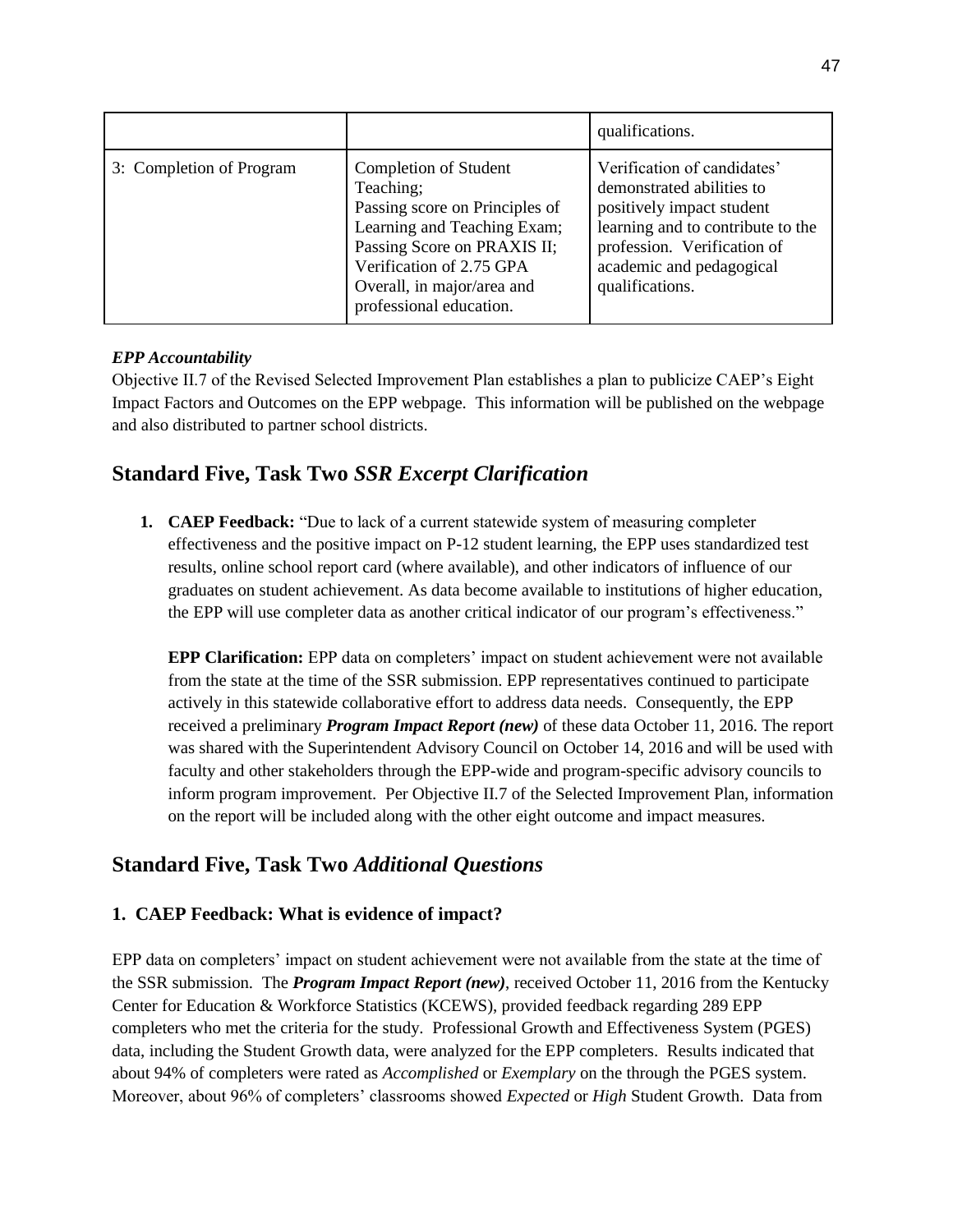this report were shared with the Superintendent Advisory Council on October 14, 2016 and will be used with faculty and other stakeholders through the EPP-wide and program-specific advisory councils to inform program improvement.Per Objective II.7 of the Selected Improvement Plan, information on the report will be included along with the other eight outcome and impact measures on the EPP webpage.

The EPP is committed to leverage other evidence of impact that can inform the continuous improvement process. Intervention III of the Selected Improvement Plan focuses specifically on actions of the EPP to obtain this evidence. Since the submission of the SSR, new evidence in addition to the KCEWS report have resulted from the current implementation of the SIP objectives. Each objective, the evidence created, and next steps are discussed below:

Object III.2 On September 16, 2016 an Employer Feedback survey was administered electronically to all member districts of the West Kentucky Education Cooperative (WKEC). The survey was sectioned by licensure areas: (1) Interdisciplinary Early Childhood, (2) Elementary, (3) Middle School, (4) Special Education, and (5) Secondary/CTE. Respondents rated completers' teaching proficiency using a 5-point Likert with (1) Poor and (5) Excellent. Survey items were aligned with the Kentucky Teacher Standards. An expanded, interdepartmental accreditation leadership team reviewed and approved the survey. Twenty-seven surveys were distributed and nine were returned (33% ROR). Results of the survey were shared with the Partner Advisory Council during the September 29, 2016 meeting. Advisory Council members (teachers, principals, and central office administrators) reviewed the survey as a whole group and then attended concurrent breakout focus group sessions organized by area. Notes were taken in each session. Please reference the *Advisory Council (new)* document to review the meeting agenda, presentation, survey data, participant list, and focus group feedback. Interdepartmental faculty attended the meeting and focus group sessions to actively listen to council members' comments and suggestions.

Objective III.3 The EPP followed guidance from a July 14, 2016 CAEP publication for EPPs in states with limited data access. This publication suggests a protocol whereby a small group of completers from across several licensure areas is identified for deeper, qualitative study. In this instance, a focus group of teachers was purposively selected based upon the following criteria (1) completed the EPP program, (2) employed as a teacher, (3) completed KTIP, and (3) less than three years of experience. These criteria ensured that completers were familiar with EPP programs and were actively developing as new teachers. Also, it was important that these teachers had completed KTIP so that there was no perceived conflict of interest between the university and the student. The initial focus group meeting will establish a baseline, with follow-up via additional face-to-face or virtual group meetings to follow over the course of the year. This meeting will occur on October 18, 2016 so results are not available at this time, but will be available at the time of the onsite visit.

Objective III.4 The EPP is collaborating with the MSU Office of Institutional Effectiveness to explore strategies to improve survey response rates. Work is in the initial stages and current response rates are being reviewed. Proposed strategies include the use of data from the Graduate Assignment and Certification Inquiry Report to more accurately locate completers for the purpose of completing this survey.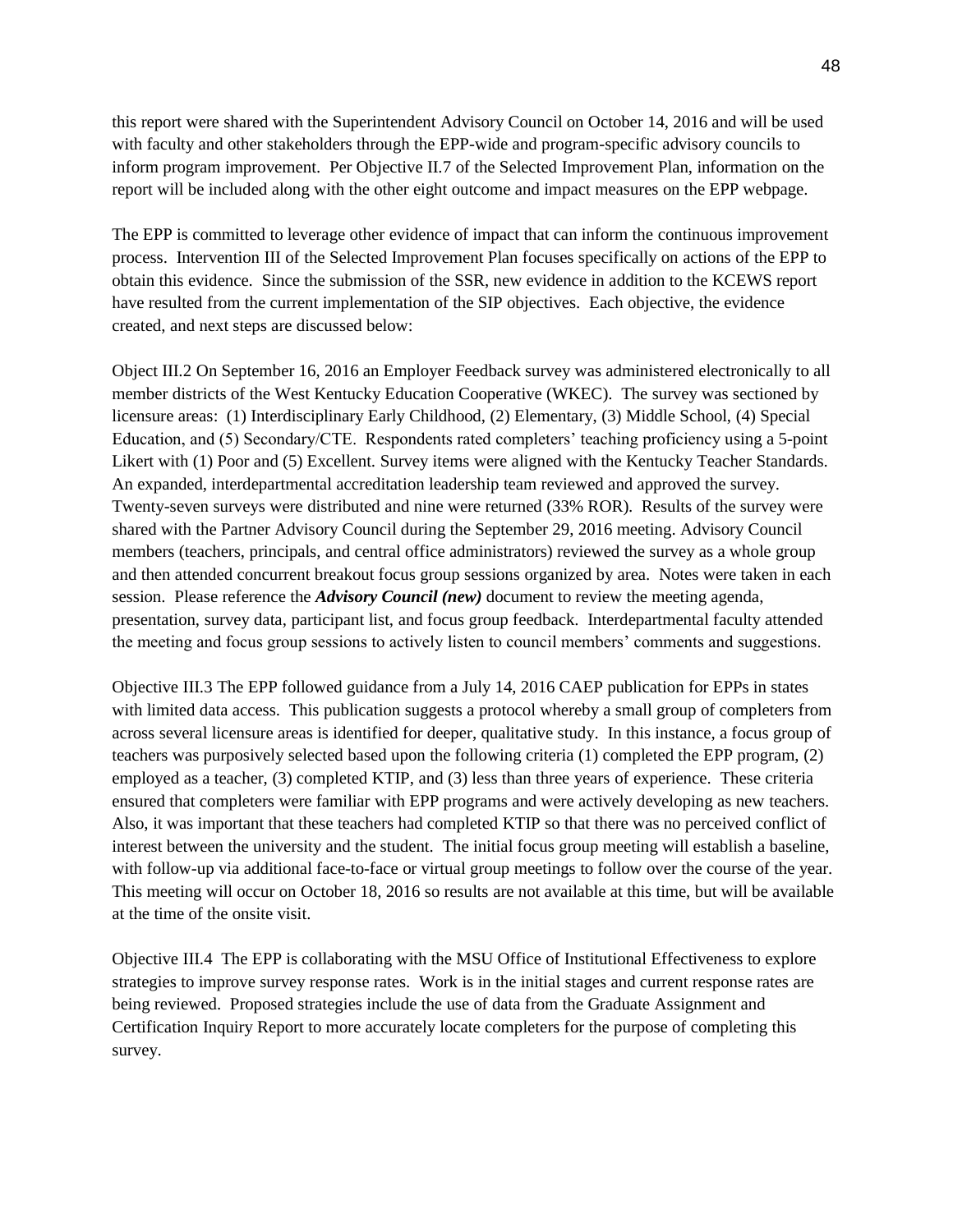### **Standard Five, Task Three** *SSR Excerpt Clarifications*

**1. CAEP Feedback: "**The EPP gathers feedback through advisory councils, focus group sessions, surveys, and collaborative development and implementation of clinical experiences." (see standard 2)

**EPP Clarification:** The EPP shares data regarding candidate outcomes with advisory councils at the EPP and program-levels. The EPP-wide advisories (eg, Student Advisory Council, Superintendent Advisory Council, Partner Advisory Council) were put in place as part of Objective II.1 of the Selected Improvement Plan to compliment the program-specific advisories that were already in place. The Partner Advisory met on September 29, 2016, the Student Advisory Council met on October 13, 2016, and the Superintendent Advisory Council met on October 14, 2016. These initial meetings were enormously successful and developed significant momentum toward EPP-wide changes.

An Employer Survey was developed and administered in advance of these meetings and was shared to provide a framework for dialogue and discussion. As the Eight Outcome and Impact Factors are fully developed, those outcomes will also be included, though it was the experience of the facilitator of the Partner Advisory Council that data to support program-specific discussion is most beneficial to the EPP.

**2. CAEP Feedback: "**Meeting minutes provide evidence of databased discussions and decisionmaking."

**EPP Clarification:** Program minutes provide insight into program initiatives, challenges, and shared decision-making. EPP faculty and program-specific advisory councils meet regularly as evidenced by the program, department, and advisory council meeting minutes posted on the *LiveText* Exhibit Center and the COEHS intranet site. During department and program meetings, faculty representatives for collegiate and university committees share committee updates and department chairs share current collegiate and university initiatives. Department chairs share faculty's input on collegiate and university initiatives with members of the Administrative Cabinet to inform EPP-wide improvement. In 2015, the EPP developed a template to create a systemized, uniform approach documenting these meetings. Now, meeting minutes are posted on the COEHS shared governance intranet site at

[\(http://coehsnet.murraystate.edu/shared\\_governance/\)](http://coehsnet.murraystate.edu/shared_governance/). To see key excerpts of sample meeting actions, please see *Sample Meeting Minutes (new).* 

**3. CAEP Feedback: "**Student feedback is captured at multiple points."

**EPP Clarification:** Student feedback is systematically gathered and addressed through clinical evaluations, course evaluations, New Teacher Survey, and advisory councils.

Upon completion of field experiences, candidates complete a rating form assessing the quantity and quality of field experience hours, the placement, and the quality of the overall experience.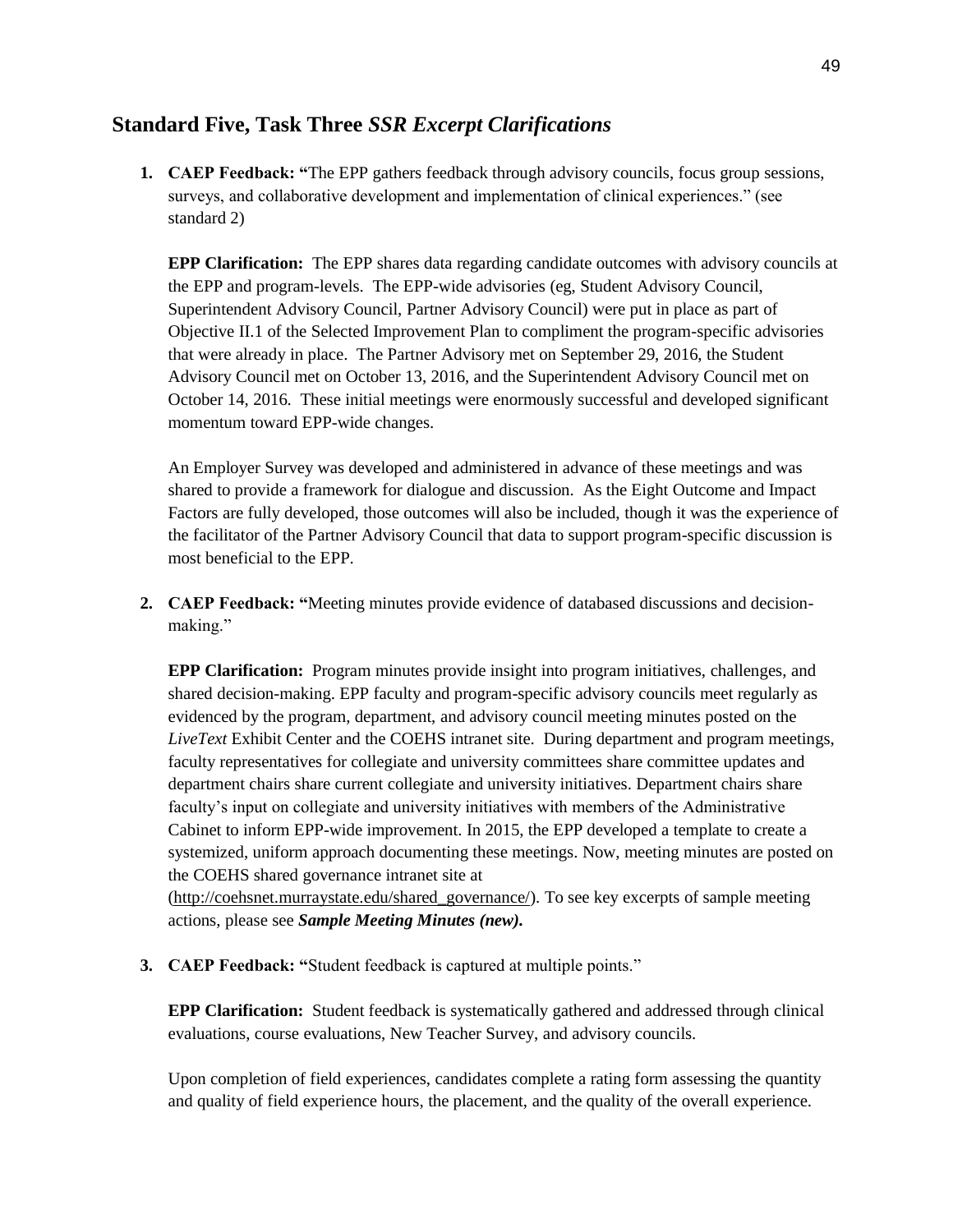Student teachers complete the *Student Teaching Survey*. EPP faculty and TES staff review this input to adjust future clinical experience placements and activities.

At the end of each semester, candidates complete IAS course evaluations to rate the EPP faculty's effectiveness, content knowledge, academic experiences and course rigor. They also have the opportunity to provide written feedback about the strengths and weaknesses of the course delivery. The Dean, Department Chairs, and faculty review this student input. Results are used to improve course delivery and to identify areas of EPP faculty strength and areas for professional development. Ratings are included and addressed in faculty's tenure, promotion, and annual evaluation documentation.

Preservice candidates participate in the Student Advisory Council (*Advisory Council-new*). Completers participate in focus groups, program-specific advisory councils, and the Partner Advisory Council. Furthermore, interns' perceptions are captured in their responses to the *New Teacher Survey*. This feedback is shared with EPP administrators, faculty, and P-12 partners to inform program improvement. The formal Partner Advisory Council is relatively new; all other elements were in place at the time of the initial SSR submission.

## **Standard Five, Task Three** *Additional Questions*

### **1. CAEP Feedback: Is there evidence of stakeholder involvement in the quality assurance system?**

Based upon feedback from the Offsite Report, the EPP took steps to ensure stakeholder involvement in the quality assurance system. Intervention II of the *Revised SIP (new)* provides an overview of steps to strengthen the quality assurance processes of the EPP. Objectives II.1, II.3, and II.6 address stakeholder roles specifically.

Objective II.1 addresses the creation of EPP-wide advisory groups. The purpose of these groups is to provide feedback to EPP data and input framed by EPP data that informs EPP-wide and program-specific changes. The EPP has a long tradition of decentralized continuous improvement with program-specific advisory councils. However, the pace and magnitude of change in recent years complicates the dissemination of information and stretches the capacity of the programs to leverage EPP-wide change. These EPP-wide advisories will serve to leverage change, as needed, across the EPP while allowing the programs to focus on program-specific issues. The EPP has established three EPP-wide advisory councils: the Student Advisory Council, the Superintendent Advisory Council, and the Partner Advisory Council. A description of the composition and focus of each of these advisory groups follows. See the *Advisory Council (new)* document for additional information.

Candidates and completers from programs across the College are asked to serve on the Student Advisory Council, which meets twice per year. The Council is asked to provide insight to College leadership regarding a wide range of topics, including the perceptions regarding the learning environment, instructional quality, college/program expectations, communication, and retention. The Student Advisory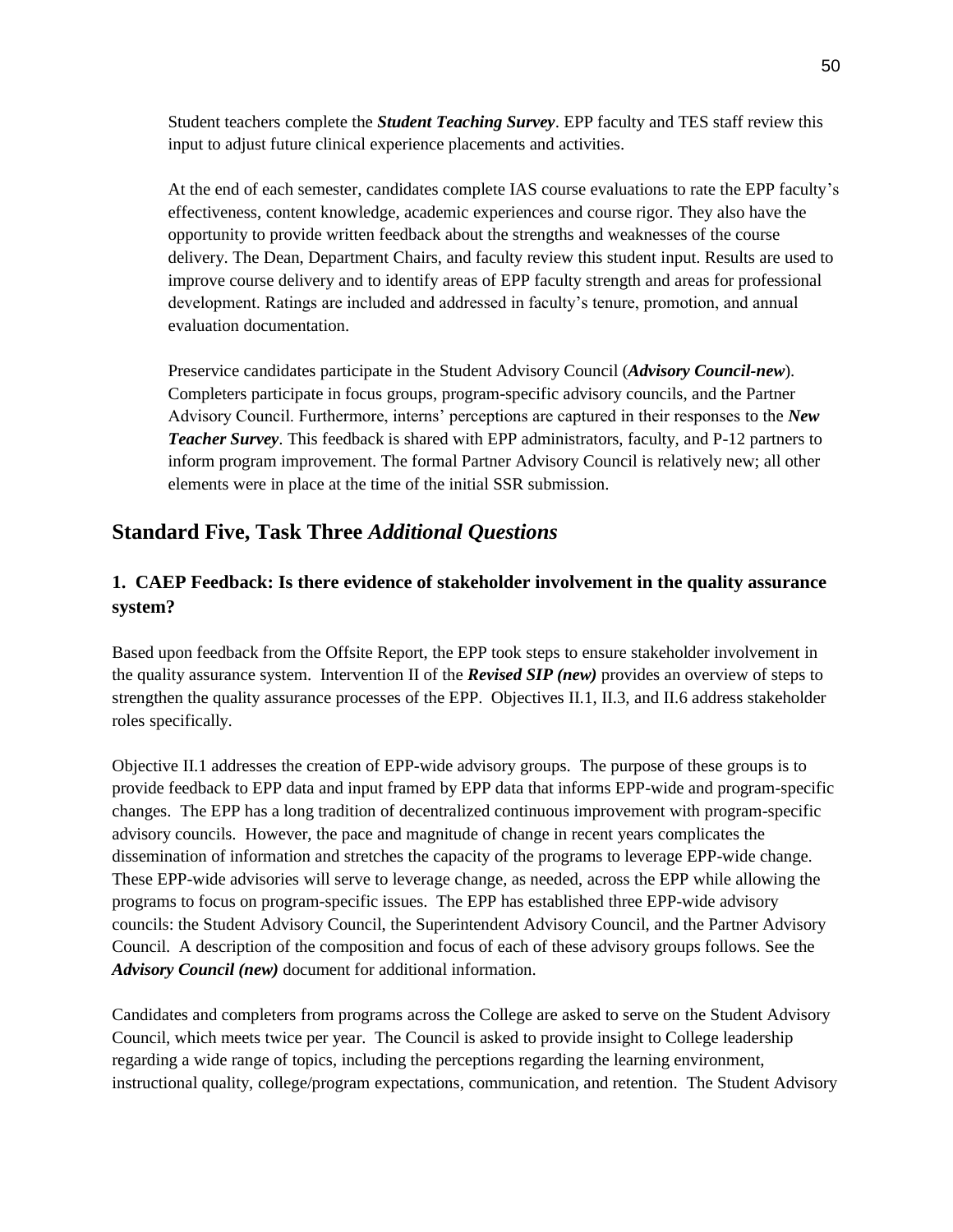Council was organized during the 2015-2016 academic year and met on October 13, 2016 for the initial meeting for the 2016-2017 academic year.

The Superintendent Advisory Council is comprised of superintendents from the West Kentucky Education Cooperative who lead partner districts and are willing to represent the interests of the WKEC. This group meets twice annually and discusses issues pertinent to them as employers of our program completers. For example, the Employer Feedback Survey would be used to frame discussions of strengths and areas of need for our graduates. This new advisory group met for the first time on October 14, 2016.

The purpose of the Partner Advisory Council is to assist in identifying EPP-wide areas of strength and areas of need. All 27 members of the West Kentucky Education Cooperative are invited to send five district representatives to the Partner Advisory Council. After assisting with an analysis of provided data, the Partner Advisory Council explores possible solutions, with emphasis given to projects involving partnership to address a need. The Partner Advisory Council was new for 2016-2017 and met for the first time on September 29, 2016.

Objective II.3 addresses the need to ensure clear, frequent and two-way communication between the EPP and partners. The EPP allocated resources to support a communications position in 2015-2016. The number and quality of publications and of social media from the college has increased greatly during this period. Furthermore, the EPP is establishing a web page to report key outcomes and impact. By providing stakeholders with more frequent and descriptive information, the quality and frequency of response to requests for feedback has also increased. The EPP is currently at the baseline for this objective, but it is already clear that our efforts are positively impacting stakeholder involvement as evidenced by responses to our requests for assistance.

Objective II.6 addresses efforts to further strengthen the program-specific advisory process by standardizing critical operational aspects of these advisories, such as documentation and frequency of consultation. The EPP is currently at the baseline for this objective.

## **Standard Five, Task Four** *SSR Excerpt Clarifications-* **None**

### **Standard Five, Task Four** *Additional Question*

### **5.D. CAEP Feedback: Where is evidence that eight outcome measures and impact data are monitored?**

The College's Director of Assessment works closely with the Dean's Office, Administrative Cabinet, program coordinators, and EPP faculty to coordinate assessment and accreditation efforts at the university, state, and national levels. The Director of Assessment, Assistant Dean, and Director of Teacher Education Services compile data addressing the eight outcome measures on the annual AIMS report.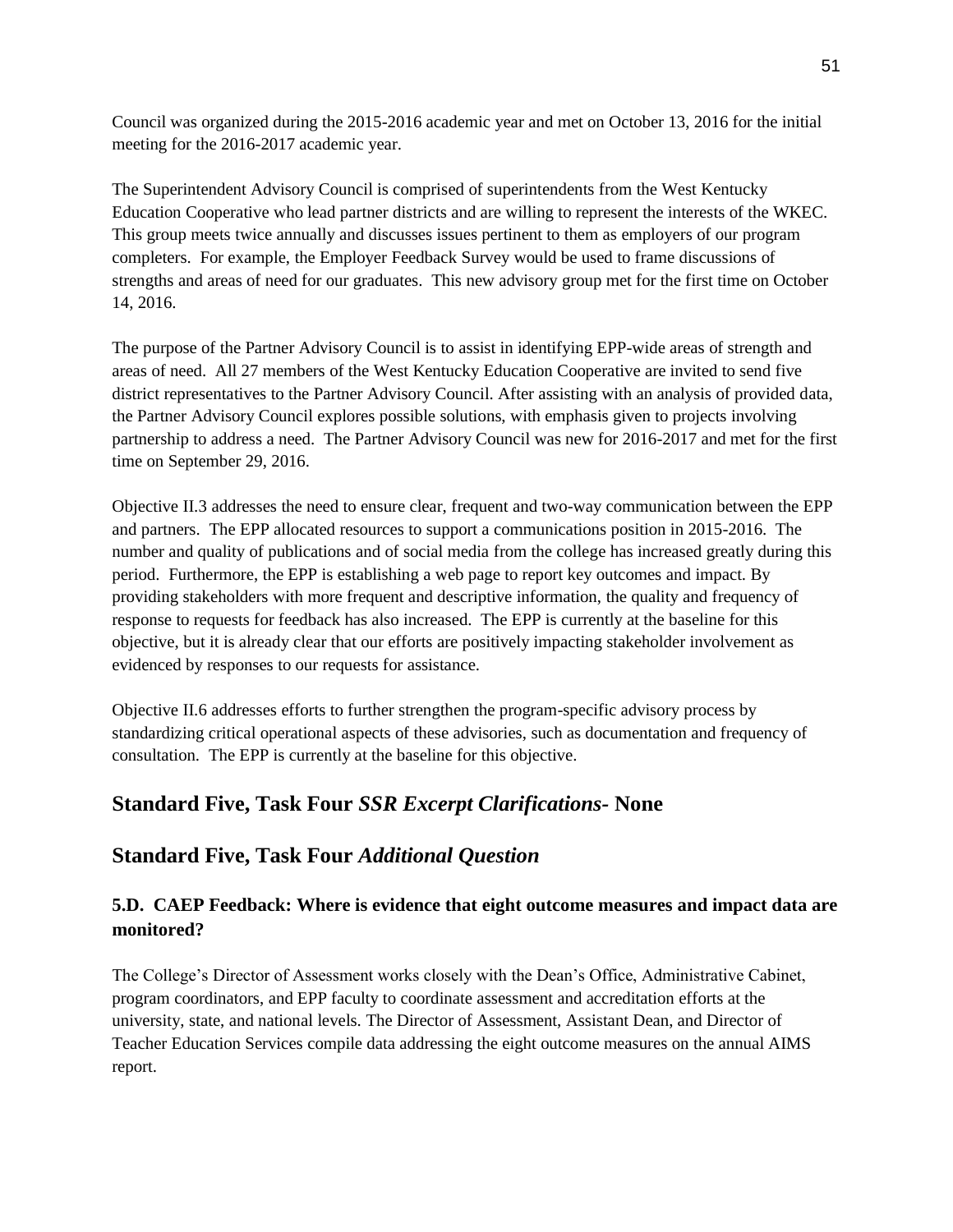Per Objective II.7 of the revised Selected Improvement Plan, the EPP established a web page to provide stakeholders with access to these critical program statistics. The web page is maintained through the Dean's Office and is updated once annually.

## **Standard Five, Task Five** *SSR Excerpt Clarifications*

**1. CAEP Feedback:** "Internal consistency reliability was used to assess the consistency of results across items within an assessment."

**EPP Clarification:** In the absence of data from two raters, the assessment work group attempted to establish reliability by looking at the consistency of responses within the questions of an assessment that was administered to measure the same construct through calculations of relationship (eg, Cronbach's Alpha). The *EPP Assessment Guidelines (new)*, adopted by the EPP on October 12, 2016, will require inter-rater reliability rather than internal reliability. This revised process will be consistent with the expectations of CAEP.

**2. CAEP Feedback:** "Results were correlated to the criterion to determine how well they represent the criterion behavior or knowledge."

**EPP Clarification:** In the absence of data from two raters, the assessment work group attempted to establish reliability by looking at the consistency of responses within the questions of an assessment that was administered to measure the same construct through calculations of relationship (eg, Cronbach's Alpha). The *EPP Assessment Guidelines (new)* adopted by the EPP on October 12, 2016 will require inter-rater reliability rather than internal reliability. This revised process will be consistent with the expectations of CAEP.

**3. CAEP Feedback:** "All survey items were aligned with EPSB Kentucky Teacher Standards, EPP professional dispositions or theme, field/practicum experience legislated mandates, and student teaching guidelines."

**EPP Clarification:** The EPP submitted EPP-Wide Assessments for Early Review August 2015. CAEP provided feedback on these instruments June 2016. Because the EPP did not have an opportunity to revise the instruments before submitting the SSR March 2016, working with P-12 partners to establish validity and reliability of the instruments has become an important aspect of the *Revised SIP (new).*

Feedback from the Offsite Report indicated that documentation of validity by subject matter experts was considered as face validity only and was therefore insufficient. Objective II.4 of revised SIP addresses these concerns. Significant steps have been taken to put into motion systems to ensure validity and reliability.

Per the revised Selected Improvement Plan, the EPP Administrative Cabinet approved the *EPP Assessment Guidelines (new)* October 12, 2016. This policy governs the validation of EPP-wide instruments by articulating the roles and responsibilities across the EPP for the determination and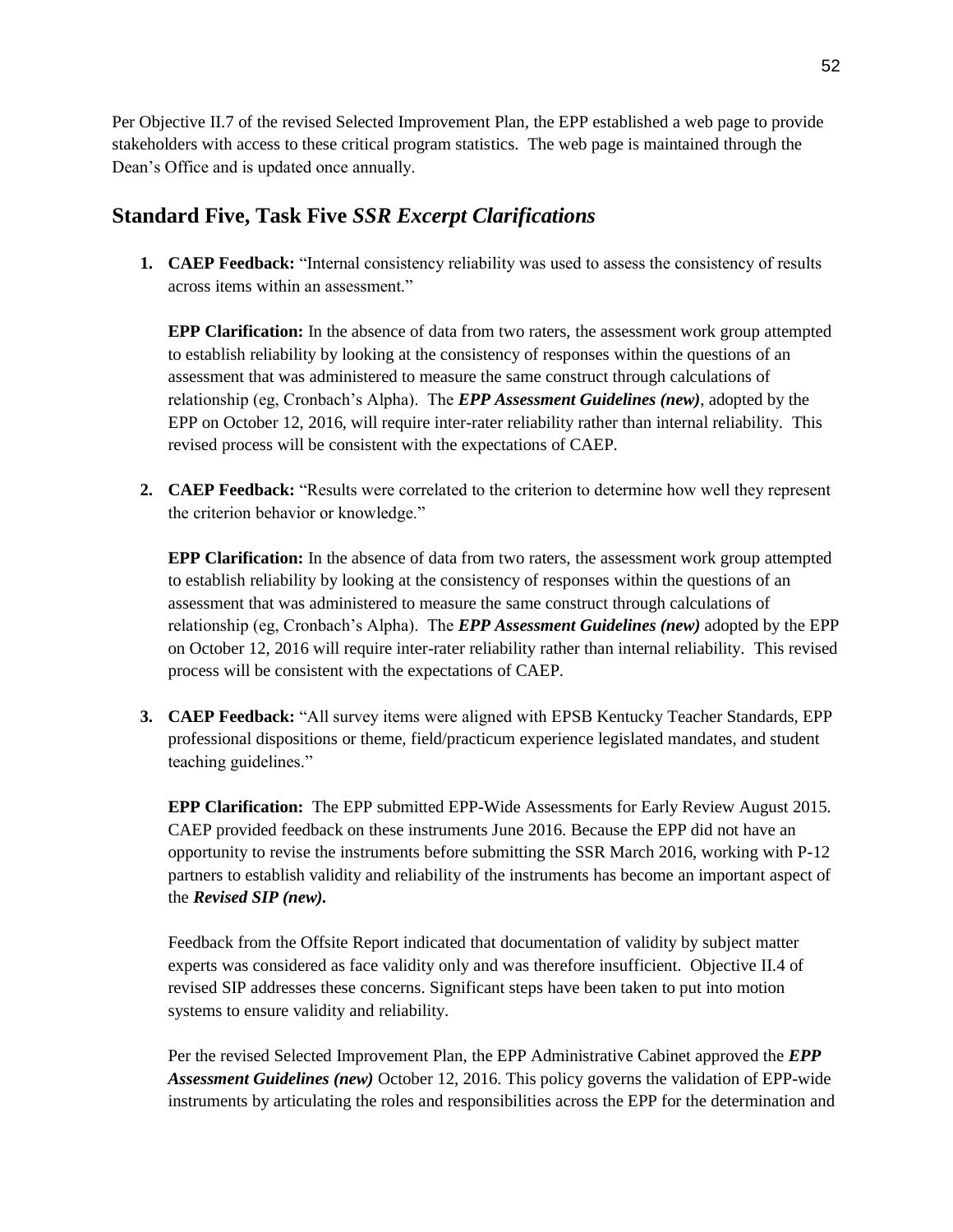maintenance of assessment validity and reliability. An Assessment Task Force, comprised of undergraduate program coordinators and P-12 partners, department chairs, the Director of Teacher Education Services, and representatives of the Dean's office will collaboratively establish and maintain the validity and reliability of assessment instruments.

While not specified in the policy, each EPP-wide assessment will be examined using the Lawshe Method to determine the Content Validity Index (CVI) for individual items and the overall instrument. The instrument will be comprised of items receiving the highest CVI ratings. The EPP will establish interrater reliability in two ways. Two raters will rate the same "live" administration of an assessment or multiple raters will participate in a training session during which they calibrate the instrument using a recorded scenario. Assessments will be revalidated every three years or sooner if substantial changes warrant revalidation.

### **Standard Five, Task Five** *Additional Question*

#### **1. CAEP Feedback: Where are reliability and validity data?**

The EPP submitted EPP-Wide Assessments for Early Review August 2015. CAEP provided feedback on these instruments June 2016. Because the EPP did not have an opportunity to revise the instruments before submitting the SSR March 2016, working with P-12 partners to establish validity and reliability of the instruments has become an important aspect of the *Revised SIP (new).*

Feedback from the Offsite Report indicated that documentation of validity by subject matter experts was considered as face validity only and was therefore insufficient. Objective II.4 of the revised SIP addresses these concerns. Significant steps have been taken to put into motion systems to ensure validity and reliability.

Per the revised Selected Improvement Plan, the EPP Administrative Cabinet approved the *EPP Assessment Guidelines (new)* October 12, 2016. This policy governs the validation of EPP-wide instruments by articulating the roles and responsibilities across the EPP for the determination and maintenance of assessment validity and reliability. An Assessment Task Force, comprised of undergraduate program coordinators and P-12 partners, department chairs, the Director of Teacher Education Services, and representatives of the Dean's office will collaboratively establish and maintain the validity and reliability of assessment instruments.

While not specified in the policy, each EPP-wide assessment will be examined using the Lawshe Method to determine the Content Validity Index (CVI) for individual items and the overall instrument. The instrument will be comprised of items receiving the highest CVI ratings. The EPP will establish interrater reliability in two ways. Two raters will rate the same "live" administration of an assessment or multiple raters will participate in a training session during which they calibrate the instrument using a recorded scenario. Assessments will be revalidated every three years or sooner if substantial changes warrant revalidation.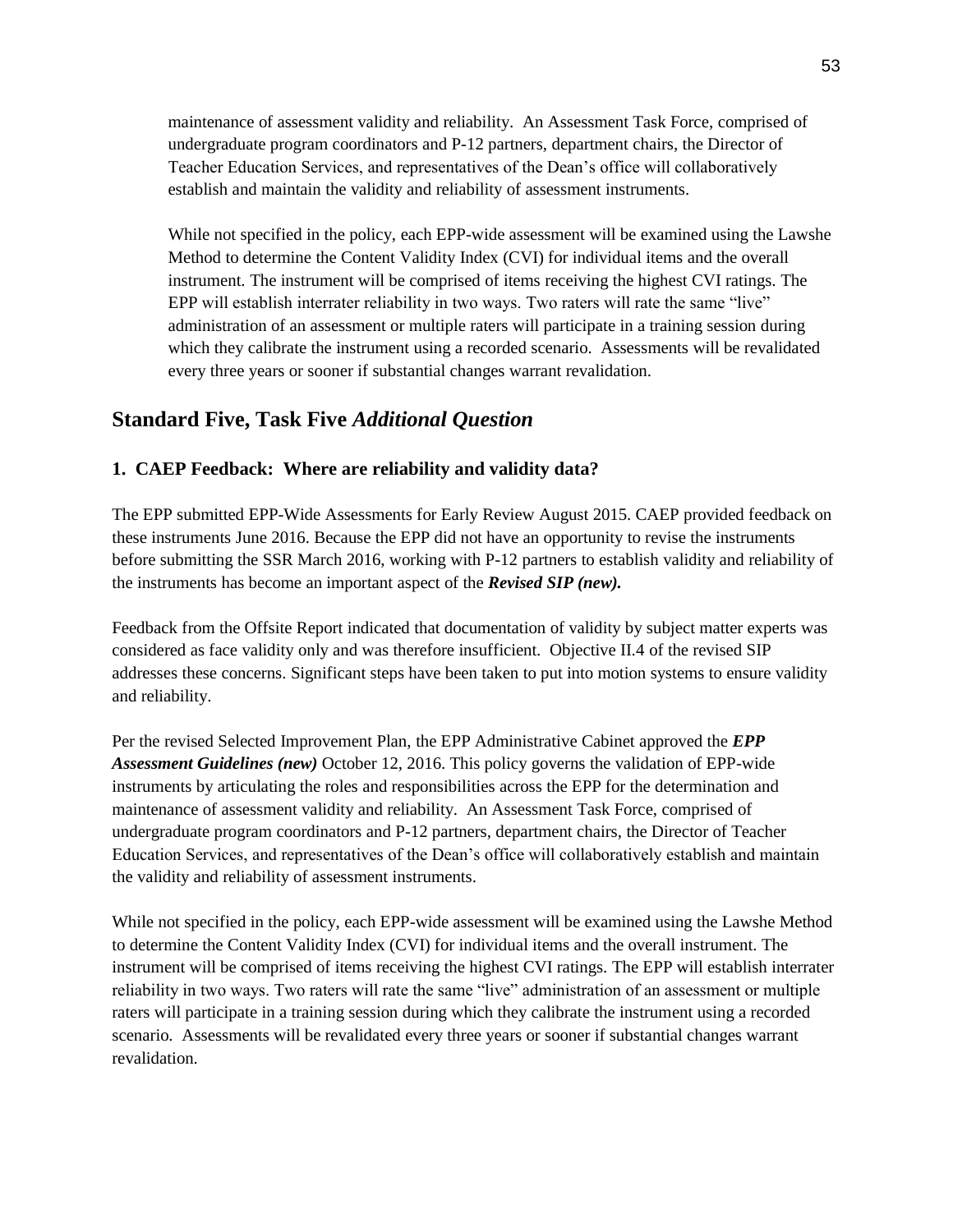#### **Standard Five** *Areas for Improvement*

#### **1. Area for Improvement: The EPP does not have a consistent, coherent quality assurance system.**

The EPP has a well-defined, consistent system of quality assurance. Functional areas inclusive of personnel, curriculum, and assessment are shaped and monitored within the context of a system of shared governance. The EPP has a strong tradition of decentralized processes driving the continuous improvement process at the program level. The Revised Selected Improvement Plan establishes an agenda for enhancing the existing system by building additional, stronger P-12 partnerships to facilitate the EPP's ability to quickly adapt to ever-changing needs of schools and candidates.

#### **2. Area for Improvement: the EPP does not involve appropriate stakeholders in program evaluation, improvement, and models of excellence.**

The EPP's P-12 partnerships are evidenced through the long-term Memorandums of Agreement maintained with school districts throughout our region. Data collected from cooperating teachers' formal evaluations of candidates' field experiences and student teaching experiences are used as part of the MSU/EPP Continuous Assessment process to inform program improvement. P-12 partners, current candidates, and program completers participate in EPP program-specific advisory councils to help faculty maintain program quality and to keep programs moving forward. EPP faculty also receive stakeholder feedback by analyzing the results from focus groups, employer surveys, completer surveys, KDE/EPSB PGES Program Impact Report, and New Teacher Survey. They analyze these data as part of the MSU/EPP Continuous Assessment process.

Furthermore, many program graduates and other master educators serve as adjunct instructors for the 2+2 programs, especially at the regional campuses. Undergraduate courses are taught on a rotating basis at those sites. Each semester, adjunct instructors for the undergraduate courses come to campus for an all-day 2+2 Team Session to be appraised of current EPP initiatives, receive professional development, co-develop key course assessments, and participate in work sessions with course instructional teams to ensure a consistent, quality delivery of programs at all site. Their insights as expert practitioners and as adjunct instructors is invaluable.

EPP involves a variety of stakeholders in a variety of settings for the purpose of program evaluation and continuous improvement. Candidates evaluate course instructors. Candidates, P-12 Partners, and content area university faculty collaborate on the Teacher Education Committee and Policy and Review Committee for Certification and Accreditation.

The EPP reaches out to school partners to assist with innovative projects and approaches for candidate preparation. The current Professional Development School efforts with the elementary and middle school residency program are examples of involvement described in the responses to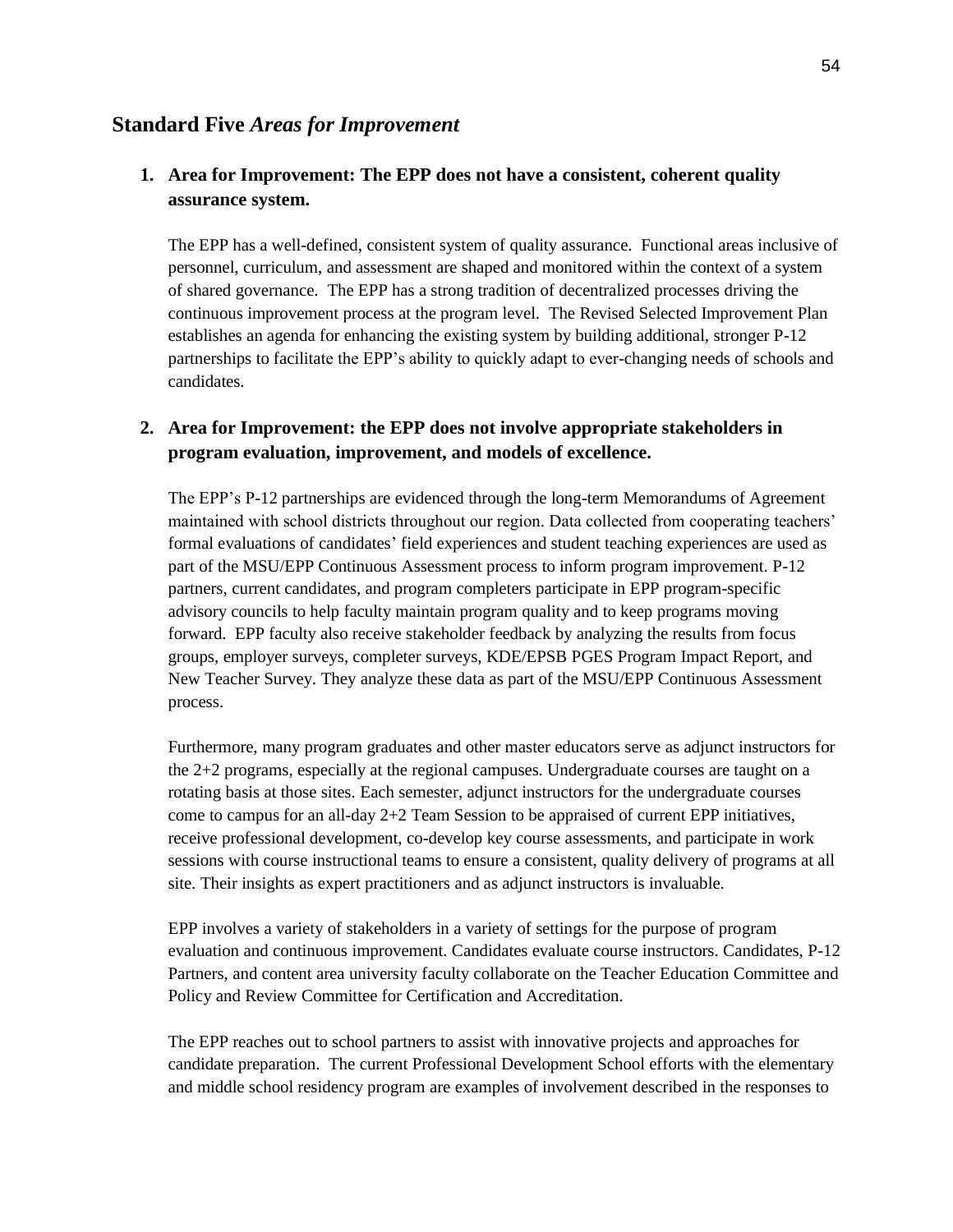Standard Two Excerpt Clarification #1 as well as the *PDS MS Model, PDS Central Elem, PDS Clark Elem (new)* documents.

The EPP took steps to ensure stakeholder involvement in data analysis and dialogue to inform program improvement by defining stakeholders' roles in the *Revised SIP (new).* Intervention II of the revised SIP provides an overview of steps to strengthen the quality assurance processes of the EPP. Objectives II.1, II.3, and II.6 address stakeholder roles specifically.

Objective II.1 addresses the creation of EPP-wide advisory groups. The purpose of these groups is to provide feedback to EPP data and input framed by EPP data that informs EPP-wide and program-specific changes. The EPP has a long tradition of decentralized continuous improvement with program-specific advisory councils. However, the pace and magnitude of change in recent years complicates the dissemination of information and stretches the capacity of the programs to leverage EPP-wide change. These EPP-wide advisories will serve to leverage change, as needed, across the EPP while allowing the programs to focus on program-specific issues. The EPP has established three EPP-wide advisory councils: the Student Advisory Council, the Superintendent Advisory Council, and the Partner Advisory Council. A description of the composition and focus of each of these advisory groups follows.

Candidates and completers from programs across the College are asked to serve on the Student Advisory Council, which meets twice per year. The Council is asked to provide insight to College leadership regarding a wide range of topics, including the perceptions regarding the learning environment, instructional quality, college/program expectations, communication, and retention. The Student Advisory Council was organized during the 2015-2016 academic year and met on October 13, 2016 for the initial meeting for the 2016-2017 academic year.

The Superintendent Advisory Council is comprised of superintendents from the West Kentucky Education Cooperative who lead partner districts and are willing to represent the interests of the WKEC. This group meets twice annually and discusses issues pertinent to them as employers of our program completers. For example, the Employer Feedback Survey would be used to frame discussions of strengths and areas of need for our graduates. This new advisory group met for the first time on October 14, 2016.

The purpose of the Partner Advisory Council is to assist in identifying EPP-wide areas of strength and areas of need. All 27 members of the West Kentucky Education Cooperative are invited to send five district representatives to the Partner Advisory Council. After assisting with an analysis of provided data, the Partner Advisory Council explores possible solutions, with emphasis given to projects involving partnership to address a need. The Partner Advisory Council was new for 2016-2017 and met for the first time on September 29, 2016.

Objective II.3 addresses the need to ensure clear, frequent and two-way communication between the EPP and partners. The EPP allocated resources to support a communications position in 2015-2016. The number and quality of publications and of social media from the college has increased greatly during this period. Furthermore, the EPP is establishing a web page to report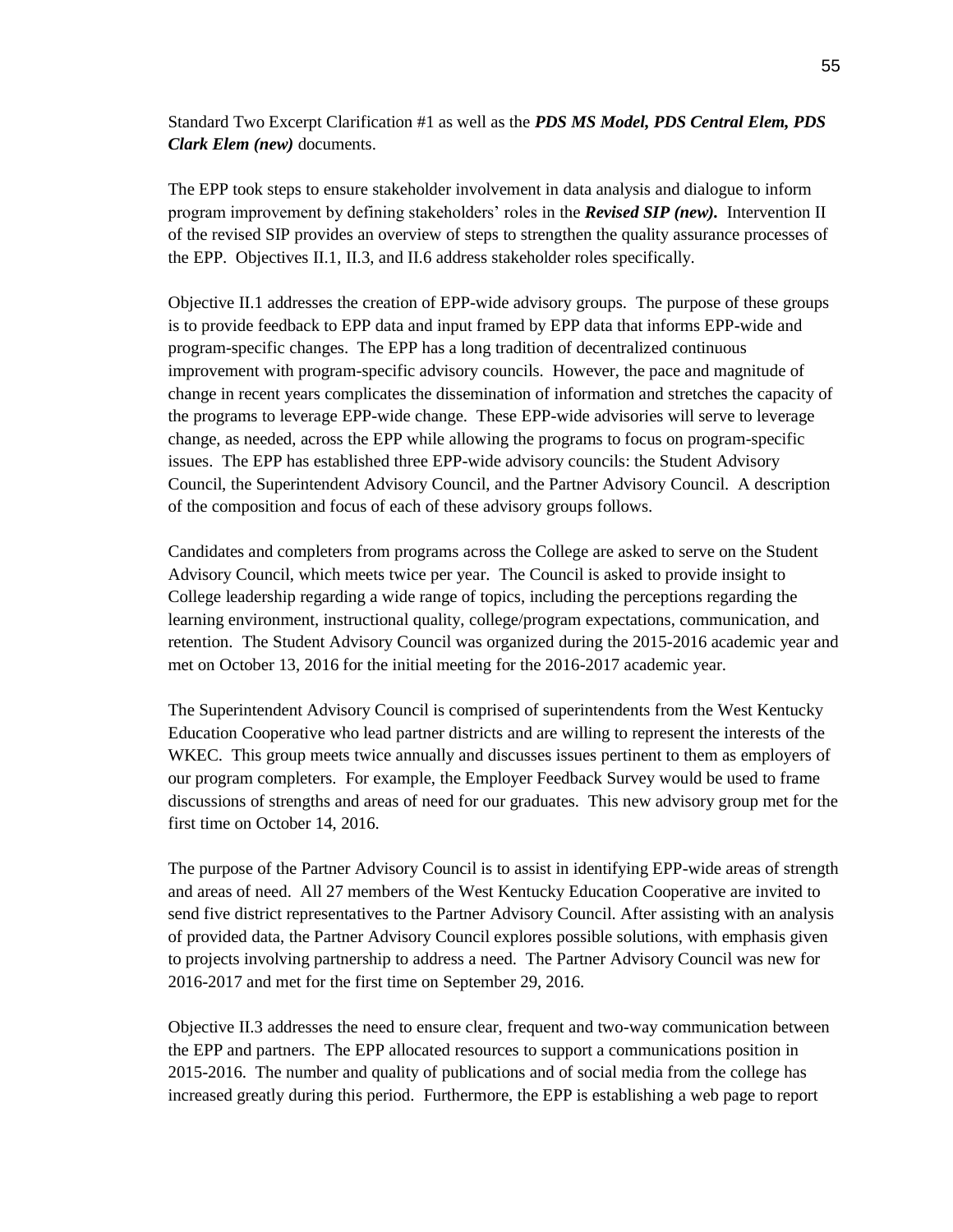key outcomes and impact. By providing stakeholders with more frequent and descriptive information, the quality and frequency of response to requests for feedback has also increased. The EPP is currently at the Baseline for this objective, but it is already clear that our efforts are positively impacting stakeholder involvement as evidenced by responses to our requests for assistance.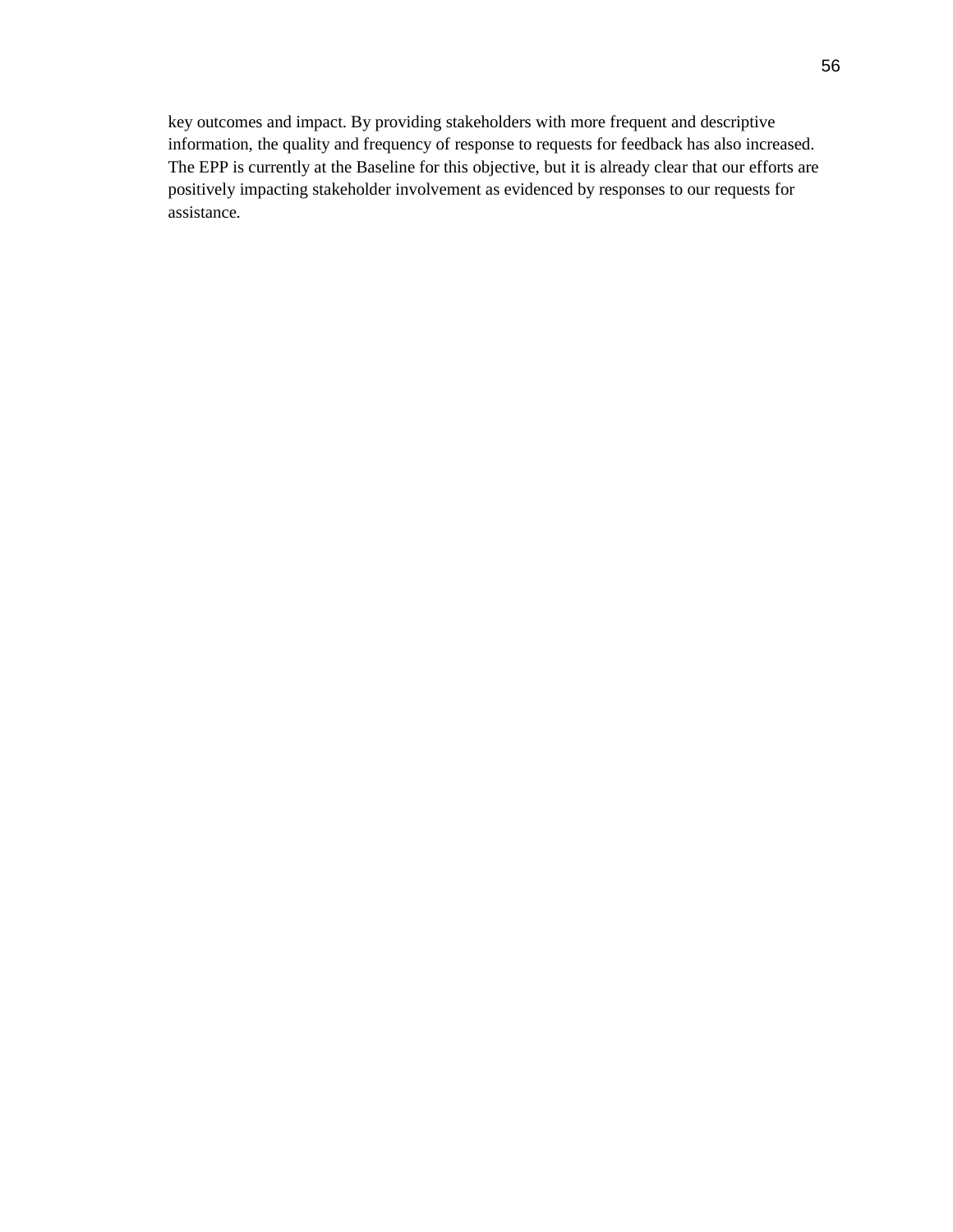## **DIVERSITY**

## **Diversity** *Additional Questions*

## **1. CAEP Feedback: How is Diversity defined, and what competencies have been identified as being taught and assessed?**

The College of Education and Human Services *Diversity Action Plan (new)* puts forward the following definition: Diversity, as a concept, describes an inclusive community of people with varied human characteristics, ideas, and worldviews related, but not limited, to race, ethnicity, sexual orientation, gender, religion, color, creed, national origin, age, disability, socioeconomic status, life experiences, geographical region, or ancestry. Diversity in concept expects the creation by institutions of a safe, supportive and nurturing environment that honors and respects those differences. The Diversity Task Force frames diversity in terms of Culturally Relevant Pedagogy, which has three tenets: academic success, cultural competence, and critical consciousness.

Per Objectives I.1 and I.2 of the *Revised SIP (new)*, a process is underway to align the curriculum to ensure the proper growth and development of candidates in the area of diversity. Below is the current list of instructional objectives aligned to the Kentucky Teaching Standards and InTASC standards.

- to critically evaluate specific teaching/learning situations and/or programs (KTS #7; InTASC) #9)
- to compare concepts of diversity, individual and institutional racism and sexism, prejudice, ethnocentrism, stereotypes, discrimination, segregation, desegregation, resegregation, assimilation, cultural pluralism, equity and equality (KTS #3; InTASC #3)
- to identify historical events and legal precedents for educational equity and equal educational opportunities (KTS # ; InTASC #1)
- $\bullet$  to incorporate a diverse and social justice perspective in teaching (KTS #3; InTASC #2, 3);
- to plan and implement instruction that values and supports diverse student needs and assessment data (KTS #3,4; InTASC #3 )
- to understand how one's background and development shape one's worldview, attitudes and behaviors towards diversity (KTS #7; InTASC #9)
- to demonstrate consistent, responsive, and caring behavior that respect for the rights and responsibilities of others (KTS #10; InTasc #10)

### **2. CAEP Feedback: How are the diverse placements for field experiences made? What are the skills being assessed in these placements and how?**

Beginning September 1, 2013, Kentucky legislation (16 KAR 5:010) mandated candidates to complete a minimum of 200 clock hours of field experiences in a variety of P-12 school settings before gaining admittance to student teaching. Moreover, the legislation required candidates to work with diverse student populations: "engagement with diverse populations of students which include students from a minimum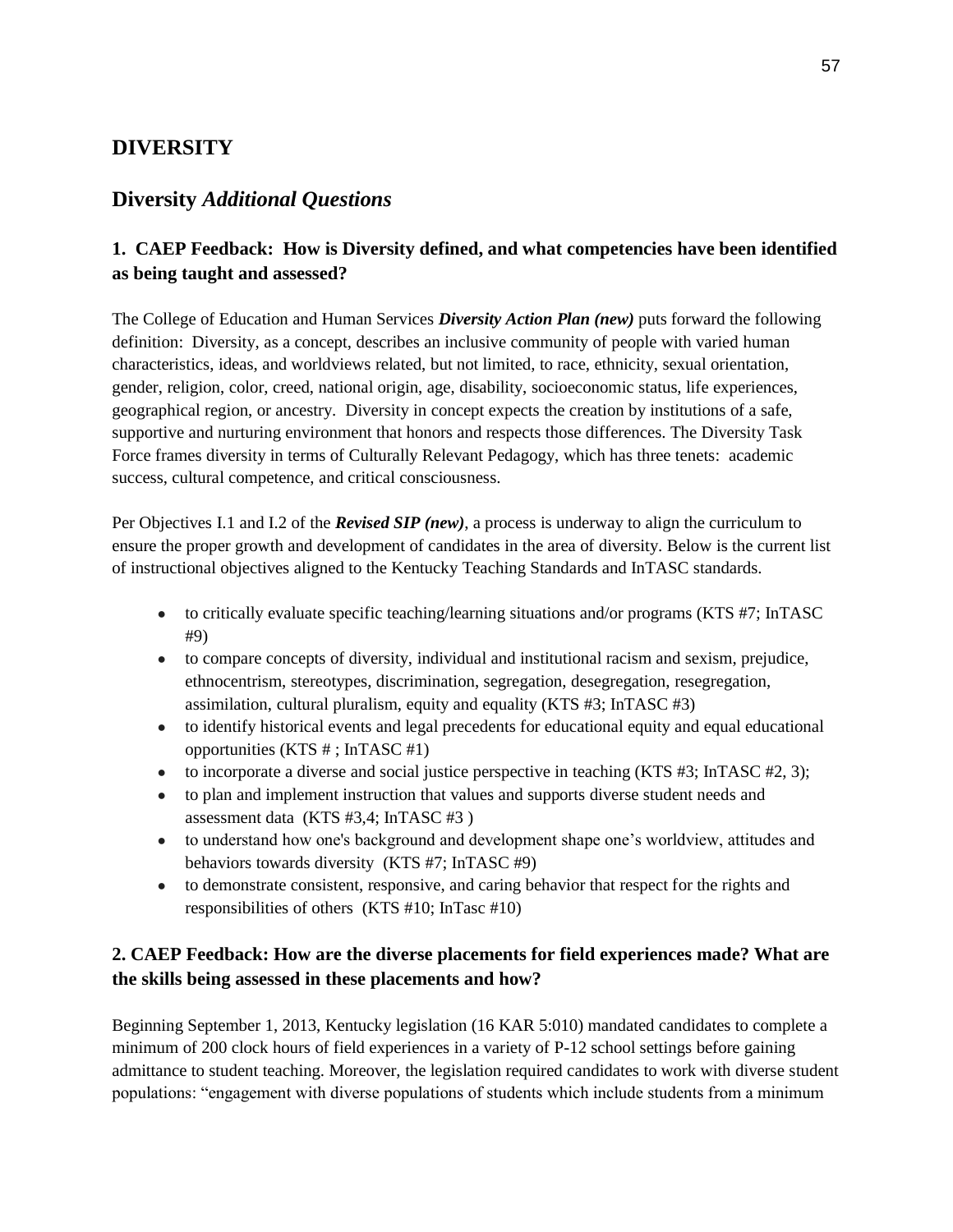of two different ethnic or cultural groups of which the candidate would not be considered a member; students from different socioeconomic groups; English language learners; students with disabilities; and students from across elementary, middle school, and secondary grade levels."

Furthermore, this legislation required all Kentucky EPPs to maintain electronic records of candidates' compliance and completion of these field experiences before student teaching. EPP leadership decided to adopt the *LiveText* Field Experience Module (FEM) system to record the number and nature of candidates' field experience hours. This system was piloted by volunteer faculty fall 2014. The Field Placement Coordinator and LiveText Coordinator enter placements on the FEM system. Candidates log completed field experience hours and note the nature of the activity (e.g. diverse placement). Cooperating teachers or EPP faculty confirm the accuracy of the candidates' entries. This system also allows cooperating teachers, EPP faculty, and candidates to communicate, post artifacts, and evaluate candidates' efforts. The Director of Teacher Education Services, Dr. Alesa Walker, validates candidates' completion of 200 field experience hours, including legislated mandates such as diverse placements, before candidates are admitted to student teaching.

EPP candidate diversity is documented in *Completer Demographics (new).* EPP faculty work closely with P-12 partners and Teacher Education Services to arrange diverse placements for field experiences to expand candidates' knowledge of diverse cultures, increase their ability to embrace inclusiveness, and prepare candidates to work with increasingly diverse student populations. Field placements in diverse environments promote candidates' understanding of the nature and needs of diverse students, provide opportunities for candidates to become reflective decision-makers, and present experiences to make concrete applications in their professional practice. Placements vary by course and program. The skills and abilities assessed in field and clinical placements are based upon the course context. As students progress from observing to participating and then eventually leading in a clinical setting, these skills become more advanced.

This process begins with the core courses listed below. Through these core education courses, candidates pursue curricular experiences designed to prepare them to meet the implicit mandate of education in a diverse society.

- EDU 103, Issues and Practices of American Education. Candidates examine their primary cultures and the major cultures from which their students might come and explore how diversity, ethnicity, or exceptionalities affect teaching, teacher-pupil interactions, and the classroom environment.
- EDP 260, Psychology of Human Development. Candidates explore human development from a multicultural perspective and connect and integrate knowledge and experience of human development across cultures.
- SED 300, Education of Students with Disabilities. Candidates develop a teaching philosophy which reflects appropriate dispositions of tolerance toward students with exceptionalities and their inclusion in general education, and they discuss multicultural aspects resulting in overrepresentation of minority of culturally diverse populations in special education classes. Candidates also work collaboratively to design an academic and behavioral program for diverse individuals.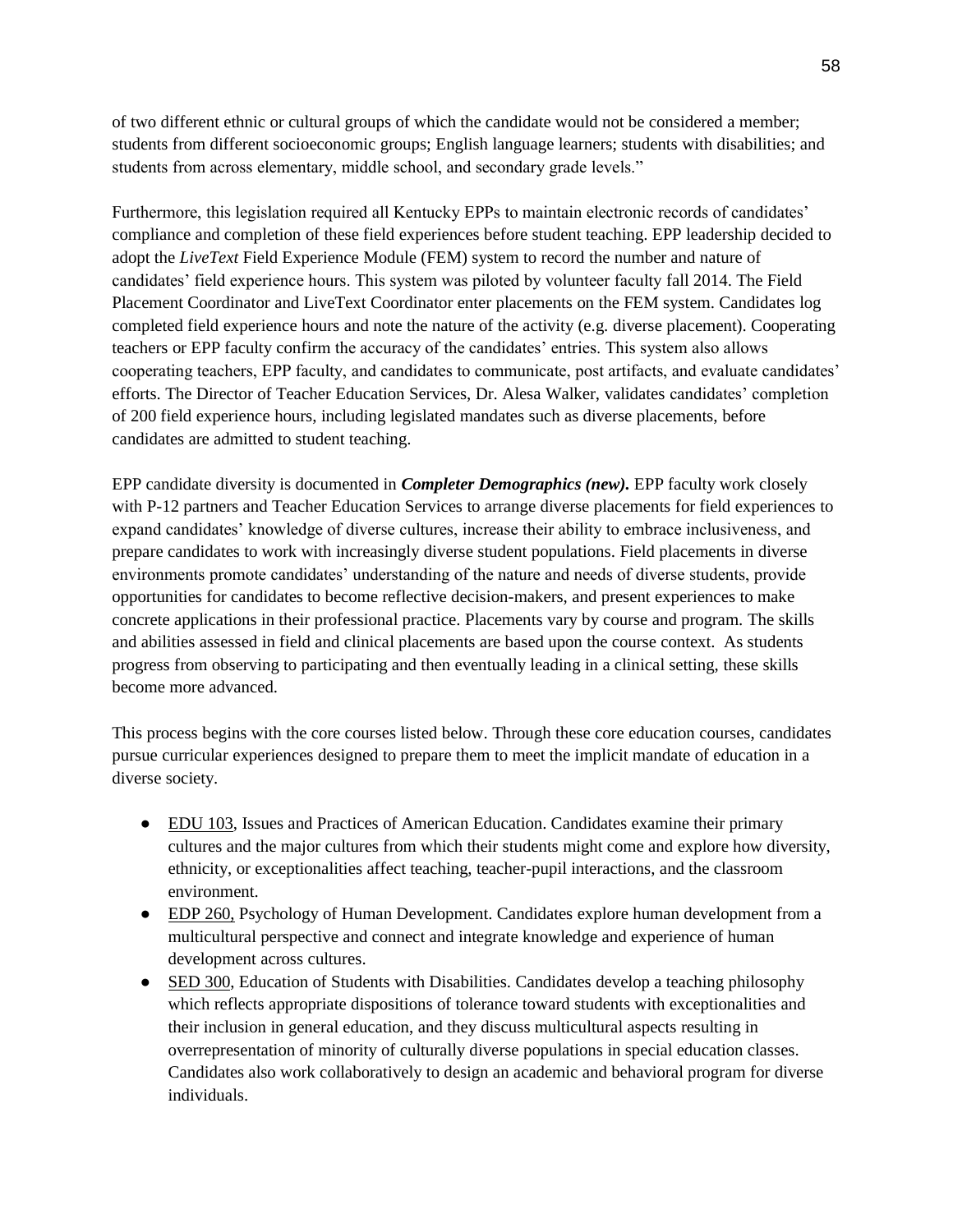● EDU 303, Strategies of Teaching. Candidates develop and apply a wide repertoire of questioning, differentiated instructional strategies, and assessment techniques.

The professional staff in Teacher Education Services (TES) ensures that each candidate has a minimum of three field/clinical experiences with students in a diverse setting by working closely with faculty and school personnel to identify diverse school settings. EDU 103, *Issues and Practices of American Education*, is designed to provide all candidates with an overview of the field of education. To acquaint candidates with preschool, elementary, middle, and high school classroom settings, field experiences in local schools representing the diversity of the region are arranged. Candidates are encouraged to note the diverse makeup of the classroom populations, how the teachers address such diversity, and to reflect upon ways they might deal with diversity in their future classrooms.

Candidates have systemic opportunities to work with diverse and exceptional populations. For example, all on-campus sections of the SED 300 Education of Students with Disabilities are involved in an urban field experience in a diverse setting. Candidates, after instruction pertaining to children with disabilities and multicultural education, participate in a field experience to a school system in an urban setting that has a diverse population. Candidates are transported to a school and spend approximately five hours in the school observing, assisting, and working with children. They are placed in the classrooms with teachers in their major field of study. They also eat lunch in the school cafeteria, which allows further interaction with children. When candidates return to campus, they are required to reflect on this experience. This experience is required in every initial program. Its field component alternates between districts that are the most diverse in the region – Christian County School District and Paducah Independent School District.

Selections for field experiences in other courses are made balancing factors such as the diversity of the school, quality and qualifications of the teachers and programs, travel time, and school and course schedules. Noting that the districts closest to campus include Calloway County (91% Caucasian), Murray (81% Caucasian) and Marshall County (97% Caucasian), which lack diversity, professional staff and faculty have been inventive in designing experiences to meet diversity goals. ELE 401 faculty arranged for an extended practicum experience in an elementary school with a growing minority population. Candidates from the 2+2 extended campus programs perform field experiences in communities where there are more opportunities to work with diverse students. Most placements in MID 395 and SEC 420 are in diverse placements. This is dependent upon availability of diverse classrooms settings during students' scheduled field placement. If students do not have diverse placements in MID 395 or SEC 420, their MID 422 or SEC 422 placements are in a diverse setting. Principals and teachers assist in identifying diverse classes. Through an agreement with Jefferson County Schools, candidates may select student teaching placement in the urban community of Louisville. The program placing student teachers in *Belize (new)* permits candidates to travel and interact with teachers and students in schools for a three week placement. These efforts demonstrate the initiatives undertaken in the part of the EPP to increase the opportunities for interactions with diverse P-12 students even while located in a relatively homogenous demographic region.

The EPP recognizes that education candidates will work in increasingly diverse classrooms and communities. To that end the EPP facilitates the development of candidates' knowledge, skills, and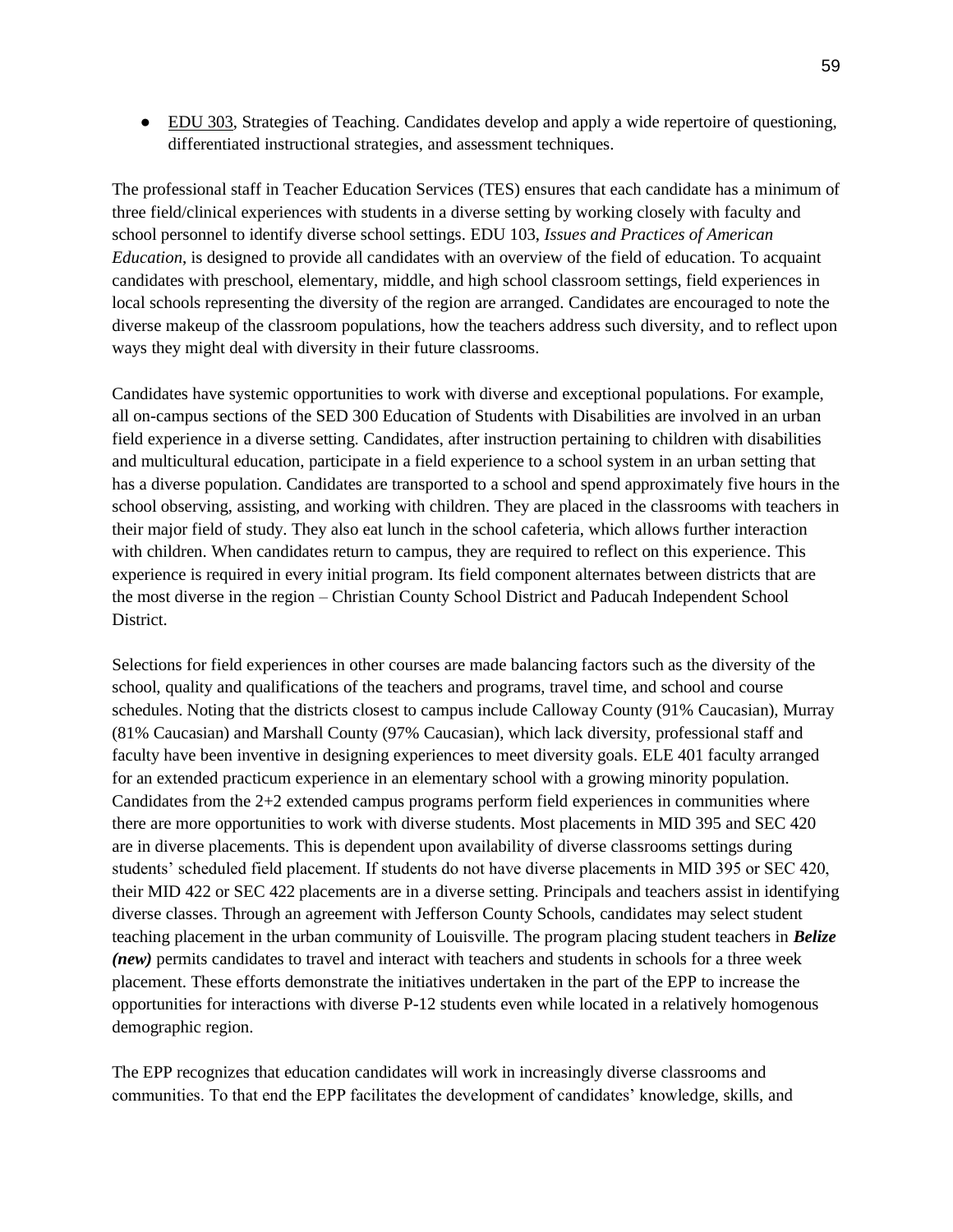dispositions with respect to addressing the needs of students of different genders, ethnicities, race, language, sexual orientation, geographical area, religions, exceptionalities, and socioeconomic backgrounds. To meet this need faculty design experiences that are well-planned, in depth, and reflective. Faculty prepare candidates for experiences with course activities that anticipate the situations candidates will encounter in schools. During and after the experiences faculty require candidates to reflect on and integrate their observations and experiences with course discussion and assignments. During clinical experiences, candidates design and implement instruction to address the needs of a diverse student population. Cooperating teachers and EPP faculty evaluate candidates' demonstration of inclusiveness, an EPP Professional Disposition, using field experience observation and student teaching evaluation forms.

### **3. CAEP Feedback: Is growth over time or change in knowledge, skills, beliefs over time assessed and how are candidates doing in their placement regarding working with diverse learners?**

The disposition of *Inclusiveness* is used as a measure of candidates' development in the area of diversity under the current assessment system. Results of a longitudinal analysis of this measure is included in *Diversity Data (new)***.**

Current work by the Diversity Task Force focuses on using externally normed diversity assessment instrument to measure candidates' growth and development at least three points in the core education curriculum *(Diversity Data-new)*. The external instrument will serve as a summative measure. Reflective activities are envisioned as formative. The tentative location of these assessments would be EDU 103, SED 300, and EDU 403, core professional education courses. It is envisioned that a Student Learning Outcome, assessed annually through the university and EPP continuous assessment system, will be adopted within the context of the MSU Assessment System to further crystallize the data collection and analysis process.

## **4. CAEP Feedback: How are ALL candidates, regardless of program ensured the same experiences and preparation regarding working with diverse populations? What are the ways in which the EPP assesses and provides data to stakeholders regarding candidates' preparation?**

Teacher Education SErvices staff, EPP faculty, and P-12 partners co-select quality clinical experiences that give candidates the opportunity to work with diverse student populations. Please reference the description of the field placement found in this section, item 2. The core education course curriculum ensures that all candidates have equitable experiences. In instances where a core course may be taught outside the EPP (e.g., English Education) the EPP faculty and content area faculty work together to ensure that the integrity of the essential elements and outcomes of the core course are maintained. This principle is true of all competencies, including diversity. For example, in SED 300 *Educating Students With Disabilities*, a foundations course taken by all education majors, candidates spend a day working with children with special needs. Audrey Brown, Field Placement Coordinator, arranges those trips. Middle school and secondary education majors work with diverse student populations during their extended practicum courses, SEC 420 *Practicum in Secondary Schools* and SEC 422 *Extended Practicum*. IECE, Elementary Education, and LBD dual certification candidates work with diverse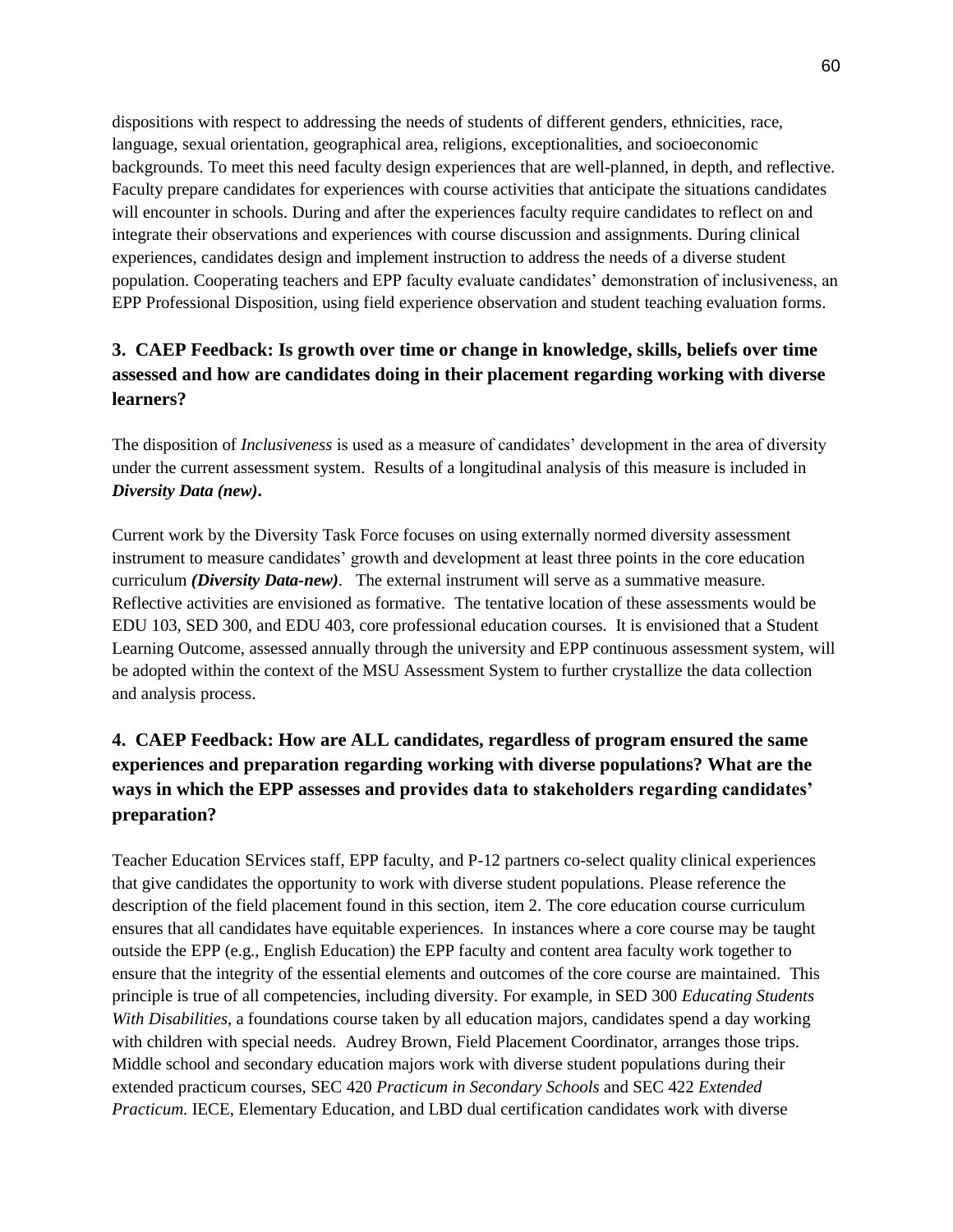student populations during multiple field experiences associated with upper level methods courses in their respective programs. Intervention I in the *Revised SIP (new)* actions will strengthen alignment and clarify expectations further.

Based upon feedback from the Onsite Report, the EPP took steps to ensure stakeholder involvement in the quality assurance system. Intervention II of the Revised Selected Improvement Plan provides an overview of steps to strengthen the quality assurance processes of the EPP. Objectives II.1, II.3, and II.6 address stakeholder roles specifically. As per this plan, members of the Student Advisory Council, Superintendent Advisory Council, Partner Advisory Council, and program-specific advisory councils will work with EPP faculty and administrators to cooperatively review program data, provide insights into program challenges and strengths, conduct dialogue about current realities and future visions for the programs, and use data and input to inform program improvement through shared decision-making. The EPP is strengthening this process by standardizing critical operational aspects of these advisories, such as documentation and frequency of consultation. The EPP is currently at the Baseline for this objective (*Advisory Council-new).*

Furthermore, the *Revised SIP (new)*, Objectives II.3 and II.6, addresses the need to ensure clear, frequent and two-way communication between the EPP and partners. The EPP allocated resources to support a communications position in 2015-2016. The number and quality of publications and of social media from the college has increased greatly during this period. Communication will be enhanced further through the establishment of a web page reporting key outcomes and impact indicators (Objective II.7). By providing stakeholders with more frequent and descriptive information, the quality and frequency of response to requests for feedback has also increased. The EPP is currently at the Baseline for this objective, but it is already clear that our efforts are positively impacting stakeholder involvement as evidenced by responses to our requests for assistance.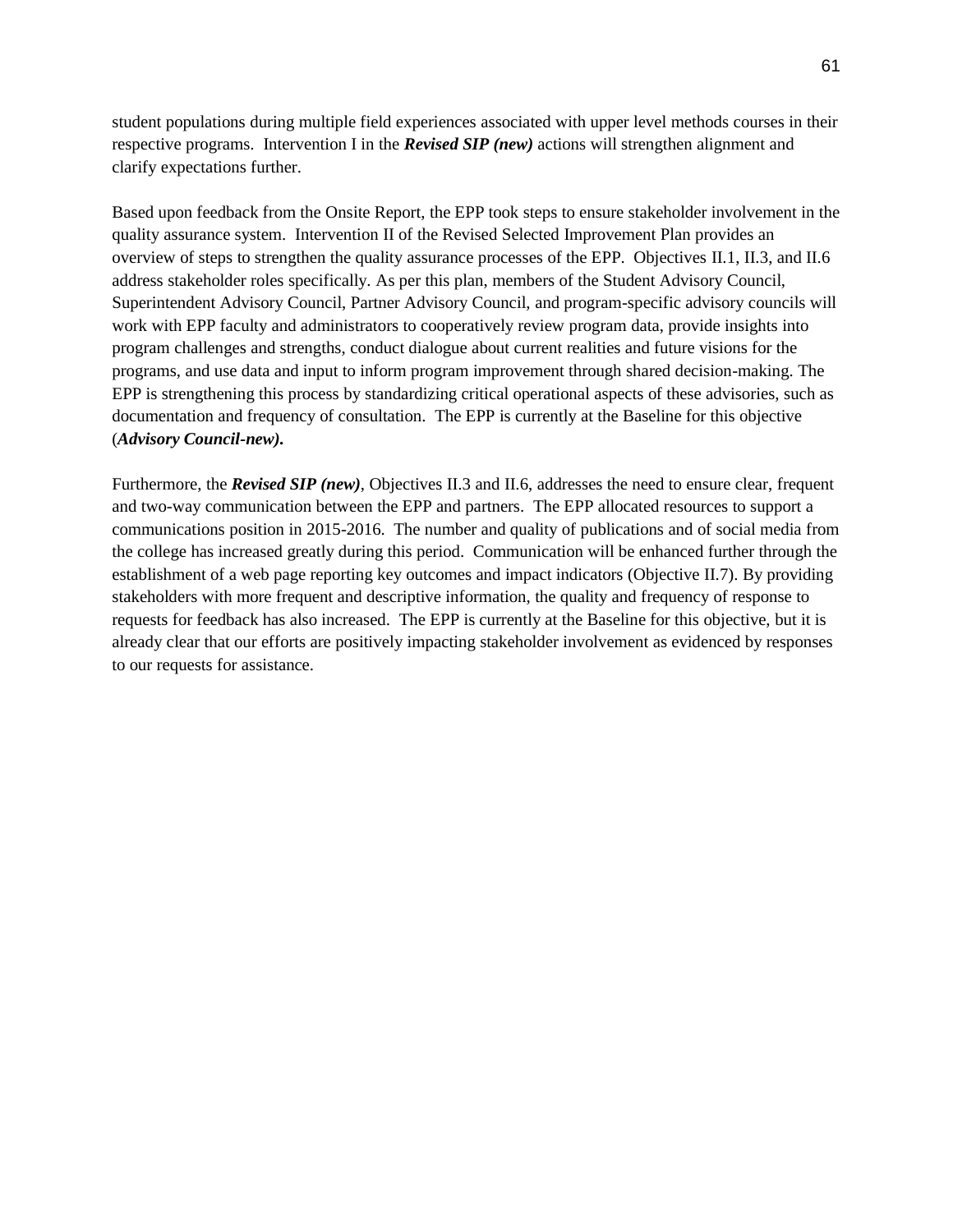### **Diversity** *Areas for Improvement*

**1. Area for Improvement: More information (if it exists) is needed. We would like to see how the systematic introduction and assessment of diversity competencies are carried out, the ways in which all candidates are ensured adequate preparation to work with diverse populations, and a definition of diversity and competencies.**

Per Objectives I.1 and I.2 of the *Revised SIP (new)*, the Diversity Task Force established a framework for guiding and assessing the growth and development of candidates in the area of diversity. The EPP will use the tenets of Culturally Relevant Pedagogy to guide this process.

The Diversity Task Force is adamant that the 'strategies' view of diversity is wrought with problems, and in fact is a barrier to growth and development in the dispositions needed to support culturally relevant pedagogy. The Task Force has proposed that candidates will be assessed with an externally validated instrument at least three places in the core professional education courses with formative feedback occurring along the way. This process will be driven by the MSU Assessment Process, as Diversity will be a common Student Learning Outcome (SLO) across programs as part of the MSU/EPP Continuous Assessment Process. The *Diversity Action Plan (new)* further supports the work of the Task Force.

The current system of assessment of professional dispositions captures an aspect of culturally relevant pedagogy in the analysis of Inclusiveness (*Diversity Data*).

#### **2. Area for Improvement: Diversity is not systematically addressed by the EPP.**

Diversity is assessed systematically through the measurement of Inclusiveness throughout all aspects of candidates' academic coursework and clinical experiences (*Dispositions Data).*  Field placements in diverse environments promote candidates' understanding of the nature and needs of diverse students. They also provide opportunities for candidates, as reflective decisionmakers, to tap into prior and present experiences to make concrete applications in their professional practice.

This process begins with the core courses listed below. Through these pre-admission courses, candidates pursue curricular experiences designed to prepare them to meet the implicit mandate of education in a diverse society.

● EDU 103, Issues and Practices of American Education. Candidates examine their primary cultures and the major cultures from which their students might come and explore how diversity, ethnicity, or exceptionalities affect teaching, teacher-pupil interactions, and the classroom environment.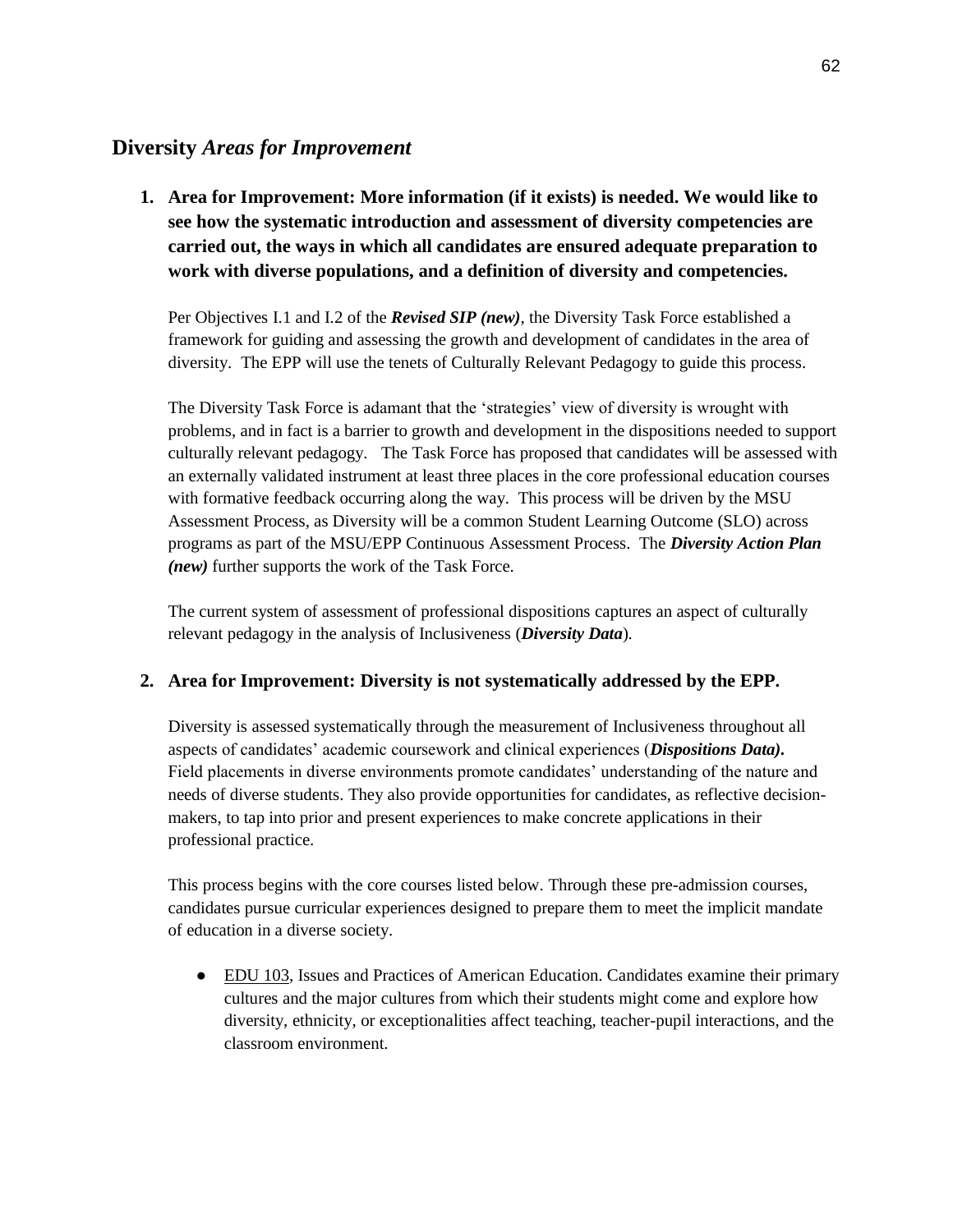- EDP 260, Psychology of Human Development. Candidates explore human development from a multicultural perspective and connect and integrate knowledge and experience of human development across cultures.
- SED 300, Education of Students with Disabilities. Candidates develop a teaching philosophy which reflects appropriate dispositions of tolerance toward students with exceptionalities and their inclusion in general education, and they discuss multicultural aspects resulting in overrepresentation of minority of culturally diverse populations in special education classes. Candidates also work collaboratively to design an academic and behavioral program for diverse individuals.
- EDU 303, Strategies of Teaching. Candidates develop and apply a wide repertoire of questioning, differentiated instructional strategies, and assessment techniques.

The professional staff in Teacher Education Services (TES) ensures that each candidate has a minimum of three field/clinical experiences with students in a diverse setting by working closely with faculty and school personnel to identify diverse school settings. EDU 103, Issues and Practices of American Education, is designed to provide all candidates with an overview of the field of education. In order to acquaint candidates with preschool, elementary, middle, and high school classroom settings, field experiences in local schools representing the diversity of the region are arranged. Candidates are encouraged to note the diverse makeup of the classroom populations, how the teachers address such diversity, and to reflect upon ways they might deal with diversity in their future classrooms.

Candidates have systemic opportunities to work with diverse and exceptional populations. For example, all on-campus sections of the SED 300 Education of Students with Disabilities: A Collaborative Approach are involved in an urban field experience in a diverse setting. Candidates, after instruction pertaining to children with disabilities and multicultural education, participate in a field experience to a school system in an urban setting that has a diverse population. Candidates are transported to a school and spend approximately five hours in the school observing, assisting, and working with children. They are placed in the classrooms with teachers in their major field of study. They also eat lunch in the school cafeteria, which allows further interaction with children. When candidates return to campus, they are required to reflect on this experience. This experience is required in every initial program. Its field component alternates between districts that are the most diverse in the region – Christian County School District and Paducah Independent School District.

Selections for field experiences in other courses are made balancing factors such as the diversity of the school, quality and qualifications of the teachers and programs, travel time, and school and course schedules. Noting that the districts closest to campus include Calloway County (91% Caucasian), Murray (81% Caucasian) and Marshall County (97% Caucasian), which lack diversity, professional staff and faculty have been inventive in designing experiences to meet diversity goals. ELE 401 faculty arranged for an extended practicum experience in an elementary school with a growing minority population. Candidates from the 2+2 extended campus programs perform field experiences in communities where there are more opportunities to work with diverse students. Most placements in MID 395 and SEC 420 are in diverse placements. This is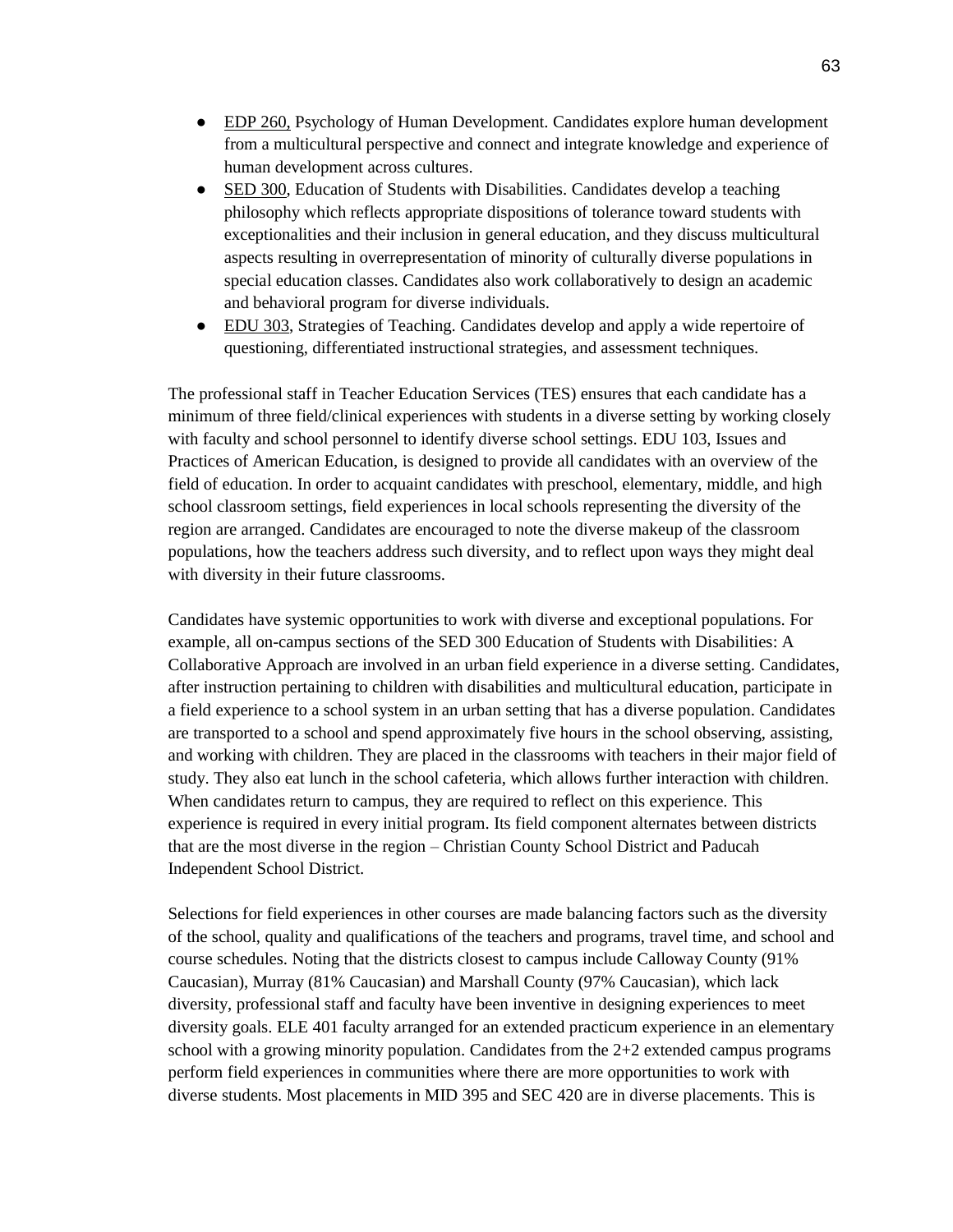dependent upon availability of diverse classrooms settings during students' scheduled field placement. If students do not have diverse placements in MID 395 or SEC 420, their MID 422 or SEC 422 placements are in a diverse setting. Principals and teachers assist in identifying diverse classes. Through an agreement with Jefferson County Schools, candidates may select student teaching placement in the urban community of Louisville. The program placing student teachers in Belize permits candidates to travel and interact with teachers and students in schools for a three week placement. These efforts demonstrate the initiatives undertaken in the part of the EPP to increase the opportunities for interactions with diverse P-12 students even while located in a relatively homogenous demographic region.

The EPP recognizes that education candidates will work in increasingly diverse classrooms and communities. To that end the EPP facilitates the development of candidates' knowledge, skills, and dispositions with respect to addressing the needs of students of different genders, ethnicities, race, language, sexual orientation, geographical area, religions, exceptionalities, and socioeconomic backgrounds. To meet this need faculty design experiences that are well-planned, in depth, and reflective. Faculty prepare candidates for experiences with course activities that anticipate the situations candidates will encounter in schools. During and after the experiences faculty require candidates to reflect on and integrate their observations and experiences with course discussion and assignments. During clinical experiences, candidates design, implement, and reflect on instruction, using the impact and refinement section of the KTIP-TPA lesson plan.

Per Objectives I.1 and I.2 of the *Revised SIP (new)*, the framework for developing candidates' competencies was established as Culturally Relevant Pedagogy. The Diversity Task Force has identified a diversity assessment (*Diversity Data-new).* Diversity will be included as a Student Learning Outcome in the MSU/EPP Continuous Assessment system for all undergraduate programs, further anchoring the process into the system of assessment.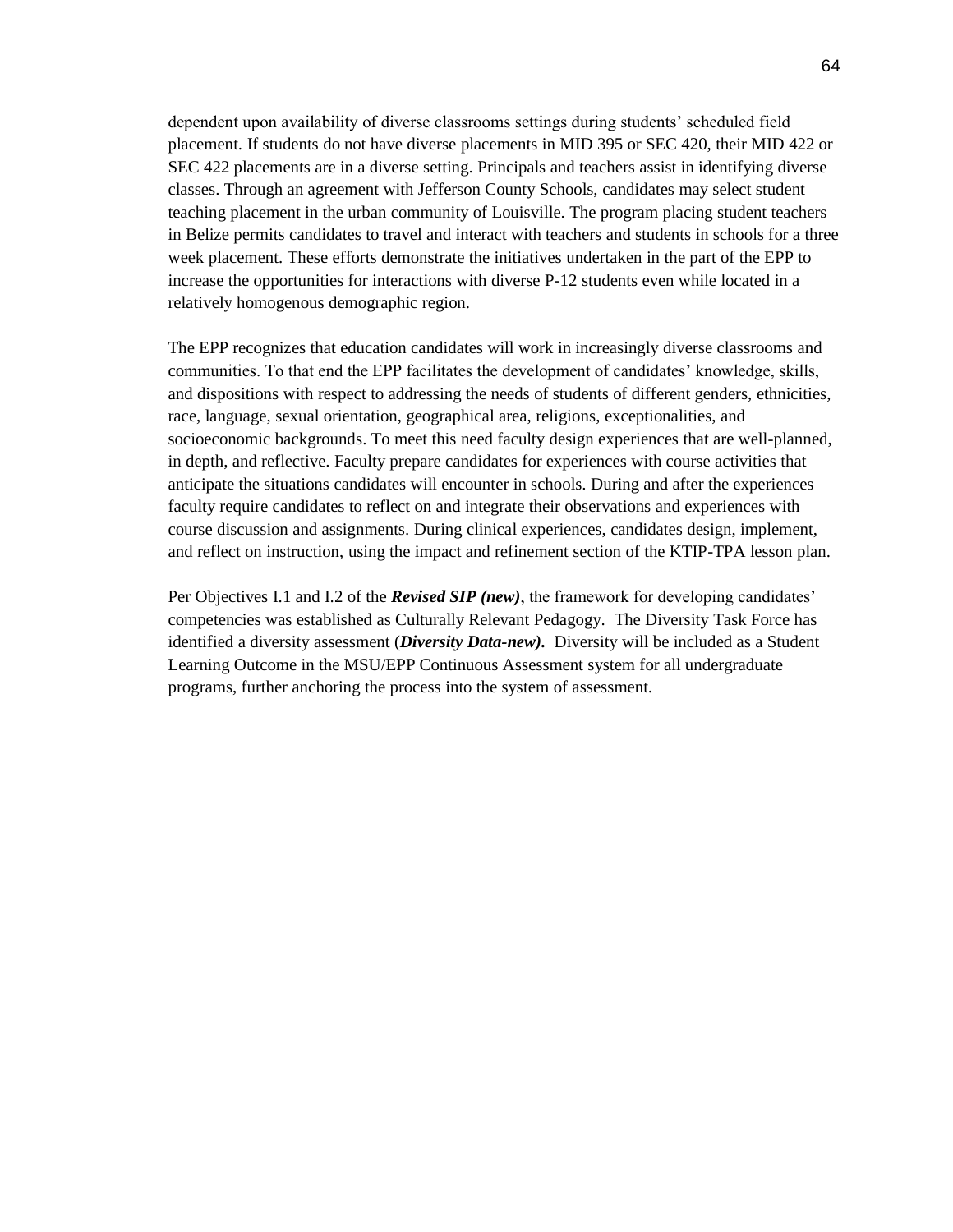## **TECHNOLOGY**

### **Technology** *Additional Questions*

#### **1. CAEP Feedback: Specific ways in which these skills are assessed.**

As per the *EPP Technology Action Plan (new)*, adopted October 12, 2016 by the Administrative Cabinet, the vision of the EPP is to "recognize, teach, and assess candidates' technology competencies across all programs." At this time, the EPP systematically assesses candidates' abilities to demonstrate technological proficiency according to Kentucky EPSB Kentucky Standard #6 (KTS 6): "The teacher uses technology to support instruction; access and manipulate data; enhance professional growth and productivity; communicate; collaborate with colleges, parents, and the community; and conduct research." Technology competencies aligned with KTS 6 are stated below. Evaluators have these competencies in mind when rating candidates' technology proficiency using existing EPP-wide assessments.

- 6.1 Uses available technology to design and plan instruction.
- 6.2 Uses available technology to implement instruction that facilitates student learning.
- 6.3 Integrates student use of available technology into instruction.
- 6.4 Uses available technology to assess and communicate student learning.
- 6.5 Demonstrates ethical and legal use of technology.

Using data and input gathered by technology surveys (*Technology Data-new*) and a review of state and national technology standards, the Education Technology Committee has begun to identify technology competencies for candidates for all programs that mirror P-12 classroom realities. Once these competencies are approved by the Administrative Cabinet and EPP faculty, the committee will "promote EPP-wide curriculum development to include identified technology competencies and provide a model for technology integration" (Goal 1, Strategy A). Moreover, EPP faculty will "utilize assessments addressing technology to measure candidate progress" (Goal 1, Strategy B, Action 3).

Candidates' instructional technology proficiency is assessed at multiple points throughout their programs. As represented in the *Core Matrix (new)*, instructional technology is woven through the core education courses and assessed by EPP faculty. Candidates have an opportunity to use presentation technology in foundation courses such as EDU 103 *Issues and Practices of American Education* when groups present inquiry projects to peers. In courses such as EDU 222 *Instructional Technology*, EDU 303 *Strategies of Teaching*, and methods courses, candidates become acquainted with multiple forms of instructional and presentation technology to integrate into effective lesson design and implementation. Course instructors evaluate candidates' presentation efforts using professor-created rubrics. Candidates are encouraged to use instructional and presentation technology in their field experiences. They are required to present at least one instructional technology-based lesson during a formal classroom observation in their student teaching semester. Cooperating teachers and EPP faculty evaluate candidates' instructional technologyenhanced clinical experience efforts using EPP-wide *Field Experience Observation* and the Technology Assessment portion of the *Student Teaching Evaluation* instruments (*Technology Data-new)*.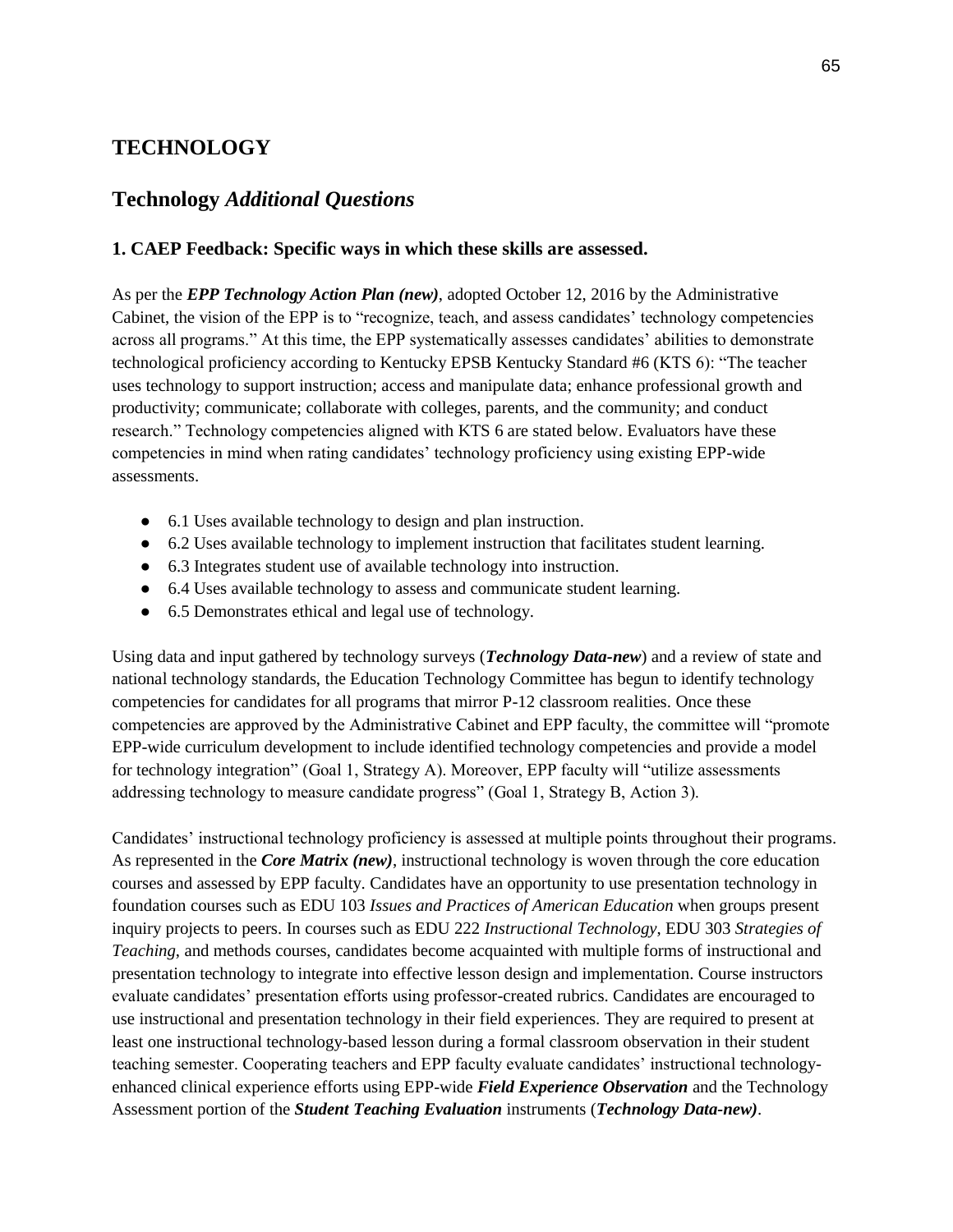Candidates self-assess their technological proficiency by writing post-lesson reflections (*COE-TPA Lesson Plan*), professional growth plans during the student teaching semester, and responding to the Technology Assessment portion of the *Student Teaching Survey* at the end of their senior year (*Technology Data-new*).

#### **2. CAEP Feedback: Candidates' use while in clinical placements?**

One vision statement supported by the *EPP Technology Action Plan (new)* states that the EPP will "place candidates in technology-rich P-12 settings." As per Goal 2, Strategy A, Actions 1-2, the EPP will strengthen productive partnerships by collaborating with P-12 partners to promote candidate use of instructional technology in the field. Candidates are encouraged to use instructional and presentation technology in their field experiences, utilizing the available district technology. They are required to present at least one instructional technology-based lesson during a formal classroom observation in their student teaching semester. Cooperating teachers and EPP faculty evaluate candidates' instructional technology-enhanced clinical experience efforts using EPP-wide Field Experience Observation and Student Teaching Evaluation instruments (*Technology Data-new)*. Candidates self-assess their technological proficiency by writing post-lesson reflections (*COE-TPA Lesson Plan*), developing professional growth plans during the student teaching semester, and responding to the Technology Assessment portion of the Student Teaching Survey at the end of their senior year.

### **3. CAEP Feedback: Assessment data to show how candidates do at various points with the technology use.**

The EPP's current continuous assessment system captures candidates' instructional technology proficiency throughout their programs. Candidates are encouraged to use instructional technology in their field experiences. Cooperating teachers and EPP faculty evaluate candidates' instructional technologyenhanced clinical experience efforts using EPP-wide *Field Experience Observation* and *Student Teaching Evaluation* instruments (*Technology Data-new)*. Candidates self-assess their technological proficiency by writing post-lesson reflections (*COE-TPA Lesson Plan*), developing professional growth plans during the student teaching semester, and responding to the Technology Assessment portion of the Student Teaching Survey at the end of their senior year (*Technology Data-new*). Furthermore, the Director of Teacher Education Services and Certification Specialist affirm candidates have demonstrated technology proficiency by completing a technology course, as per EPSB requirements.

At the course level, candidates are assessed through instructor-created rubrics and assignments. As indicated in the *Core Matrix (new)*, instructional technology components are woven throughout core courses, providing both theoretical and practical education experiences multiple times during candidates' Teacher Education coursework. Candidates' efforts are formatively and formally assessed by course instructors.

As per the "Vision for Technology" stated in the *EPP Technology Action Plan (new)*, the EPP will "create and maintain technology systems to support continuous assessment" so faculty can monitor and affirm candidates' technology proficiency, content knowledge and pedagogical knowledge. Goal 1, Strategy B, Action 3 targets the "use of assessments addressing technology to measure candidate progress."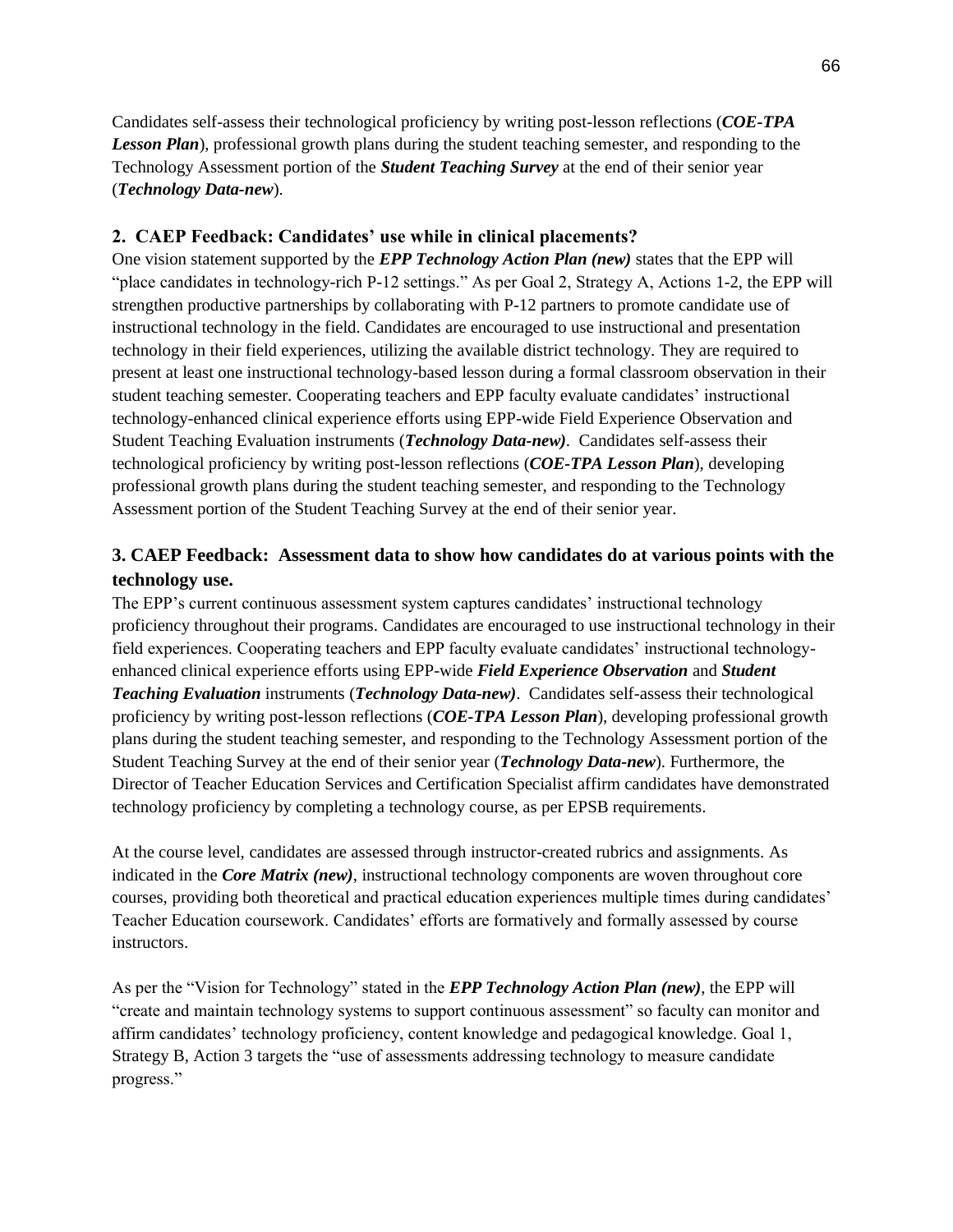### **4. CAEP Feedback: Data to show that decisions regarding technology use are made in collaboration with P-12 partners.**

As stated in the "Vision for Technology" espoused in the *EPP Technology Action Plan (new)*, the EPP will promote productive partnerships and place candidates in technology-rich P-12 settings. To form powerful partnerships, three P-12 partners serve on the Education Technology Committee. This group identifies competencies; establishes timelines; identifies roles, responsibilities and resources; and works collaboratively to refine and implement the action plan. Goals 1 and 2 promote working with P-12 partners to identify high-technology clinical experience placements and "promote the use of instructional technology with P-12 districts by inviting teachers and administrators to participate in professional development activities led by EPP faculty and staff."

Technology initiatives and innovations will be included in data and information shared with the Student Advisory Council, Partner Advisory Council, and Superintendent Advisory Council. Stakeholders' input and collaborative dialogue will provide information to revise and extend the existing *EPP Technology Action Plan (new)* to ensure it continues to mirror the realities of today's classrooms and the needs of an ever-evolving technological society.

#### **5. CAEP Feedback: How consistency across programs is ensured and assessed.**

As per the *EPP Technology Action Plan (new)*, adopted October 12, 2016 by the Administrative Cabinet, the vision of the EPP is to "recognize, teach, and assess candidates' technology competencies across all programs." Candidates take core education courses to create a common foundation of pedagogical content knowledge across all disciplines. As represented in the *Core Matrix (new)*, instructional technology is woven through the core education courses. Candidates have an opportunity to use presentation technology in foundation courses such as EDU 103 *Issues and Practices of American Education* when groups present inquiry projects to peers. In courses such as EDU 222 *Instructional Technology*, EDU 303 *Strategies of Teaching*, and discipline-specific methods courses, candidates become acquainted with multiple forms of instructional and presentation technology to integrate into effective lesson design and implementation. Candidates are encouraged to use instructional and presentation technology in their field experiences and required to present at least one instructional technology-based lesson during a formal classroom observation in their student teaching semester.

The *EPP Technology Action Plan (new)* includes professional development for EPP faculty and P-12 inservice teachers to ensure they are modeling best practices and scaffolding candidates' use of instructional technology during clinical experiences. Thus, both novice and experienced educators support one another's efforts as they cooperatively develop instructional technological proficiency.

#### **Technology** *Area for Improvement*

**1. Area for Improvement: Document the systematic (across programs) integration of technology, how what technologies and skills are decided upon with input from the partner schools, and document how these skills are assessed throughout the program to determine candidate effectiveness.**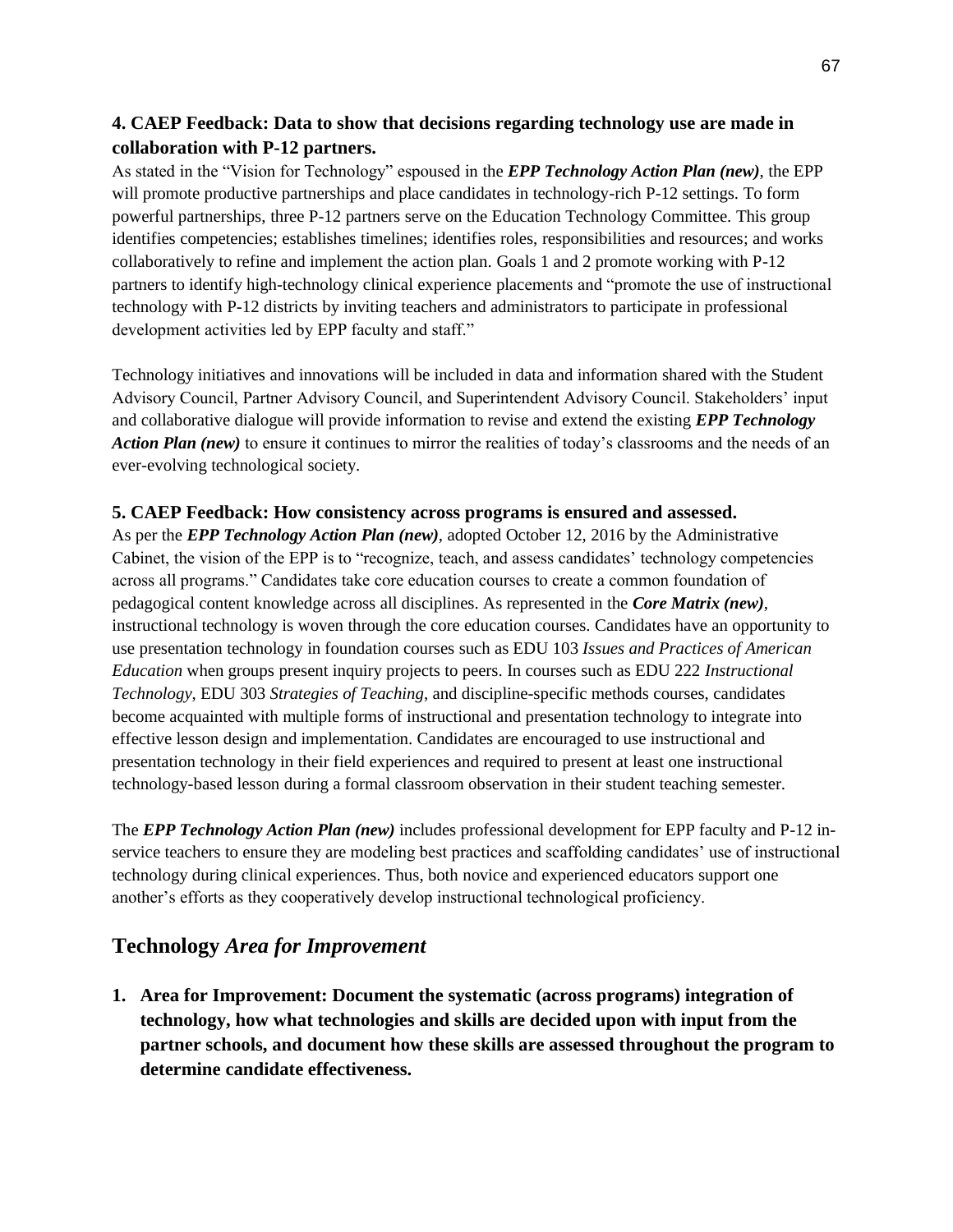As per the *EPP Technology Action Plan (new)*, adopted October 12, 2016 by the Administrative Cabinet, the vision of the EPP is to "recognize, teach, and assess candidates' technology competencies across all programs." As stated in the "Vision for Technology" espoused in this plan, the EPP will promote productive partnerships and place candidates in technology-rich P-12 settings. To form powerful partnerships, three P-12 partners serve on the Education Technology Committee. This group identifies competencies; establishes timelines; identifies roles, responsibilities and resources; and works collaboratively to refine and implement the action plan.

Using data and input gathered from technology surveys (*Technology Data-***new**) and a review of state and national technology standards, the Education Technology Committee has begun to identify technology competencies for candidates for all programs that mirror P-12 classroom realities. Once these competencies are approved by the Administrative Cabinet and EPP faculty, the committee will actualize these technology goals:

- 1. Shape candidates to use instructional technology in thoughtful and effective ways
- 2. Strengthen productive P-12 partnerships to promote and support instructional technology initiatives
- 3. Provide training, support, and access to foster technology proficiency and efficacy, enabling both candidates and faculty to successfully integrate technology into the educational process.

As per the "Vision for Technology" stated in the *EPP Technology Action Plan (new)*, the EPP will "create and maintain technology systems to support continuous assessment" so faculty can monitor and affirm candidates' technology proficiency, content knowledge and pedagogical knowledge. Candidates' instructional technology proficiency is assessed at multiple points throughout their programs. As indicated in the *Core Matrix (new),* instructional technology components are woven throughout core courses, providing both theoretical and practical education experiences multiple times during candidates' Teacher Education coursework. Candidates' efforts are formatively and formally assessed by course instructors.

The EPP Technology Action Plan includes professional development for EPP faculty and P-12 inservice teachers to ensure they are modeling best practices and scaffolding candidates' use of instructional technology during clinical experiences. Thus, both novice and experienced educators support one another's efforts as they cooperatively develop instructional technological proficiency.

Candidates are encouraged to use instructional and presentation technology in their field experiences. One vision statement supported by the EPP Technology Plan states the EPP will "place candidates in technology-rich P-12 settings." Candidates are required to present at least one instructional technologybased lesson during a formal classroom observation in their student teaching semester. Cooperating teachers and EPP faculty evaluate candidates' instructional technology-enhanced clinical experience efforts using EPP-wide Field Experience Observation and the Technology Assessment portion of the Student Teaching Evaluation instruments (*Technology Data-new)*. Candidates self-assess their technological proficiency by writing post-lesson reflections (*COE-TPA Lesson Plan*), develop professional growth plans during the student teaching semester, and respond to the Technology Assessment portion of the Student Teaching Survey at the end of their senior year. Furthermore, the